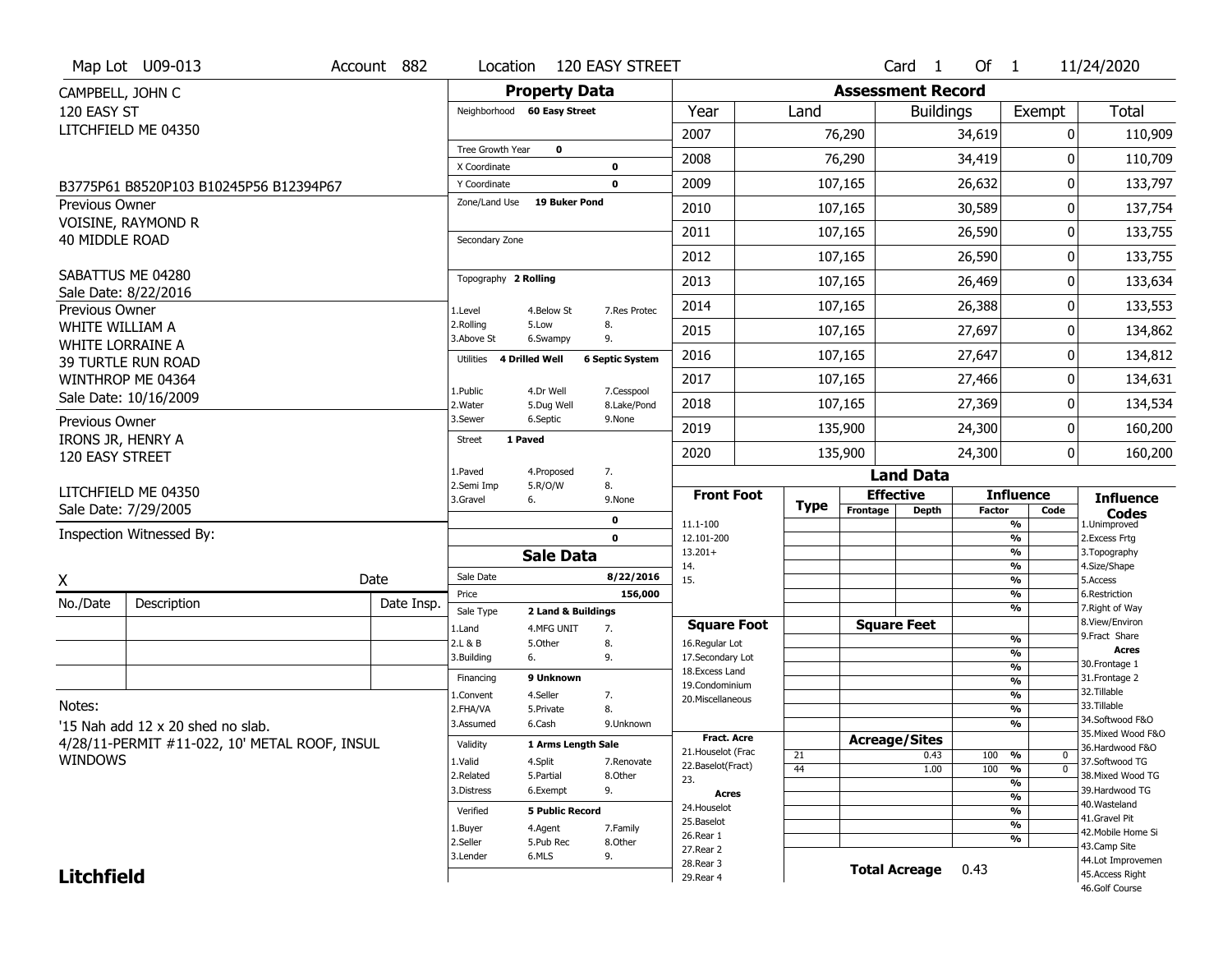|                       |                 |            |                |                                                   |                                       |               |                                             |                        |            | Litchfield                |       |       |      |             |                   |               |      |            |  |
|-----------------------|-----------------|------------|----------------|---------------------------------------------------|---------------------------------------|---------------|---------------------------------------------|------------------------|------------|---------------------------|-------|-------|------|-------------|-------------------|---------------|------|------------|--|
|                       | Map Lot U09-013 |            |                |                                                   |                                       | Account 882   |                                             | Location               |            | 120 EASY STREET           |       |       |      |             | Card <sub>1</sub> |               | Of 1 | 11/24/2020 |  |
| <b>Building Style</b> |                 |            | SF Bsmt Living |                                                   |                                       |               |                                             | Layout                 |            |                           |       |       |      |             |                   |               |      |            |  |
| 0.Uncoded             | 4.Cape          | 8.Log      |                | Fin Bsmt Grade                                    |                                       |               |                                             | 1. Typical             | 4.         | 7.                        |       |       |      |             |                   |               |      |            |  |
| 1.Conv.               | 5.Garrison      | 9.0ther    |                | OPEN-5-CUSTOMIZE                                  |                                       |               |                                             | 2.Inadeq               | 5.         | 8.                        | Shed  |       |      |             |                   |               |      |            |  |
| 2.Ranch               | 6.Split         | 10.Tri-Lev | Heat Type      | 100%                                              |                                       |               |                                             | 3.                     | 6.         | 9.                        |       | 18.0  |      |             |                   |               |      |            |  |
| 3.R Ranch             | 7.Contemp       | 11.Earth O | 0.Uncoded      |                                                   | 4.Steam                               |               | 8.Fl/Wall                                   | Attic                  |            |                           |       |       |      |             | Patio 18.0        |               |      |            |  |
| <b>Dwelling Units</b> |                 |            | 1.HWBB         |                                                   | 5.FWA                                 |               | 9.No Heat                                   | 1.1/4 Fin              | 4.Full Fin | 7.                        |       |       |      |             |                   |               |      |            |  |
| Other Units           |                 |            | 2.HWCI         |                                                   | 6.GravWA                              |               | 10.Radiant                                  | 2.1/2 Fin              | 5.Fl/Stair | 8.                        | 12.0' |       |      |             |                   |               |      |            |  |
| Stories               |                 |            | 3.H Pump       |                                                   | 7.Electric                            |               | 11.Radiant                                  | 3.3/4 Fin              | 6.         | 9.None                    |       |       |      | 18.0'       |                   |               |      |            |  |
| 1.1                   | 4.1.5           | 7.1.25     | Cool Type      | 0%                                                |                                       |               |                                             | Insulation             |            |                           |       |       |      |             |                   |               |      |            |  |
| 2.2                   | 5.1.75          | 8.3.5      | 1.Refrig       |                                                   | 4.W&C Air                             |               | 7.RadHW                                     | 1.Full                 | 4.Minimal  | 7.                        |       |       |      |             |                   |               |      |            |  |
| 3.3                   | 6.2.5           | 9.4        | 2.Evapor       |                                                   | 5.Monitor-                            | 8.            |                                             | 2.Heavy                | 5.Partial  | 8.                        |       |       |      |             |                   |               |      |            |  |
| <b>Exterior Walls</b> |                 |            | 3.H Pump       |                                                   | 6.Monitor-                            |               | 9.None                                      | 3.Capped               | 6.         | 9.None                    |       |       |      |             |                   |               |      |            |  |
| 0.Uncoded             | 4.Asbestos      | 8.Concrete | Kitchen Style  |                                                   |                                       |               |                                             | Unfinished %           |            |                           |       |       |      |             |                   |               |      | Shed       |  |
| 1.Wd Clapb            | 5.Stucco        | 9.0ther    | L.Modern       |                                                   | 4.Obsolete                            | 7.            |                                             | Grade & Factor         |            |                           |       |       |      | WD 10.0' OP | 10.0'             |               | 1sFr | 10.0'      |  |
| 2.Vinyl               | 6.Brick         | 10.Wd shin | 2.Typical      |                                                   | 5.                                    | 8.            |                                             | 1.E Grade              | 4.B Grade  | 7.AAA Grad                |       |       |      |             |                   |               |      |            |  |
| 3.Compos.             | 7.Stone         | 11.T1-11   | 3.Old Type     |                                                   | 6.                                    |               | 9.None                                      | 2.D Grade              | 5.A Grade  | 8.M&S                     |       |       | 6.0' | 16.0'       |                   |               | 29.0 | 9.0'       |  |
| Roof Surface          |                 |            | Bath(s) Style  |                                                   |                                       |               |                                             | 3.C Grade              | 6.AA Grade | 9.Same                    |       |       |      |             |                   | 66.0          |      |            |  |
| 1.Asphalt             | 4.Composit      | 7.Rolled R | 1.Modern       |                                                   | 4.Obsolete                            | 7.            |                                             | SQFT (Footprint)       |            |                           |       |       |      |             |                   |               |      |            |  |
| 2.Slate               | 5.Wood          | 8.         | 2. Typical     |                                                   | 5.                                    | 8.            |                                             | Condition              |            |                           |       | 14.0' |      |             |                   | Burlington MH |      | 14.0       |  |
| 3.Metal               | 6.Other         | 9.         | 3.Old Type     |                                                   | 6.                                    |               | 9.None                                      | 1.Poor                 | 4.Avg      | 7.V G                     |       |       |      |             |                   |               |      |            |  |
| SF Masonry Trim       |                 |            | # Rooms        |                                                   |                                       |               |                                             | 2.Fair                 | $5.Avg+$   | 8.Exc                     |       |       |      |             |                   | 66.0          |      |            |  |
| OPEN-3-CUSTOM         |                 |            | # Bedrooms     |                                                   |                                       |               |                                             | 3.Avg-                 | 6.Good     | 9.Same                    |       |       |      |             |                   |               |      |            |  |
| OPEN-4-CUSTOM         |                 |            | # Full Baths   |                                                   |                                       |               |                                             | Phys. % Good           |            |                           |       |       |      |             |                   |               |      |            |  |
| Year Built            |                 |            | # Half Baths   |                                                   |                                       |               |                                             | Funct. % Good          |            |                           |       |       |      |             |                   |               |      |            |  |
| Year Remodeled        |                 |            |                | # Addn Fixtures                                   |                                       |               |                                             | <b>Functional Code</b> |            |                           |       |       |      |             |                   |               |      |            |  |
| Foundation            |                 |            | # Fireplaces   |                                                   |                                       |               |                                             | 1.Incomp               | 4.Delap    | 7.No Power                |       | 20.0  |      |             |                   |               |      |            |  |
| 1.Concrete            | 4.Wood          | 7.         |                |                                                   |                                       |               |                                             | 2.0-Built              | 5.Bsmt     | 8.LongTerm                | 12.0' | Shed  | 12.0 |             |                   |               |      |            |  |
| 2.C Block             | 5.Slab          | 8.         |                |                                                   |                                       |               |                                             | 3.Damage               | 6.Common   | 9.None                    |       |       |      |             |                   |               |      |            |  |
| 3.Br/Stone            | 6.Piers         | 9.         |                |                                                   |                                       |               |                                             | Econ. % Good           |            |                           |       | 20.0  |      |             |                   |               |      |            |  |
| Basement              |                 |            |                |                                                   |                                       |               |                                             | Economic Code          |            |                           |       |       |      |             |                   |               |      |            |  |
| 1.1/4 Bmt             | 4.Full Bmt      | 7.         |                |                                                   |                                       |               |                                             | 0.None                 | 3.No Power | 9.None                    |       |       |      |             |                   |               |      |            |  |
| 2.1/2 Bmt             | 5.Crawl Sp      | 8.         |                |                                                   |                                       |               |                                             | 1.Location             | 4.Generate | 8.                        |       |       |      |             |                   |               |      |            |  |
| 3.3/4 Bmt             | 6.              | 9.None     |                |                                                   |                                       | Software      |                                             | 2.Encroach             | 5.Multi-Fa | 9.                        |       |       |      |             |                   |               |      |            |  |
| Bsmt Gar # Cars       |                 |            |                |                                                   |                                       |               |                                             | <b>Entrance Code</b>   |            | <b>1 Interior Inspect</b> |       |       |      |             |                   |               |      |            |  |
| Wet Basement          |                 |            |                |                                                   | A Division of Harris Computer Systems |               |                                             | 1.Interior             | 4.Vacant   | 7.                        |       |       |      |             |                   |               |      |            |  |
| 1.Dry                 | 4.Dirt Flr      | 7.         |                |                                                   |                                       |               |                                             | 2.Refusal              | 5.Estimate | 8.                        |       |       |      |             |                   |               |      |            |  |
| 2.Damp                | 5.              | 8.         |                |                                                   |                                       |               |                                             | 3.Informed             | 6.Existing | 9.                        |       |       |      |             |                   |               |      |            |  |
| 3.Wet                 | 6.              | 9.         |                |                                                   |                                       |               |                                             | Information Code 0     |            |                           |       |       |      |             |                   |               |      |            |  |
|                       |                 |            |                |                                                   |                                       |               |                                             | 1.Owner                | 4.Agent    | 7.Vacant                  |       |       |      |             |                   |               |      |            |  |
|                       |                 |            |                |                                                   |                                       |               |                                             | 2.Relative             | 5.Estimate | 8.                        |       |       |      |             |                   |               |      |            |  |
|                       |                 |            | Date Inspected |                                                   |                                       |               |                                             | 3.Tenant               | 6.Other    | 9.                        |       |       |      |             |                   |               |      |            |  |
|                       |                 |            |                | <b>Additions, Outbuildings &amp; Improvements</b> |                                       |               |                                             |                        |            | 1.One Story Fram          |       |       |      |             |                   |               |      |            |  |
| Type                  |                 | Year       | Units          | Grade                                             | Cond                                  | Phys.         | Funct.                                      | Sound Value            |            | 2. Two Story Fram         |       |       |      |             |                   |               |      |            |  |
| 739 Burlington        |                 | 1981       | 14x66          | 3100                                              | $\overline{2}$                        | 0             | % 100 %                                     |                        |            | 3. Three Story Fr         |       |       |      |             |                   |               |      |            |  |
|                       |                 |            |                |                                                   |                                       |               |                                             |                        |            | 4.1 & 1/2 Story           |       |       |      |             |                   |               |      |            |  |
| 68 Wood Deck/s        |                 | 10         | 60             | 3 100                                             | 9                                     | 0             | $\%$<br>% 0                                 |                        |            | 5.1 & 3/4 Story           |       |       |      |             |                   |               |      |            |  |
| 21 Open Frame         |                 | 0          | 160            | 2 100                                             | 9                                     | $\mathbf{0}$  | $\frac{9}{0}$<br>$\%$                       |                        |            | 6.2 & 1/2 Story           |       |       |      |             |                   |               |      |            |  |
| 1 One Story Frame     |                 | 10         | 290            | 2 100                                             | 9                                     | $\mathbf 0$   | $\overline{\frac{0}{0}}$<br>$\frac{9}{0}$ 0 |                        |            | 21.Open Frame Por         |       |       |      |             |                   |               |      |            |  |
| 24 Frame Shed         |                 | 10         |                |                                                   |                                       | $\frac{1}{2}$ |                                             | $\frac{9}{6}$ 500      |            | 22.Encl Frame Por         |       |       |      |             |                   |               |      |            |  |
|                       |                 |            |                |                                                   |                                       |               | $\frac{9}{6}$ 100 %                         |                        |            | 23.Frame Garage           |       |       |      |             |                   |               |      |            |  |
| 24 Frame Shed         |                 | 0          | 216            | 3 100                                             | 4                                     | 0             |                                             |                        |            | 24.Frame Shed             |       |       |      |             |                   |               |      |            |  |
| 60 Patio              |                 | 0          | 324            | 1 100                                             | 4                                     | 0             | $\sqrt{96}$ 100 %                           |                        |            | 25. Frame Bay Wind        |       |       |      |             |                   |               |      |            |  |
| 24 Frame Shed         |                 | 2014 240   |                | 2 100                                             | 4                                     | $\mathbf 0$   | $\frac{9}{6}$ 75<br>$\%$                    |                        |            | 26.1SFr Overhang          |       |       |      |             |                   |               |      |            |  |
|                       |                 |            |                |                                                   |                                       | $\%$          | $\%$                                        |                        |            | 27.Unfin Basement         |       |       |      |             |                   |               |      |            |  |
|                       |                 |            |                |                                                   |                                       |               |                                             |                        |            | 28. Unfinished Att        |       |       |      |             |                   |               |      |            |  |
|                       |                 |            |                |                                                   |                                       | $\sqrt{6}$    | $\%$                                        |                        |            | 29. Finished Attic        |       |       |      |             |                   |               |      |            |  |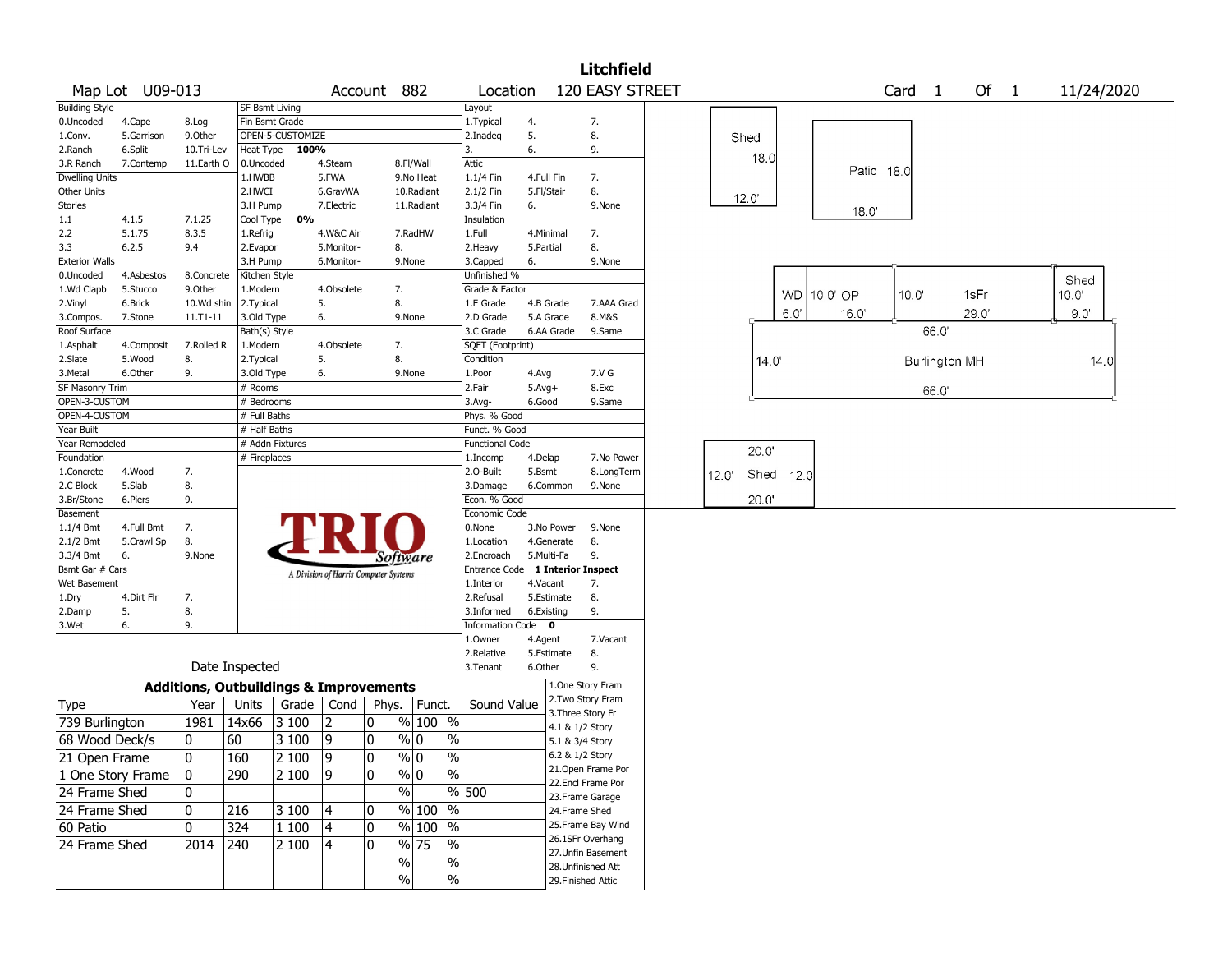|                          | Map Lot U09-014                                | Account 1703 | Location                           |                          | <b>123 EASY STREET</b>    |                                    |             |          | Card <sub>1</sub>            | Of 1          |                                | 11/24/2020                           |
|--------------------------|------------------------------------------------|--------------|------------------------------------|--------------------------|---------------------------|------------------------------------|-------------|----------|------------------------------|---------------|--------------------------------|--------------------------------------|
| MORGAN, JASON M          |                                                |              |                                    | <b>Property Data</b>     |                           |                                    |             |          | <b>Assessment Record</b>     |               |                                |                                      |
| 123 EASY STREET          |                                                |              | Neighborhood 60 Easy Street        |                          |                           | Year                               | Land        |          | <b>Buildings</b>             |               | Exempt                         | <b>Total</b>                         |
|                          | LITCHFIELD ME 04350                            |              |                                    |                          |                           | 2007                               |             | 204,142  |                              | 78,049        | 13,000                         | 269,191                              |
|                          |                                                |              | Tree Growth Year                   | $\mathbf 0$              |                           | 2008                               |             | 204,142  |                              | 78,049        |                                | 269,841                              |
|                          |                                                |              | X Coordinate                       |                          | 0                         |                                    |             |          |                              |               | 12,350                         |                                      |
|                          | B1478P851 B12837P297 B12845P51                 |              | Y Coordinate                       |                          | 0                         | 2009                               |             | 290,325  |                              | 102,930       | 9,500                          | 383,755                              |
| Previous Owner           |                                                |              | Zone/Land Use                      | <b>19 Buker Pond</b>     |                           | 2010                               |             | 290,325  |                              | 84,798        | 10,000                         | 365,123                              |
|                          | MORGAN, II, JOHN A.<br><b>15 HUSTON AVENUE</b> |              | Secondary Zone                     |                          |                           | 2011                               |             | 290,325  |                              | 82,501        | 10,000                         | 362,826                              |
|                          |                                                |              |                                    |                          |                           | 2012                               |             | 290,325  |                              | 82,501        | 10,000                         | 362,826                              |
| AUBURN ME 04210          | Sale Date: 2/02/2018                           |              | Topography 2 Rolling               |                          |                           | 2013                               |             | 290,325  |                              | 81,431        | 0                              | 371,756                              |
| Previous Owner           |                                                |              | 1.Level                            | 4.Below St               | 7.Res Protec              | 2014                               |             | 290,325  |                              | 81,402        | 0                              | 371,727                              |
|                          | SZYNKIEWICZ, LEO HEIRS OF:                     |              | 2.Rolling<br>3.Above St            | 5.Low<br>6.Swampy        | 8.<br>9.                  | 2015                               |             | 290,325  |                              | 80,332        | 0                              | 370,657                              |
| 123 EASY STREET          | MORGAN, LORRAINE S                             |              | <b>4 Drilled Well</b><br>Utilities |                          | <b>6 Septic System</b>    | 2016                               |             | 290,325  |                              | 80,304        | $\mathbf{0}$                   | 370,629                              |
|                          | LITCHFIELD ME 04350                            |              |                                    |                          |                           | 2017                               |             | 290,325  |                              | 79,234        | 0                              | 369,559                              |
|                          | Sale Date: 2/02/2018                           |              | 1.Public<br>2. Water               | 4.Dr Well<br>5.Dug Well  | 7.Cesspool<br>8.Lake/Pond | 2018                               |             | 290,325  |                              | 79,206        | 5,760                          | 363,771                              |
|                          |                                                |              | 3.Sewer                            | 6.Septic                 | 9.None                    | 2019                               |             | 175,600  |                              | 130,400       | 26,000                         | 280,000                              |
|                          |                                                |              | 1 Paved<br><b>Street</b>           |                          |                           | 2020                               |             | 175,600  |                              | 130,400       | 31,000                         | 275,000                              |
|                          |                                                |              | 1.Paved                            | 4.Proposed               | 7.                        |                                    |             |          | <b>Land Data</b>             |               |                                |                                      |
|                          |                                                |              | 2.Semi Imp<br>3.Gravel             | 5.R/O/W<br>6.            | 8.<br>9.None              | <b>Front Foot</b>                  |             |          | <b>Effective</b>             |               | <b>Influence</b>               | <b>Influence</b>                     |
|                          |                                                |              |                                    |                          | 0                         | 11.1-100                           | <b>Type</b> | Frontage | <b>Depth</b>                 | <b>Factor</b> | Code<br>%                      | <b>Codes</b><br>1.Unimproved         |
| Inspection Witnessed By: |                                                |              |                                    |                          |                           |                                    |             |          |                              |               |                                | 2. Excess Frtg                       |
|                          |                                                |              |                                    |                          | $\mathbf 0$               | 12.101-200                         |             |          |                              |               | $\overline{\frac{9}{6}}$       |                                      |
|                          |                                                |              |                                    | <b>Sale Data</b>         |                           | $13.201+$                          |             |          |                              |               | %                              | 3. Topography                        |
|                          |                                                |              | Sale Date                          |                          | 2/02/2018                 | 14.                                |             |          |                              |               | %<br>%                         | 4.Size/Shape<br>5.Access             |
| Χ                        |                                                | Date         | Price                              |                          |                           | 15.                                |             |          |                              |               | %                              | 6.Restriction                        |
| No./Date                 | Description                                    | Date Insp.   | Sale Type                          | 2 Land & Buildings       |                           |                                    |             |          |                              |               | %                              | 7. Right of Way                      |
|                          |                                                |              | 1.Land                             | 4.MFG UNIT               | 7.                        | <b>Square Foot</b>                 |             |          | <b>Square Feet</b>           |               |                                | 8.View/Environ<br>9.Fract Share      |
|                          |                                                |              | 2.L & B                            | 5.Other                  | 8.                        | 16.Regular Lot                     |             |          |                              |               | $\frac{9}{6}$<br>%             | <b>Acres</b>                         |
|                          |                                                |              | 3.Building                         | 6.                       | 9.                        | 17.Secondary Lot<br>18.Excess Land |             |          |                              |               | $\frac{9}{6}$                  | 30.Frontage 1                        |
|                          |                                                |              | Financing                          | 9 Unknown                |                           | 19.Condominium                     |             |          |                              |               | $\frac{9}{6}$                  | 31. Frontage 2                       |
| Notes:                   |                                                |              | 1.Convent                          | 4.Seller                 | 7.                        | 20.Miscellaneous                   |             |          |                              |               | $\frac{9}{6}$                  | 32. Tillable<br>33.Tillable          |
|                          |                                                |              | 2.FHA/VA<br>3.Assumed              | 5.Private<br>6.Cash      | 8.<br>9.Unknown           |                                    |             |          |                              |               | $\frac{9}{6}$<br>$\frac{9}{6}$ | 34.Softwood F&O                      |
|                          |                                                |              |                                    |                          |                           | Fract. Acre                        |             |          |                              |               |                                | 35. Mixed Wood F&O                   |
|                          |                                                |              | Validity                           | <b>2 Related Parties</b> |                           | 21. Houselot (Frac                 | 21          |          | <b>Acreage/Sites</b><br>0.50 | 100           | %<br>0                         | 36.Hardwood F&O                      |
|                          |                                                |              | 1.Valid                            | 4.Split                  | 7.Renovate                | 22.Baselot(Fract)                  | 30          |          | 0.98                         | 100           | $\frac{9}{6}$<br>$\mathbf 0$   | 37.Softwood TG                       |
|                          |                                                |              | 2.Related<br>3.Distress            | 5.Partial<br>6.Exempt    | 8.Other                   | 23.                                | 44          |          | 1.00                         | 100           | %<br>$\mathbf 0$               | 38. Mixed Wood TG<br>39.Hardwood TG  |
|                          |                                                |              |                                    |                          | 9.                        | Acres                              |             |          |                              |               | %                              | 40. Wasteland                        |
|                          |                                                |              | Verified                           | <b>5 Public Record</b>   |                           | 24. Houselot<br>25.Baselot         |             |          |                              |               | %                              | 41.Gravel Pit                        |
|                          |                                                |              | 1.Buyer                            | 4.Agent                  | 7.Family                  | 26.Rear 1                          |             |          |                              |               | $\frac{9}{6}$                  | 42. Mobile Home Si                   |
|                          |                                                |              | 2.Seller                           | 5.Pub Rec                | 8.Other                   | 27.Rear 2                          |             |          |                              |               | %                              | 43.Camp Site                         |
| <b>Litchfield</b>        |                                                |              | 3.Lender                           | 6.MLS                    | 9.                        | 28. Rear 3<br>29. Rear 4           |             |          | <b>Total Acreage</b>         | 1.48          |                                | 44.Lot Improvemen<br>45.Access Right |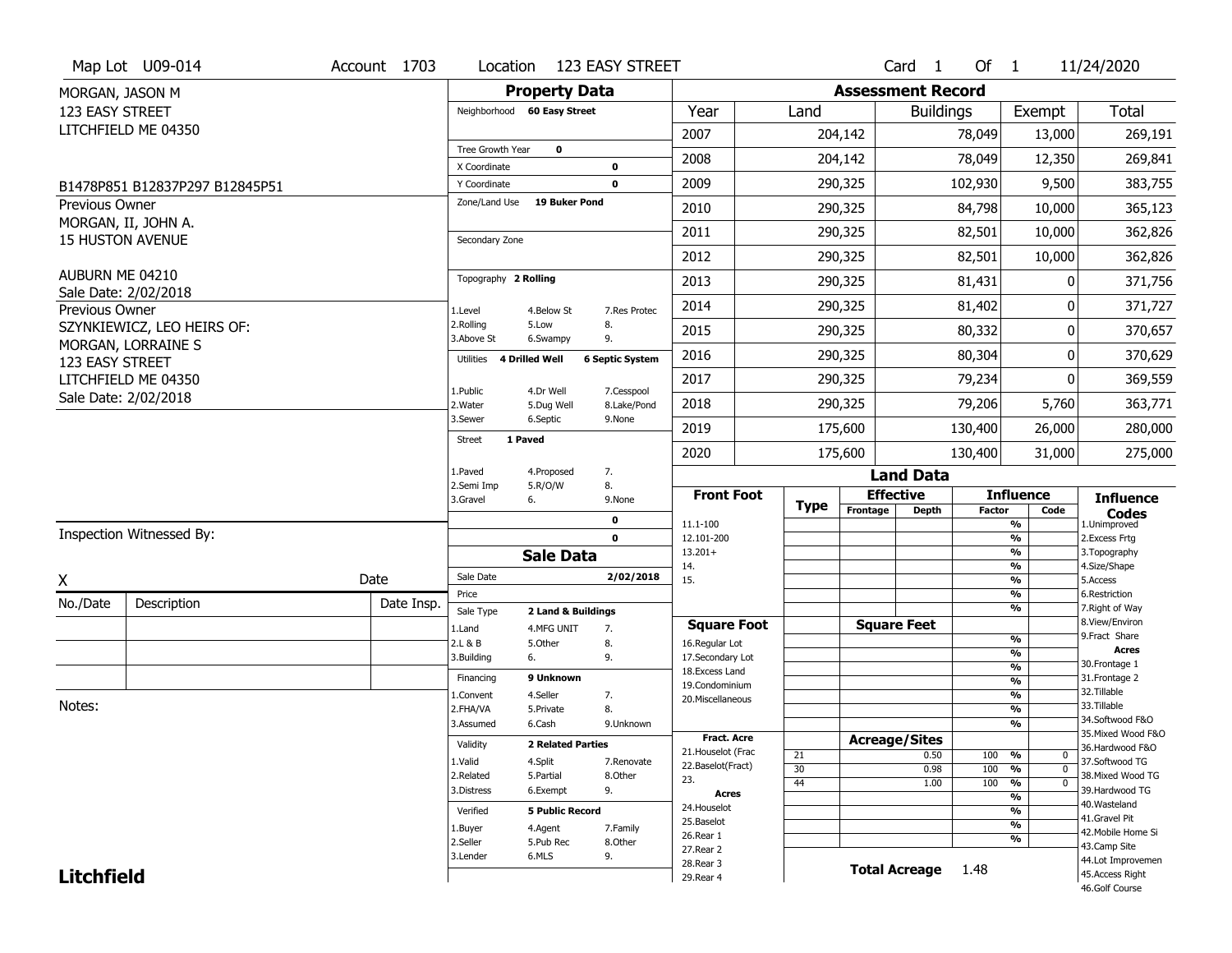|                        |                        |             |                       |                                                   |              |                                       |                                   |                         |            |                 | <b>Litchfield</b>                       |       |       |                   |                |       |       |      |            |
|------------------------|------------------------|-------------|-----------------------|---------------------------------------------------|--------------|---------------------------------------|-----------------------------------|-------------------------|------------|-----------------|-----------------------------------------|-------|-------|-------------------|----------------|-------|-------|------|------------|
|                        | Map Lot U09-014        |             |                       |                                                   |              | Account 1703                          |                                   | Location                |            |                 | 123 EASY STREET                         |       |       | Card <sub>1</sub> |                | Of 1  |       |      | 11/24/2020 |
| Building Style 2 Ranch |                        |             | <b>SF Bsmt Living</b> |                                                   | 357          |                                       |                                   | Layout                  | 1 Typical  |                 |                                         |       | 36.0  |                   |                |       |       |      |            |
| 0.Uncoded              | 4.Cape                 | 8.Log       | Fin Bsmt Grade        |                                                   | 2100         |                                       |                                   | 1. Typical              | 4.         |                 | 7.                                      |       |       |                   |                |       |       |      |            |
| 1.Conv.                | 5.Garrison             | 9.0ther     |                       | OPEN-5-CUSTOMIZE                                  | $\mathbf 0$  |                                       |                                   | 2.Inadeq                | 5.         |                 | 8.                                      |       |       |                   |                |       |       |      |            |
| 2.Ranch                | 6.Split                | 10.Tri-Lev  | Heat Type             | 100%                                              |              | 1 Hot Water BB                        |                                   | 13.                     | 6.         |                 | 9.                                      |       |       |                   |                |       |       |      |            |
| 3.R Ranch              | 7.Contemp              | 11.Earth O  | 0.Uncoded             |                                                   | 4.Steam      |                                       | 8.Fl/Wall                         | Attic<br>9 None         |            |                 |                                         |       |       |                   |                |       |       |      |            |
| Dwelling Units 1       |                        |             | 1.HWBB                |                                                   | 5.FWA        |                                       | 9.No Heat                         | 1.1/4 Fin               | 4.Full Fin |                 | 7.                                      | 28.0' | Gar   | 28.0              |                |       |       |      |            |
| Other Units            | $\mathbf 0$            |             | 2.HWCI                |                                                   | 6.GravWA     |                                       | 10.Radiant                        | 2.1/2 Fin               | 5.Fl/Stair |                 | 8.                                      |       |       |                   |                |       |       |      |            |
| <b>Stories</b>         | 1 One Story            |             | 3.H Pump              |                                                   | 7.Electric   |                                       | 11.Radiant                        | 3.3/4 Fin               | 6.         |                 | 9.None                                  |       |       |                   |                |       |       |      |            |
| 1.1                    | 4.1.5                  | 7.1.25      | Cool Type             | 0%                                                |              | 2 Evaporative                         |                                   | Insulation              | 1 Full     |                 |                                         |       |       |                   | 21.0'          |       |       |      |            |
| 2.2                    | 5.1.75                 | 8.3.5       | 1.Refrig              |                                                   | 4.W&C Air    |                                       | 7.RadHW                           | 1.Full                  | 4.Minimal  |                 | 7.                                      |       | 36.0' |                   |                |       |       |      |            |
| 3.3                    | 6.2.5                  | 9.4         | 2.Evapor              |                                                   | 5.Monitor-   | 8.                                    |                                   | 2.Heavy                 | 5.Partial  |                 | 8.                                      |       |       |                   |                |       |       |      |            |
| <b>Exterior Walls</b>  | <b>15 Masonite</b>     |             | 3.H Pump              |                                                   | 6.Monitor-   |                                       | 9.None                            | 3.Capped                | 6.         |                 | 9.None                                  |       |       |                   |                | 18.C  |       |      |            |
| 0.Uncoded              | 4.Asbestos             | 8.Concrete  | Kitchen Style         |                                                   | 2 Typical    |                                       |                                   | Unfinished %            | 0%         |                 |                                         |       |       |                   | PATIO          |       |       |      |            |
| 1.Wd Clapb             | 5.Stucco               | 9.0ther     | 1.Modern              |                                                   | 4.Obsolete   | 7.                                    |                                   | Grade & Factor          |            | 3 Average 100%  |                                         |       |       | 30.5'             |                |       |       |      |            |
| 2.Vinyl                | 6.Brick                | 10.Wd shin  | 2.Typical             |                                                   | 5.           | 8.                                    |                                   | 1.E Grade               | 4.B Grade  |                 | 7.AAA Grad                              |       |       |                   |                | 7.0'  |       |      |            |
| 3.Compos.              | 7.Stone                | 11.T1-11    | 3.Old Type            |                                                   | 6.           |                                       | 9.None                            | 2.D Grade               | 5.A Grade  |                 | 8.M&S                                   |       |       |                   |                |       |       |      |            |
| Roof Surface           | 1 Asphalt Shingles     |             | Bath(s) Style         |                                                   |              | 2 Typical Bath(s)                     |                                   | 3.C Grade               | 6.AA Grade |                 | 9.Same                                  |       |       |                   | 12.1           |       |       |      |            |
| 1.Asphalt              | 4.Composit             | 7.Rolled R  | 1.Modern              |                                                   | 4.Obsolete   | 7.                                    |                                   | SQFT (Footprint) 1224   |            |                 |                                         |       |       |                   | $20.0^{\circ}$ |       | 1s OH |      |            |
| 2.Slate                | 5.Wood                 | 8.          | 2. Typical            |                                                   | 5.           | 8.                                    |                                   | Condition               | 4 Average  |                 |                                         |       |       |                   |                |       |       |      | 0. ا       |
| 3.Metal                | 6.Other                | 9.          | 3.Old Type            |                                                   | 6.           |                                       | 9.None                            | 1.Poor                  | 4.Avg      |                 | 7.V G                                   |       |       | 8.0'              | OP/CANOPY      | 7.0'  | 24.0' |      |            |
| SF Masonry Trim 0      |                        |             | # Rooms               |                                                   | 4            |                                       |                                   | 2.Fair                  | $5.Avg+$   |                 | 8.Exc                                   |       |       |                   |                |       |       |      |            |
| OPEN-3-CUSTOM 0        |                        |             | # Bedrooms            |                                                   | 3            |                                       |                                   | 3.Avg-                  | 6.Good     |                 | 9.Same                                  |       |       |                   | 20.0"          |       |       |      |            |
| OPEN-4-CUSTOM 0        |                        |             | # Full Baths          |                                                   | $\mathbf{2}$ |                                       |                                   | Phys. % Good            | 0%         |                 |                                         |       |       |                   |                |       |       |      |            |
| Year Built             | 1977                   |             | # Half Baths          |                                                   | $\mathbf 0$  |                                       |                                   | Funct. % Good           |            | 100%            |                                         |       |       |                   |                |       |       | 31.0 |            |
| Year Remodeled 0       |                        |             |                       | # Addn Fixtures                                   | $\mathbf 0$  |                                       |                                   | <b>Functional Code</b>  |            | 9 None          |                                         |       |       | 24.0              |                | 1sBFr |       |      |            |
| Foundation             | 1 Concrete             |             | # Fireplaces          |                                                   | 0            |                                       |                                   | 1.Incomp                | 4.Delap    |                 | 7.No Power                              |       |       |                   |                |       |       |      |            |
| 1.Concrete             | 4.Wood                 | 7.          |                       |                                                   |              |                                       |                                   | 2.O-Built               | 5.Bsmt     |                 | 8.LongTerm                              |       |       |                   |                |       |       |      |            |
| 2.C Block              | 5.Slab                 | 8.          |                       |                                                   |              |                                       |                                   | 3.Damage                | 6.Common   |                 | 9.None                                  |       |       |                   |                |       |       |      |            |
| 3.Br/Stone             | 6.Piers                | 9.          |                       |                                                   |              |                                       |                                   | Econ. % Good 100%       |            |                 |                                         |       |       |                   |                | 44.0  |       |      |            |
| Basement               | <b>4 Full Basement</b> |             |                       |                                                   |              |                                       |                                   | Economic Code None      |            |                 |                                         |       |       |                   |                |       |       |      |            |
| 1.1/4 Bmt              | 4.Full Bmt             | 7.          |                       |                                                   |              |                                       |                                   | 0.None                  | 3.No Power |                 | 9.None                                  |       |       |                   |                |       |       |      |            |
| 2.1/2 Bmt              | 5.Crawl Sp             | 8.          |                       |                                                   |              |                                       |                                   | 1.Location              | 4.Generate |                 | 8.                                      |       |       |                   |                |       |       |      |            |
| 3.3/4 Bmt              | 6.                     | 9.None      |                       |                                                   |              | <i>Software</i>                       |                                   | 2.Encroach              | 5.Multi-Fa |                 | 9.                                      |       |       |                   |                |       |       |      |            |
| Bsmt Gar # Cars 1      |                        |             |                       |                                                   |              | A Division of Harris Computer Systems |                                   | Entrance Code           |            |                 | <b>1 Interior Inspect</b>               |       |       |                   |                |       |       |      |            |
| Wet Basement           | 1 Dry Basement         |             |                       |                                                   |              |                                       |                                   | 1.Interior              | 4.Vacant   |                 | 7.                                      |       |       |                   |                |       |       |      |            |
| 1.Dry                  | 4.Dirt Flr             | 7.          |                       |                                                   |              |                                       |                                   | 2.Refusal               | 5.Estimate |                 | 8.                                      |       |       |                   |                |       |       |      |            |
| 2.Damp                 | 5.                     | 8.          |                       |                                                   |              |                                       |                                   | 3.Informed              | 6.Existing |                 | 9.                                      |       |       |                   |                |       |       |      |            |
| 3.Wet                  | 6.                     | 9.          |                       |                                                   |              |                                       |                                   | <b>Information Code</b> |            | 1 Owner         |                                         |       |       |                   |                |       |       |      |            |
|                        |                        |             |                       |                                                   |              |                                       |                                   | 1.Owner                 | 4.Agent    |                 | 7.Vacant                                |       |       |                   |                |       |       |      |            |
|                        |                        |             |                       |                                                   |              |                                       |                                   | 2.Relative              | 5.Estimate |                 | 8.                                      |       |       |                   |                |       |       |      |            |
|                        |                        |             |                       | Date Inspected 8/23/2018                          |              |                                       |                                   | 3.Tenant                | 6.Other    |                 | 9.                                      |       |       |                   |                |       |       |      |            |
|                        |                        |             |                       | <b>Additions, Outbuildings &amp; Improvements</b> |              |                                       |                                   |                         |            |                 | 1.One Story Fram                        |       |       |                   |                |       |       |      |            |
| Type                   |                        | Year        | Units                 | Grade                                             | Cond         | Phys.                                 | Funct.                            | Sound Value             |            |                 | 2.Two Story Fram                        |       |       |                   |                |       |       |      |            |
| 26 1SFr Overhang       |                        | 10          | 24                    | 9100                                              | 9            | 0                                     | % 0<br>$\%$                       |                         |            |                 | 3. Three Story Fr                       |       |       |                   |                |       |       |      |            |
|                        |                        | 0           | 160                   |                                                   | و            | $\mathbf{0}$                          | $\%$ 0<br>$\frac{0}{0}$           |                         |            | 4.1 & 1/2 Story |                                         |       |       |                   |                |       |       |      |            |
| 21 Open Frame          |                        |             |                       | 9 100                                             |              |                                       |                                   |                         |            | 5.1 & 3/4 Story |                                         |       |       |                   |                |       |       |      |            |
| 61 Canopy/s            |                        | 10          | 160                   | 9 100                                             | 9            | 10                                    | % 0<br>%                          |                         |            | 6.2 & 1/2 Story |                                         |       |       |                   |                |       |       |      |            |
| 60 Patio               |                        | $ 0\rangle$ | 636                   | 2 100                                             | 1            | 0                                     | % 100 %                           |                         |            |                 | 21. Open Frame Por<br>22.Encl Frame Por |       |       |                   |                |       |       |      |            |
| 72 1 1/4s Garage       |                        | 2018        | 1008                  | 3100                                              | 4            | 0                                     | $\frac{9}{6}$ 90<br>$\frac{9}{6}$ |                         |            |                 | 23.Frame Garage                         |       |       |                   |                |       |       |      |            |
|                        |                        |             |                       |                                                   |              | $\frac{0}{6}$                         | $\frac{0}{6}$                     |                         |            |                 |                                         |       |       |                   |                |       |       |      |            |
|                        |                        |             |                       |                                                   |              |                                       |                                   |                         |            | 24.Frame Shed   |                                         |       |       |                   |                |       |       |      |            |
|                        |                        |             |                       |                                                   |              | $\%$                                  | $\frac{0}{6}$                     |                         |            |                 | 25. Frame Bay Wind<br>26.1SFr Overhang  |       |       |                   |                |       |       |      |            |
|                        |                        |             |                       |                                                   |              | $\%$                                  | $\sqrt{6}$                        |                         |            |                 | 27.Unfin Basement                       |       |       |                   |                |       |       |      |            |
|                        |                        |             |                       |                                                   |              | $\%$                                  | $\sqrt{6}$                        |                         |            |                 |                                         |       |       |                   |                |       |       |      |            |
|                        |                        |             |                       |                                                   |              | $\sqrt{6}$                            | $\sqrt{6}$                        |                         |            |                 | 28.Unfinished Att<br>29. Finished Attic |       |       |                   |                |       |       |      |            |
|                        |                        |             |                       |                                                   |              |                                       |                                   |                         |            |                 |                                         |       |       |                   |                |       |       |      |            |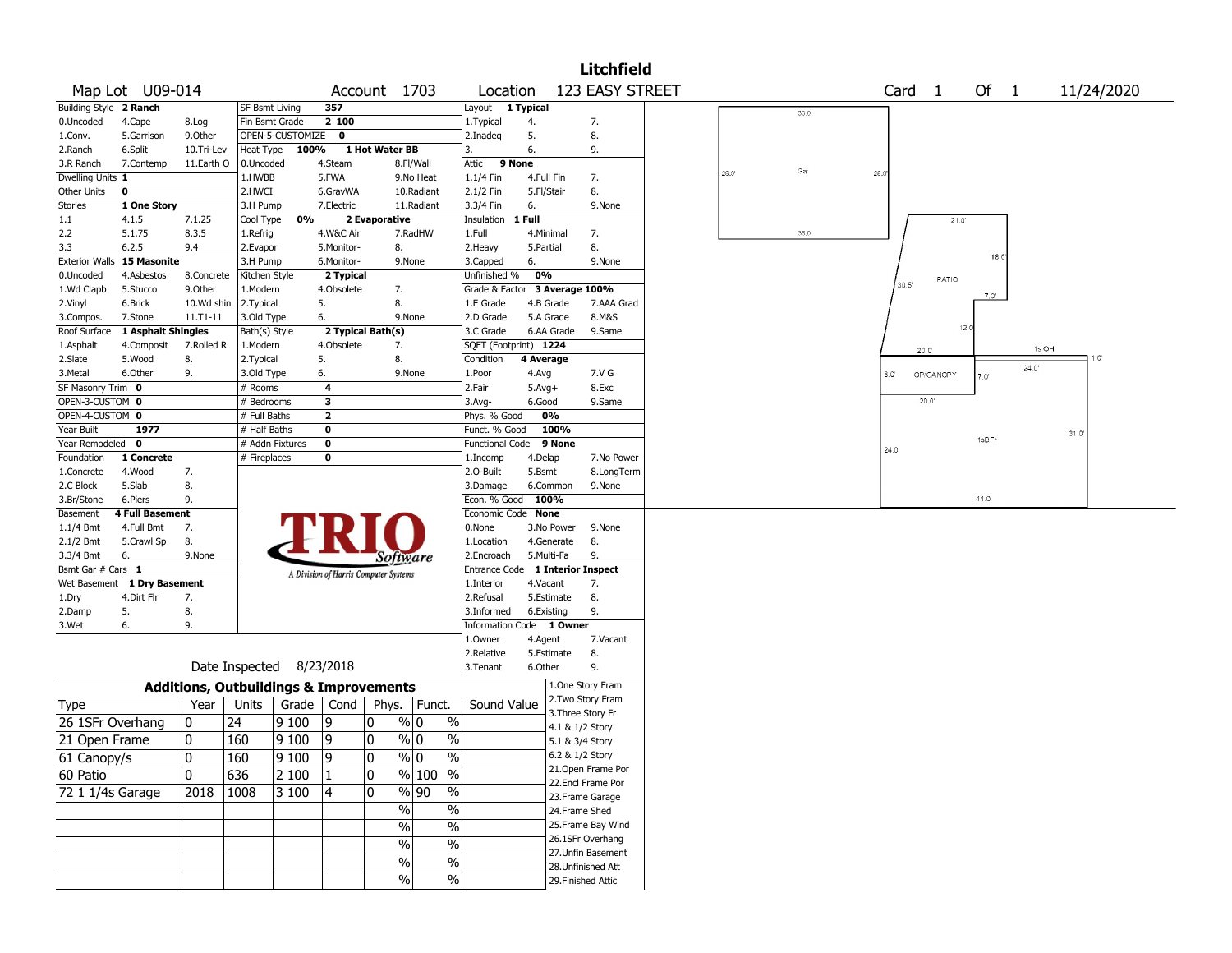| <b>Assessment Record</b><br><b>Property Data</b><br>GAMACHE, JOSEPH R JR                                             |                                       |
|----------------------------------------------------------------------------------------------------------------------|---------------------------------------|
| Year<br>Land<br>Exempt<br>C/O JOSEPH GAMACHE SR<br>Neighborhood 60 Easy Street<br><b>Buildings</b>                   | <b>Total</b>                          |
| 119 EASY STREET<br>2007<br>79,600<br>131,827<br>0                                                                    | 211,427                               |
| LITCHFIELD ME 04350<br>Tree Growth Year<br>$\mathbf 0$<br>2008<br>79,600<br>131,564<br>0                             | 211,164                               |
| X Coordinate<br>$\mathbf 0$                                                                                          |                                       |
| 2009<br>112,100<br>162,192<br>$\mathbf 0$<br>Y Coordinate<br>B4477P227<br>Zone/Land Use<br><b>19 Buker Pond</b>      | 0<br>274,292                          |
| 2010<br>112,100<br>130,319                                                                                           | 242,419<br>0                          |
| 2011<br>112,100<br>104,575<br>0<br>Secondary Zone                                                                    | 216,675                               |
| 2012<br>112,100<br>104,575                                                                                           | 0<br>216,675                          |
| Topography 2 Rolling<br>112,100<br>103,389<br>2013                                                                   | 215,489<br>0                          |
| 2014<br>112,100<br>103,276<br>0<br>1.Level<br>4.Below St<br>7.Res Protec                                             | 215,376                               |
| 2.Rolling<br>5.Low<br>8.<br>112,100<br>2015<br>102,099<br>3.Above St<br>9.<br>6.Swampy                               | 214,199<br>0                          |
| 2016<br>101,943<br>0<br>112,100<br>Utilities 4 Drilled Well<br><b>6 Septic System</b>                                | 214,043                               |
| 2017<br>112,100<br>100,799                                                                                           | 0<br>212,899                          |
| 7.Cesspool<br>1.Public<br>4.Dr Well<br>112,100<br>100,645<br>2018<br>2. Water<br>5.Dug Well<br>8.Lake/Pond           | 212,745<br>0                          |
| 3.Sewer<br>6.Septic<br>9.None<br>138,600<br>148,300<br>2019                                                          | 286,900<br>0                          |
| 1 Paved<br><b>Street</b><br>2020<br>138,600<br>148,300                                                               | 0 <br>286,900                         |
| 7.<br>1.Paved<br>4.Proposed<br><b>Land Data</b>                                                                      |                                       |
| 8.<br>2.Semi Imp<br>5.R/O/W<br><b>Front Foot</b><br><b>Effective</b><br><b>Influence</b><br>3.Gravel<br>6.<br>9.None | <b>Influence</b>                      |
| <b>Type</b><br>Frontage<br><b>Depth</b><br>Factor<br>Code<br>0<br>11.1-100<br>%                                      | <b>Codes</b><br>1.Unimproved          |
| Inspection Witnessed By:<br>$\mathbf 0$<br>$\frac{9}{6}$<br>12.101-200                                               | 2. Excess Frtg                        |
| $\frac{9}{6}$<br>$13.201+$<br><b>Sale Data</b><br>14.<br>%                                                           | 3. Topography<br>4.Size/Shape         |
| Sale Date<br>Date<br>X<br>$\frac{9}{6}$<br>15.                                                                       | 5.Access                              |
| Price<br>%<br>No./Date<br>Description<br>Date Insp.                                                                  | 6.Restriction                         |
| %<br>Sale Type<br><b>Square Feet</b><br><b>Square Foot</b>                                                           | 7. Right of Way<br>8.View/Environ     |
| 1.Land<br>4.MFG UNIT<br>7.<br>$\frac{9}{6}$<br>8.<br>2.L & B<br>5.Other<br>16.Regular Lot                            | 9.Fract Share                         |
| $\frac{9}{6}$<br>3.Building<br>9.<br>17.Secondary Lot<br>6.                                                          | <b>Acres</b><br>30.Frontage 1         |
| $\frac{9}{6}$<br>18.Excess Land<br>Financing<br>$\frac{9}{6}$                                                        | 31. Frontage 2                        |
| 19.Condominium<br>$\frac{9}{6}$<br>4.Seller<br>1.Convent<br>7.<br>20.Miscellaneous                                   | 32.Tillable                           |
| Notes:<br>8.<br>$\frac{9}{6}$<br>2.FHA/VA<br>5.Private                                                               | 33.Tillable                           |
| $\frac{9}{6}$<br>3.Assumed<br>6.Cash<br>9.Unknown                                                                    | 34.Softwood F&O<br>35. Mixed Wood F&O |
| <b>Fract. Acre</b><br><b>Acreage/Sites</b><br>Validity<br>21. Houselot (Frac                                         | 36.Hardwood F&O                       |
| 21<br>0.45<br>100<br>%<br>0<br>1.Valid<br>4.Split<br>7.Renovate<br>22.Baselot(Fract)<br>44<br>$\mathbf 0$            | 37.Softwood TG                        |
| 100<br>1.00<br>$\frac{9}{6}$<br>2.Related<br>5.Partial<br>8.Other<br>23.<br>$\frac{9}{6}$                            | 38. Mixed Wood TG                     |
| 3.Distress<br>6.Exempt<br>9.<br><b>Acres</b><br>$\frac{9}{6}$                                                        | 39.Hardwood TG                        |
| 24. Houselot<br>$\overline{\frac{9}{6}}$<br>Verified                                                                 | 40. Wasteland<br>41.Gravel Pit        |
| 25.Baselot<br>$\frac{9}{6}$<br>1.Buyer<br>4.Agent<br>7.Family                                                        | 42. Mobile Home Si                    |
| 26.Rear 1<br>%<br>2.Seller<br>5.Pub Rec<br>8.Other<br>27.Rear 2                                                      | 43.Camp Site                          |
| 6.MLS<br>9.<br>3.Lender<br>28. Rear 3<br>0.45                                                                        | 44.Lot Improvemen                     |
| <b>Total Acreage</b><br><b>Litchfield</b><br>29. Rear 4                                                              | 45. Access Right<br>46.Golf Course    |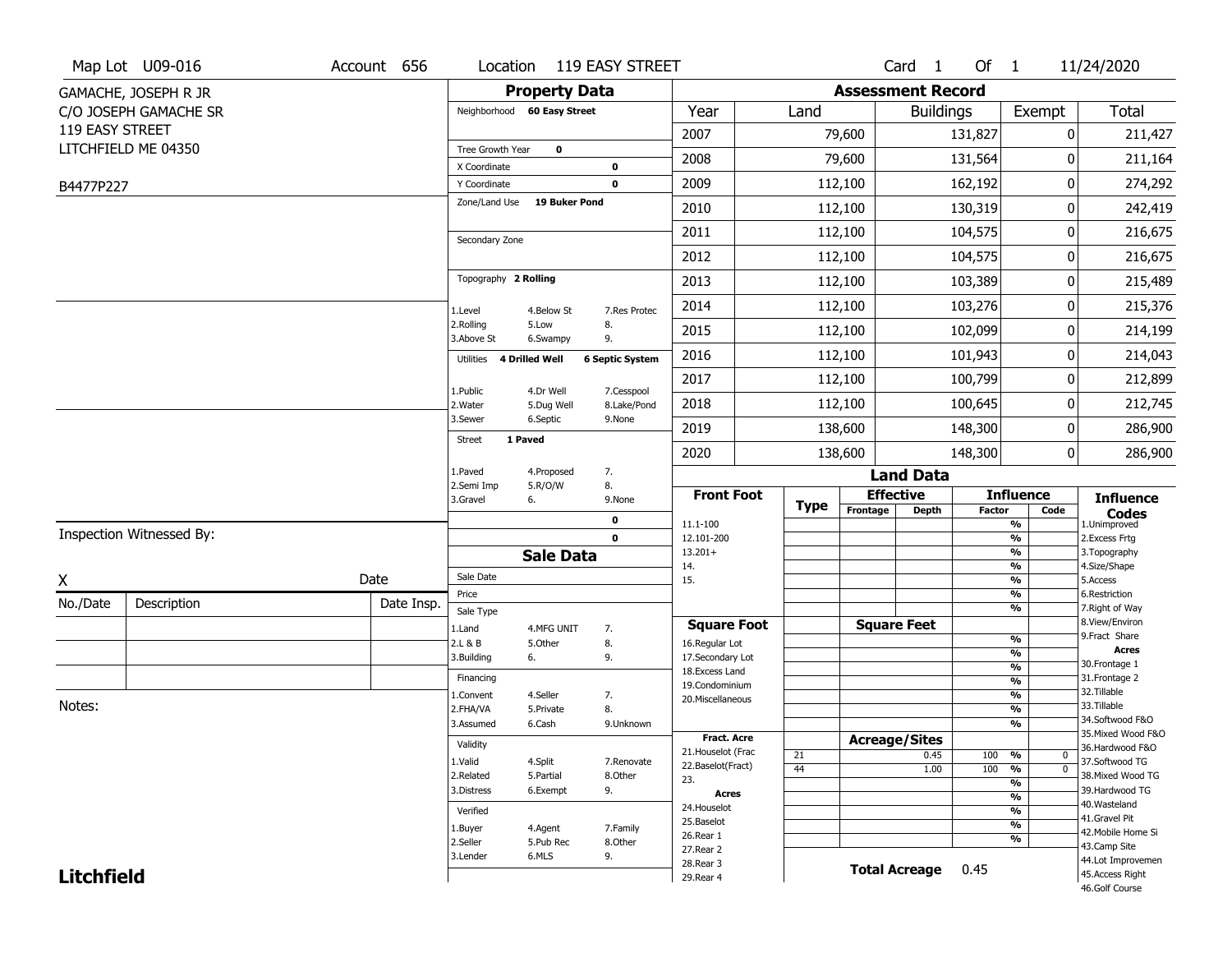|                        |                             |                                                   |                       |                          |                |                                       |                          |                                  |            |            | <b>Litchfield</b>                      |                |       |                |                |                     |        |      |            |
|------------------------|-----------------------------|---------------------------------------------------|-----------------------|--------------------------|----------------|---------------------------------------|--------------------------|----------------------------------|------------|------------|----------------------------------------|----------------|-------|----------------|----------------|---------------------|--------|------|------------|
|                        | Map Lot U09-016             |                                                   |                       |                          |                | Account 656                           |                          | Location                         |            |            | 119 EASY STREET                        |                |       | Card           | $\overline{1}$ |                     | Of $1$ |      | 11/24/2020 |
| Building Style 2 Ranch |                             |                                                   | <b>SF Bsmt Living</b> |                          | 0              |                                       |                          | Layout 1 Typical                 |            |            |                                        |                |       |                | $18.0^\circ$   |                     |        |      |            |
| 0.Uncoded              | 4.Cape                      | 8.Log                                             | Fin Bsmt Grade        |                          | 0 <sub>0</sub> |                                       |                          | 1. Typical                       | 4.         |            | 7.                                     |                |       |                |                |                     |        |      |            |
| 1.Conv.                | 5.Garrison                  | 9.Other                                           |                       | OPEN-5-CUSTOMIZE         | 0              |                                       |                          | 2.Inadeq                         | 5.         |            | 8.                                     |                |       | $14.3^{\circ}$ | <b>OP</b>      |                     |        |      |            |
| 2.Ranch                | 6.Split                     | 10.Tri-Lev                                        | Heat Type             | 100%                     |                | 1 Hot Water BB                        |                          | 3.                               | 6.         |            | 9.                                     |                |       |                |                |                     |        |      |            |
| 3.R Ranch              | 7.Contemp                   | 11.Earth O                                        | 0.Uncoded             |                          | 4.Steam        |                                       | 8.Fl/Wall                | 9 None<br>Attic                  |            |            |                                        |                |       |                |                | 42,0                |        |      |            |
| Dwelling Units 1       |                             |                                                   | 1.HWBB                |                          | 5.FWA          |                                       | 9.No Heat                | 1.1/4 Fin                        | 4.Full Fin |            | 7.                                     |                |       |                |                |                     |        |      |            |
| Other Units            | 0                           |                                                   | 2.HWCI                |                          | 6.GravWA       |                                       | 10.Radiant               | 2.1/2 Fin                        | 5.Fl/Stair |            | 8.                                     |                |       |                |                |                     |        |      |            |
| <b>Stories</b>         | 1 One Story                 |                                                   | 3.H Pump              |                          | 7.Electric     |                                       | 11.Radiant               | 3.3/4 Fin                        | 6.         |            | 9.None                                 |                |       |                |                |                     |        |      |            |
| 1.1                    | 4.1.5                       | 7.1.25                                            | Cool Type             | 0%                       | 9 None         |                                       |                          | Insulation 1 Full                |            |            |                                        |                | 29.0  |                | $1sB^{\pm}r$   |                     |        | 29.0 |            |
| 2.2                    | 5.1.75                      | 8.3.5                                             | 1.Refrig              |                          | 4.W&C Air      |                                       | 7.RadHW                  | 1.Full                           |            | 4.Minimal  | 7.                                     |                |       |                |                |                     |        |      |            |
| 3.3                    | 6.2.5                       | 9.4                                               | 2.Evapor              |                          | 5.Monitor-     | 8.                                    |                          | 2. Heavy                         | 5.Partial  |            | 8.                                     |                |       |                |                |                     |        |      |            |
| Exterior Walls 6 Brick |                             |                                                   | 3.H Pump              |                          | 6.Monitor-     | 9.None                                |                          | 3.Capped                         | 6.         |            | 9.None                                 |                |       |                |                | 43.0                |        |      |            |
| 0.Uncoded              | 4.Asbestos                  | 8.Concrete                                        | Kitchen Style         |                          | 2 Typical      |                                       |                          | Unfinished %                     | 0%         |            |                                        |                |       |                |                |                     |        |      |            |
| 1.Wd Clapb             | 5.Stucco                    | 9.0ther                                           | 1.Modern              |                          | 4.Obsolete     | 7.                                    |                          | Grade & Factor 3 Average 110%    |            |            |                                        |                |       |                |                | $EP$ $g.c$<br>11.0" |        |      |            |
| 2.Vinyl                | 6.Brick                     | 10.Wd shin                                        | 2.Typical             |                          | 5.             | 8.                                    |                          | 1.E Grade                        |            | 4.B Grade  | 7.AAA Grad                             | $9.0^\circ$    |       |                |                |                     |        |      |            |
| 3.Compos.              | 7.Stone                     | 11.T1-11                                          | 3.Old Type            |                          | 6.             | 9.None                                |                          | 2.D Grade                        |            | 5.A Grade  | 8.M&S                                  | SHED<br>13.0   |       |                |                |                     |        |      |            |
| Roof Surface           | 1 Asphalt Shingles          |                                                   | Bath(s) Style         |                          |                | 2 Typical Bath(s)                     |                          | 3.C Grade                        |            | 6.AA Grade | 9.Same                                 | SV \$8CC       |       |                |                |                     |        |      |            |
| 1.Asphalt              | 4.Composit                  | 7.Rolled R                                        | 1.Modern              |                          | 4.Obsolete     | 7.                                    |                          | SQFT (Footprint) 1247            |            |            |                                        |                |       |                |                |                     |        |      |            |
| 2.Slate                | 5.Wood                      | 8.                                                | 2. Typical            |                          | 5.             | 8.                                    |                          | Condition                        | 4 Average  |            |                                        |                |       |                |                |                     |        |      |            |
| 3.Metal                | 6.Other                     | 9.                                                | 3.Old Type            |                          | 6.             | 9.None                                |                          | 1.Poor                           | 4.Avg      |            | 7.V G                                  |                |       |                |                |                     |        |      |            |
| SF Masonry Trim 0      |                             |                                                   | # Rooms               |                          | 4              |                                       |                          | 2.Fair                           | $5.Avg+$   |            | 8.Exc                                  |                |       |                |                |                     |        |      |            |
| OPEN-3-CUSTOM 0        |                             |                                                   | # Bedrooms            |                          | $\mathbf{2}$   |                                       |                          | 3.Avg-                           | 6.Good     |            | 9.Same                                 |                |       |                |                |                     |        |      |            |
| OPEN-4-CUSTOM 0        |                             |                                                   | # Full Baths          |                          | 1              |                                       |                          | Phys. % Good                     |            | 0%         |                                        |                |       |                |                |                     |        |      |            |
| Year Built             | 1985                        |                                                   | # Half Baths          |                          | 0              |                                       |                          | Funct. % Good                    |            | 100%       |                                        |                |       |                |                |                     |        |      |            |
| Year Remodeled 0       |                             |                                                   |                       | # Addn Fixtures          | 0              |                                       |                          | Functional Code 9 None           |            |            |                                        | CANOPY<br>24.0 | 30 0' | GARAGE         |                |                     |        |      |            |
| Foundation             | 1 Concrete                  |                                                   | # Fireplaces          |                          | 0              |                                       |                          | 1.Incomp                         | 4.Delap    |            | 7.No Power                             | SV \$200       |       |                |                |                     |        |      |            |
| 1.Concrete             | 4.Wood                      | 7.                                                |                       |                          |                |                                       |                          | 2.O-Built                        | 5.Bsmt     |            | 8.LongTerm                             |                |       |                |                |                     |        |      |            |
| 2.C Block              | 5.Slab                      | 8.                                                |                       |                          |                |                                       |                          | 3.Damage                         |            | 6.Common   | 9.None                                 |                |       |                |                |                     |        |      |            |
| 3.Br/Stone             | 6.Piers                     | 9.                                                |                       |                          |                |                                       |                          | Econ. % Good                     |            | 100%       |                                        |                |       | 24.0           |                |                     |        |      |            |
| Basement               | <b>4 Full Basement</b>      |                                                   |                       |                          |                |                                       |                          | Economic Code None               |            |            |                                        |                |       |                |                |                     |        |      |            |
| 1.1/4 Bmt              | 4.Full Bmt                  | 7.                                                |                       |                          |                |                                       |                          | 0.None                           |            | 3.No Power | 9.None                                 |                |       |                |                |                     |        |      |            |
| $2.1/2$ Bmt            | 5.Crawl Sp                  | 8.                                                |                       |                          |                |                                       |                          | 1.Location                       |            | 4.Generate | 8.                                     |                |       |                |                |                     |        |      |            |
| 3.3/4 Bmt              | 6.                          | 9.None                                            |                       |                          |                | Software                              |                          | 2.Encroach                       |            | 5.Multi-Fa | 9.                                     |                |       |                |                |                     |        |      |            |
| Bsmt Gar # Cars 0      |                             |                                                   |                       |                          |                | A Division of Harris Computer Systems |                          | Entrance Code 1 Interior Inspect |            |            |                                        |                |       |                |                |                     |        |      |            |
|                        | Wet Basement 1 Dry Basement |                                                   |                       |                          |                |                                       |                          | 1.Interior                       | 4.Vacant   |            | 7.                                     |                |       |                |                |                     |        |      |            |
| 1.Dry                  | 4.Dirt Flr                  | 7.                                                |                       |                          |                |                                       |                          | 2.Refusal                        |            | 5.Estimate | 8.                                     |                |       |                |                |                     |        |      |            |
| 2.Damp                 | 5.                          | 8.                                                |                       |                          |                |                                       |                          | 3.Informed                       |            | 6.Existing | 9.                                     |                |       |                |                |                     |        |      |            |
| 3.Wet                  | 6.                          | 9.                                                |                       |                          |                |                                       |                          | Information Code 1 Owner         |            |            |                                        |                |       |                |                |                     |        |      |            |
|                        |                             |                                                   |                       |                          |                |                                       |                          | 1.Owner                          | 4.Agent    |            | 7.Vacant                               |                |       |                |                |                     |        |      |            |
|                        |                             |                                                   |                       |                          |                |                                       |                          | 2.Relative                       |            | 5.Estimate | 8.                                     |                |       |                |                |                     |        |      |            |
|                        |                             |                                                   |                       | Date Inspected 8/23/2018 |                |                                       |                          | 3.Tenant                         | 6.Other    |            | 9.                                     |                |       |                |                |                     |        |      |            |
|                        |                             | <b>Additions, Outbuildings &amp; Improvements</b> |                       |                          |                |                                       |                          |                                  |            |            | 1.One Story Fram                       |                |       |                |                |                     |        |      |            |
| Type                   |                             | Year                                              | Units                 | Grade   Cond             |                | Phys.                                 | Funct.                   | Sound Value                      |            |            | 2. Two Story Fram<br>3. Three Story Fr |                |       |                |                |                     |        |      |            |
| 21 Open Frame          |                             | 0                                                 | 252                   | 9100                     | 9              | 0                                     | % 0<br>$\%$              |                                  |            |            |                                        |                |       |                |                |                     |        |      |            |
| 22 Encl Frame          |                             | 0                                                 | 88                    | 9100                     | و ا            | $\mathbf{0}$<br>% 0                   | $\%$                     |                                  |            |            | 4.1 & 1/2 Story                        |                |       |                |                |                     |        |      |            |
|                        |                             |                                                   |                       |                          |                |                                       |                          |                                  |            |            | 5.1 & 3/4 Story                        |                |       |                |                |                     |        |      |            |
| 24 Frame Shed          |                             | 0                                                 |                       |                          |                | $\sqrt{6}$                            |                          | % 800                            |            |            | 6.2 & 1/2 Story                        |                |       |                |                |                     |        |      |            |
| 23 Frame Garage        |                             | 10                                                | 720                   | 3100                     | 4              | 10                                    | % 100 %                  |                                  |            |            | 21. Open Frame Por                     |                |       |                |                |                     |        |      |            |
| 61 Canopy/s            |                             | $\mathbf{0}$                                      |                       |                          |                | $\%$                                  |                          | % 200                            |            |            | 22.Encl Frame Por                      |                |       |                |                |                     |        |      |            |
|                        |                             |                                                   |                       |                          |                | $\sqrt{6}$                            | $\%$                     |                                  |            |            | 23. Frame Garage                       |                |       |                |                |                     |        |      |            |
|                        |                             |                                                   |                       |                          |                |                                       |                          |                                  |            |            | 24.Frame Shed                          |                |       |                |                |                     |        |      |            |
|                        |                             |                                                   |                       |                          |                | $\%$                                  | $\overline{\frac{0}{0}}$ |                                  |            |            | 25. Frame Bay Wind                     |                |       |                |                |                     |        |      |            |
|                        |                             |                                                   |                       |                          |                | $\overline{\frac{0}{0}}$              | $\overline{\frac{0}{0}}$ |                                  |            |            | 26.1SFr Overhang                       |                |       |                |                |                     |        |      |            |
|                        |                             |                                                   |                       |                          |                | $\sqrt{6}$                            | $\frac{1}{2}$            |                                  |            |            | 27. Unfin Basement                     |                |       |                |                |                     |        |      |            |
|                        |                             |                                                   |                       |                          |                | $\overline{\frac{0}{0}}$              |                          |                                  |            |            | 28. Unfinished Att                     |                |       |                |                |                     |        |      |            |
|                        |                             |                                                   |                       |                          |                |                                       | $\%$                     |                                  |            |            | 29. Finished Attic                     |                |       |                |                |                     |        |      |            |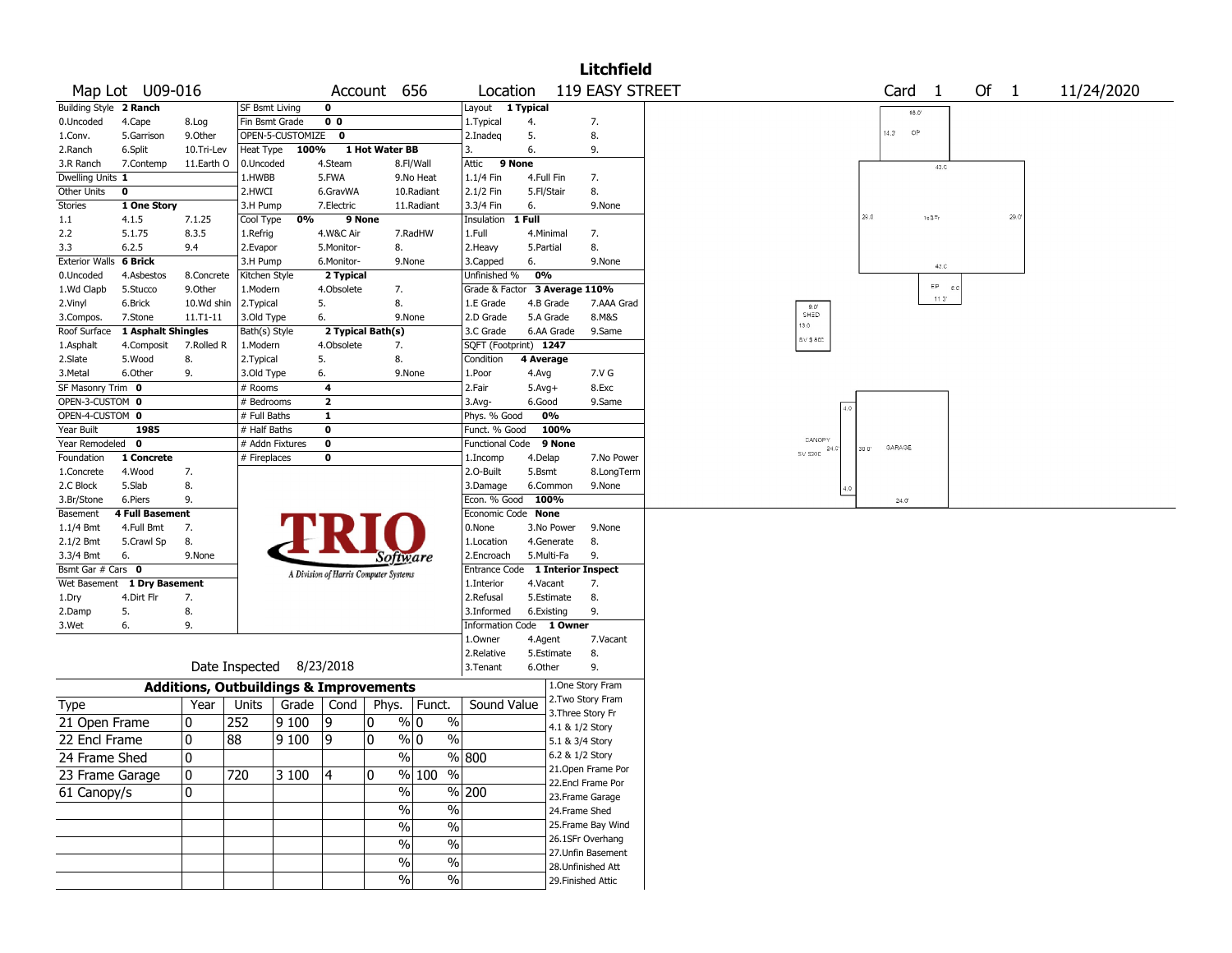|                   | Map Lot U09-017                          | Account 1018 | Location                    | 115 EASY STREET                   |                           |                                    |                 |                          | Card <sub>1</sub>    | Of 1    |                                           | 11/24/2020                           |
|-------------------|------------------------------------------|--------------|-----------------------------|-----------------------------------|---------------------------|------------------------------------|-----------------|--------------------------|----------------------|---------|-------------------------------------------|--------------------------------------|
| AHEARN, TIMOTHY   |                                          |              |                             | <b>Property Data</b>              |                           |                                    |                 | <b>Assessment Record</b> |                      |         |                                           |                                      |
| AHEARN, LINDA     |                                          |              | Neighborhood 60 Easy Street |                                   |                           | Year                               | Land            |                          | <b>Buildings</b>     |         | Exempt                                    | <b>Total</b>                         |
| 115 EASY STREET   |                                          |              |                             |                                   |                           | 2007                               |                 | 91,570                   |                      | 119,728 | 13,000                                    | 198,298                              |
|                   | LITCHFIELD ME 04350                      |              | Tree Growth Year            | 0                                 |                           |                                    |                 |                          |                      |         |                                           |                                      |
|                   |                                          |              | X Coordinate                | 0                                 |                           | 2008                               |                 | 91,570                   |                      | 119,559 | 12,350                                    | 198,779                              |
| B5122P268         |                                          |              | Y Coordinate                | 0                                 |                           | 2009                               |                 | 131,455                  |                      | 130,057 | 9,500                                     | 252,012                              |
|                   |                                          |              | Zone/Land Use               | 19 Buker Pond                     |                           | 2010                               |                 | 131,455                  |                      | 108,423 | 10,000                                    | 229,878                              |
|                   |                                          |              | Secondary Zone              |                                   |                           | 2011                               |                 | 131,455                  |                      | 90,282  | 10,000                                    | 211,737                              |
|                   |                                          |              |                             |                                   |                           | 2012                               |                 | 131,455                  |                      | 90,282  | 10,000                                    | 211,737                              |
|                   |                                          |              | Topography 2 Rolling        |                                   |                           | 2013                               |                 | 131,455                  |                      | 89,237  | 10,000                                    | 210,692                              |
|                   |                                          |              | 1.Level                     | 4.Below St                        | 7.Res Protec              | 2014                               |                 | 131,455                  |                      | 89,159  | 10,000                                    | 210,614                              |
|                   |                                          |              | 2.Rolling<br>3.Above St     | 8.<br>5.Low<br>9.<br>6.Swampy     |                           | 2015                               |                 | 131,455                  |                      | 88,989  | 10,000                                    | 210,444                              |
|                   |                                          |              | 4 Drilled Well<br>Utilities |                                   | <b>6 Septic System</b>    | 2016                               |                 | 131,455                  |                      | 88,751  | 15,000                                    | 205,206                              |
|                   |                                          |              |                             |                                   |                           | 2017                               |                 | 131,455                  |                      | 87,871  | 20,000                                    | 199,326                              |
|                   |                                          |              | 1.Public<br>2. Water        | 4.Dr Well<br>5.Dug Well           | 7.Cesspool<br>8.Lake/Pond | 2018                               |                 | 131,455                  |                      | 87,627  | 19,200                                    | 199,882                              |
|                   |                                          |              | 3.Sewer                     | 6.Septic                          | 9.None                    | 2019                               |                 | 148,300                  |                      | 99,400  | 20,000                                    | 227,700                              |
|                   |                                          |              | 1 Paved<br><b>Street</b>    |                                   |                           | 2020                               |                 | 148,300                  |                      | 99,400  | 25,000                                    | 222,700                              |
|                   |                                          |              | 1.Paved                     | 7.<br>4.Proposed                  |                           |                                    |                 |                          | <b>Land Data</b>     |         |                                           |                                      |
|                   |                                          |              | 2.Semi Imp<br>3.Gravel      | 8.<br>5.R/O/W<br>6.               | 9.None                    | <b>Front Foot</b>                  | <b>Type</b>     | <b>Effective</b>         |                      |         | <b>Influence</b>                          | <b>Influence</b>                     |
|                   |                                          |              |                             |                                   |                           |                                    |                 | Frontage                 | <b>Depth</b>         | Factor  | Code                                      |                                      |
|                   |                                          |              |                             | 0                                 |                           |                                    |                 |                          |                      |         |                                           | <b>Codes</b>                         |
|                   | Inspection Witnessed By:                 |              |                             | $\mathbf 0$                       |                           | 11.1-100<br>12.101-200             |                 |                          |                      |         | %<br>$\frac{9}{6}$                        | 1.Unimproved<br>2.Excess Frtg        |
|                   |                                          |              |                             | <b>Sale Data</b>                  |                           | $13.201+$                          |                 |                          |                      |         | %                                         | 3. Topography                        |
|                   |                                          | Date         | Sale Date                   |                                   | 5/07/1996                 | 14.<br>15.                         |                 |                          |                      |         | %<br>%                                    | 4.Size/Shape<br>5.Access             |
| X                 |                                          |              | Price                       |                                   | 105,000                   |                                    |                 |                          |                      |         | %                                         | 6.Restriction                        |
| No./Date          | Description                              | Date Insp.   | Sale Type                   | 2 Land & Buildings                |                           |                                    |                 |                          |                      |         | %                                         | 7. Right of Way<br>8.View/Environ    |
|                   |                                          |              | 1.Land                      | 4.MFG UNIT<br>7.                  |                           | <b>Square Foot</b>                 |                 |                          | <b>Square Feet</b>   |         | $\frac{9}{6}$                             | 9.Fract Share                        |
|                   |                                          |              | 2.L & B<br>3.Building       | 5.Other<br>8.<br>9.<br>6.         |                           | 16.Regular Lot<br>17.Secondary Lot |                 |                          |                      |         | %                                         | <b>Acres</b>                         |
|                   |                                          |              |                             |                                   |                           | 18.Excess Land                     |                 |                          |                      |         | $\frac{9}{6}$                             | 30. Frontage 1                       |
|                   |                                          |              | Financing                   | 9 Unknown                         |                           | 19.Condominium                     |                 |                          |                      |         | $\overline{\frac{9}{6}}$                  | 31. Frontage 2<br>32. Tillable       |
| Notes:            |                                          |              | 1.Convent<br>2.FHA/VA       | 4.Seller<br>7.<br>8.<br>5.Private |                           | 20.Miscellaneous                   |                 |                          |                      |         | $\frac{9}{6}$<br>$\overline{\frac{9}{6}}$ | 33.Tillable                          |
|                   |                                          |              | 3.Assumed                   | 6.Cash                            | 9.Unknown                 |                                    |                 |                          |                      |         | %                                         | 34.Softwood F&O                      |
|                   | ACCT:1018-REFUSAL BY OWNER FOR ACCESS TO |              |                             |                                   |                           | Fract. Acre                        |                 | <b>Acreage/Sites</b>     |                      |         |                                           | 35. Mixed Wood F&O                   |
|                   | RESIDENCE. EXTERIOR INSPECTION ONLY.     |              | Validity                    | 1 Arms Length Sale                |                           | 21. Houselot (Frac                 | 21              |                          | 0.50                 | 100     | %<br>0                                    | 36.Hardwood F&O                      |
|                   |                                          |              | 1.Valid                     | 4.Split                           | 7.Renovate                | 22.Baselot(Fract)                  | 30              |                          | 0.08                 | 100     | $\overline{0}$<br>%                       | 37.Softwood TG                       |
|                   |                                          |              | 2.Related<br>3.Distress     | 5.Partial<br>9.<br>6.Exempt       | 8.Other                   | 23.                                | $\overline{26}$ |                          | 0.28                 | 100     | $\overline{0}$<br>%                       | 38. Mixed Wood TG<br>39.Hardwood TG  |
|                   |                                          |              |                             |                                   |                           | Acres<br>24. Houselot              | 44              |                          | 1.00                 | 100     | $\frac{9}{6}$<br>$\overline{0}$           | 40. Wasteland                        |
|                   |                                          |              | Verified                    | <b>5 Public Record</b>            |                           | 25.Baselot                         |                 |                          |                      |         | %                                         | 41.Gravel Pit                        |
|                   |                                          |              | 1.Buyer                     | 4.Agent                           | 7.Family                  | 26.Rear 1                          |                 |                          |                      |         | %<br>%                                    | 42. Mobile Home Si                   |
|                   |                                          |              | 2.Seller                    | 5.Pub Rec                         | 8.Other                   | 27.Rear 2                          |                 |                          |                      |         |                                           | 43.Camp Site                         |
| <b>Litchfield</b> |                                          |              | 3.Lender                    | 6.MLS<br>9.                       |                           | 28. Rear 3<br>29. Rear 4           |                 |                          | <b>Total Acreage</b> | 0.86    |                                           | 44.Lot Improvemen<br>45.Access Right |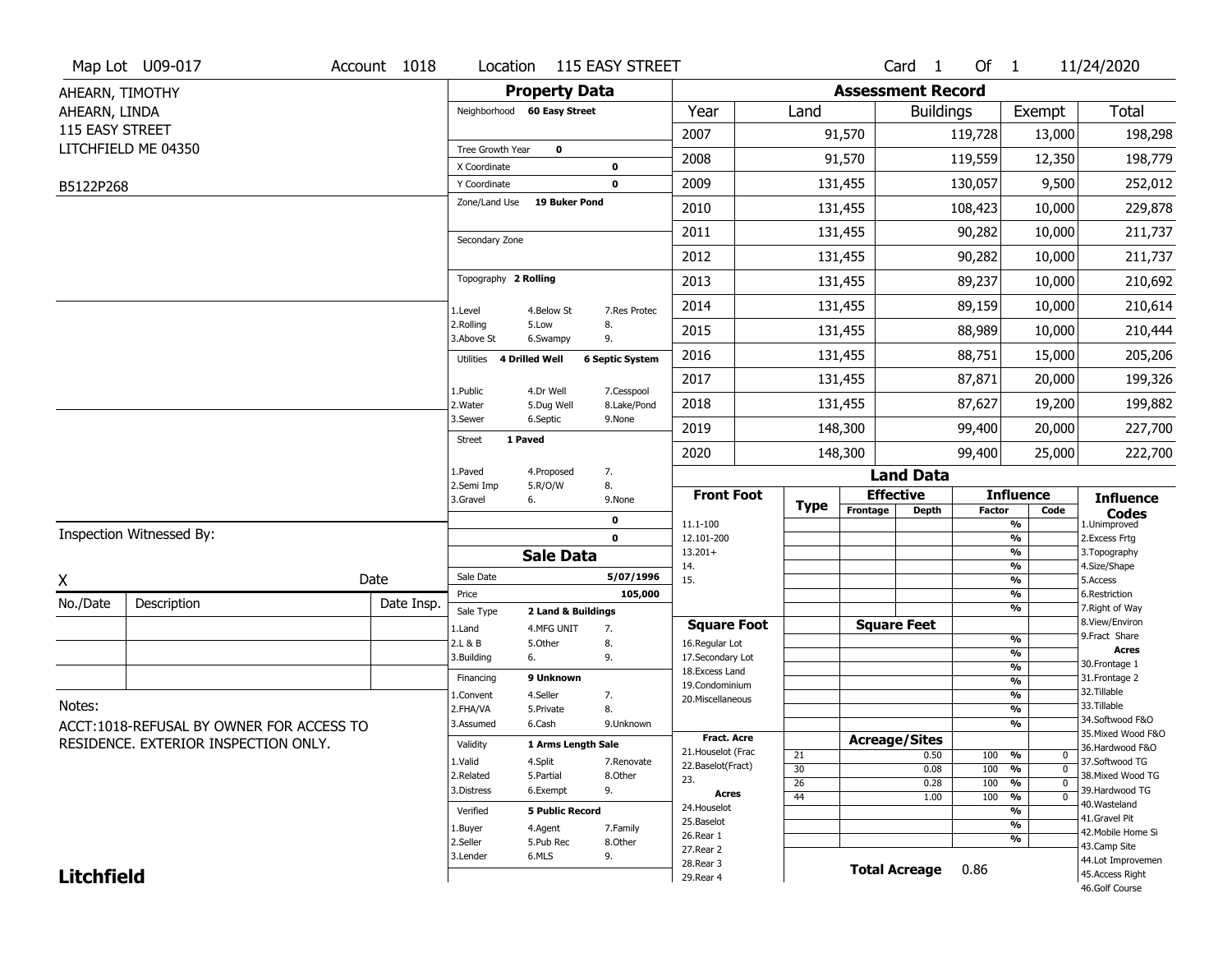|                                            |                                                   |                          |                  |                         |                                       |                                             |                                         |                          |                                    | <b>Litchfield</b>  |                                           |
|--------------------------------------------|---------------------------------------------------|--------------------------|------------------|-------------------------|---------------------------------------|---------------------------------------------|-----------------------------------------|--------------------------|------------------------------------|--------------------|-------------------------------------------|
| Map Lot U09-017                            |                                                   |                          |                  |                         | Account 1018                          |                                             | Location                                |                          |                                    | 115 EASY STREET    | Of $1$<br>Card <sub>1</sub><br>11/24/2020 |
| Building Style 2 Ranch                     |                                                   | <b>SF Bsmt Living</b>    |                  | 687                     |                                       |                                             | Layout                                  | 1 Typical                |                                    |                    | 10.0                                      |
| 0.Uncoded<br>4.Cape                        | 8.Log                                             | Fin Bsmt Grade           |                  | 31                      |                                       |                                             | 1. Typical                              | 4.                       |                                    | 7.                 | 10.0' <sub>WD</sub><br>20.0               |
| 1.Conv.<br>5.Garrison                      | 9.0ther                                           |                          | OPEN-5-CUSTOMIZE | $\mathbf 0$             |                                       |                                             | 2.Inadeq                                | 5.                       |                                    | 8.                 | 10.0 <sub>1</sub><br>WD                   |
| 2.Ranch<br>6.Split                         | 10.Tri-Lev                                        | Heat Type                | 100%             |                         | 13 Monitor-Propane                    |                                             | 3.                                      | 6.                       |                                    | 9.                 |                                           |
| 3.R Ranch<br>7.Contemp                     | 11.Earth O                                        | 0.Uncoded                |                  | 4.Steam                 |                                       | 8.Fl/Wall                                   | Attic<br>9 None                         |                          |                                    |                    | 38C                                       |
| Dwelling Units 1                           |                                                   | 1.HWBB                   |                  | 5.FWA                   |                                       | 9.No Heat                                   | 1.1/4 Fin                               | 4.Full Fin               |                                    | 7.                 | 12.3                                      |
| Other Units<br>0                           |                                                   | 2.HWCI                   |                  | 6.GravWA                |                                       | 10.Radiant                                  | 2.1/2 Fin                               | 5.Fl/Stair               |                                    | 8.                 |                                           |
| Stories<br>1 One Story                     |                                                   | 3.H Pump                 |                  | 7.Electric              |                                       | 11.Radiant                                  | 3.3/4 Fin                               | 6.                       |                                    | 9.None             | $24.0^{\circ}$<br>10C<br>1sBFr            |
| 1.1<br>4.1.5                               | 7.1.25                                            | Cool Type                | 0%               | 9 None                  |                                       |                                             | Insulation                              | 1 Full                   |                                    |                    |                                           |
| 2.2<br>5.1.75<br>3.3<br>6.2.5              | 8.3.5<br>9.4                                      | 1.Refrig<br>2.Evapor     |                  | 4.W&C Air<br>5.Monitor- | 8.                                    | 7.RadHW                                     | 1.Full<br>2.Heavy                       | 4.Minimal<br>5.Partial   |                                    | 7.<br>8.           | 12C                                       |
| <b>Exterior Walls</b><br>1 Clapboard       |                                                   | 3.H Pump                 |                  | 6.Monitor-              |                                       | 9.None                                      | 3.Capped                                | 6.                       |                                    | 9.None             | $48.0^{\circ}$                            |
| 0.Uncoded<br>4.Asbestos                    | 8.Concrete                                        | Kitchen Style            |                  | 2 Typical               |                                       |                                             | Unfinished %                            | 0%                       |                                    |                    | EP.<br>6. J'                              |
| 1.Wd Clapb<br>5.Stucco                     | 9.Other                                           | 1.Modern                 |                  | 4.Obsolete              | 7.                                    |                                             | Grade & Factor                          |                          | 3 Average 100%                     |                    |                                           |
| 2.Vinyl<br>6.Brick                         | 10.Wd shin                                        | 2.Typical                |                  | 5.                      | 8.                                    |                                             | 1.E Grade                               | 4.B Grade                |                                    | 7.AAA Grad         |                                           |
| 3.Compos.<br>7.Stone                       | 11.T1-11                                          | 3.Old Type               |                  | 6.                      |                                       | 9.None                                      | 2.D Grade                               | 5.A Grade                |                                    | 8.M&S              | 8.0'                                      |
| Roof Surface                               | 1 Asphalt Shingles                                | Bath(s) Style            |                  |                         | 2 Typical Bath(s)                     |                                             | 3.C Grade                               | 6.AA Grade               |                                    | 9.Same             | $3.0 -$                                   |
| 1.Asphalt<br>4.Composit                    | 7.Rolled R                                        | 1.Modern                 |                  | 4.Obsolete              | 7.                                    |                                             | SQFT (Footprint) 1032                   |                          |                                    |                    |                                           |
| 2.Slate<br>5.Wood                          | 8.                                                | 2. Typical               |                  | 5.                      | 8.                                    |                                             | Condition                               |                          | <b>5 Above Average</b>             |                    | SHED SV\$400                              |
| 3.Metal<br>6.Other                         | 9.                                                | 3.Old Type               |                  | 6.                      |                                       | 9.None                                      | 1.Poor                                  | 4.Avg                    |                                    | 7.V G              |                                           |
| SF Masonry Trim 0                          |                                                   | # Rooms                  |                  | 6                       |                                       |                                             | 2.Fair                                  | $5.Avg+$                 |                                    | 8.Exc              | $24\,$ C                                  |
| OPEN-3-CUSTOM 0                            |                                                   | # Bedrooms               |                  | $\overline{\mathbf{2}}$ |                                       |                                             | 3.Avg-                                  | 6.Good                   |                                    | 9.Same             |                                           |
| OPEN-4-CUSTOM 0                            |                                                   | # Full Baths             |                  | $\overline{1}$          |                                       |                                             | Phys. % Good                            | 0%                       |                                    |                    |                                           |
| Year Built<br>1970                         |                                                   | # Half Baths             |                  | $\bf o$                 |                                       |                                             | Funct. % Good                           |                          | 100%                               |                    | GARAGE                                    |
| Year Remodeled 1996                        |                                                   | # Addn Fixtures          |                  | $\mathbf{1}$            |                                       |                                             | <b>Functional Code</b>                  |                          | 9 None                             |                    | 32.0                                      |
| Foundation<br>1 Concrete                   |                                                   | # Fireplaces             |                  | $\mathbf{2}$            |                                       |                                             | 1.Incomp                                | 4.Delap                  |                                    | 7.No Power         |                                           |
| 1.Concrete<br>4.Wood                       | 7.                                                |                          |                  |                         |                                       |                                             | 2.0-Built                               | 5.Bsmt                   |                                    | 8.LongTerm         |                                           |
| 2.C Block<br>5.Slab                        | 8.                                                |                          |                  |                         |                                       |                                             | 3.Damage                                | 6.Common                 |                                    | 9.None             |                                           |
| 3.Br/Stone<br>6.Piers                      | 9.                                                |                          |                  |                         |                                       |                                             | Econ. % Good                            | 100%                     |                                    |                    |                                           |
| Basement<br>4 Full Basement                |                                                   |                          |                  |                         |                                       |                                             | Economic Code None                      |                          |                                    |                    |                                           |
| 1.1/4 Bmt<br>4.Full Bmt                    | 7.                                                |                          |                  |                         |                                       |                                             | 0.None                                  | 3.No Power               |                                    | 9.None             |                                           |
| 2.1/2 Bmt<br>5.Crawl Sp<br>3.3/4 Bmt<br>6. | 8.                                                |                          |                  |                         |                                       |                                             | 1.Location                              | 4.Generate<br>5.Multi-Fa |                                    | 8.                 |                                           |
| Bsmt Gar # Cars 0                          | 9.None                                            |                          |                  |                         | Software                              |                                             | 2.Encroach<br>Entrance Code 5 Estimated |                          |                                    | 9.                 |                                           |
| Wet Basement                               | 1 Dry Basement                                    |                          |                  |                         | A Division of Harris Computer Systems |                                             | 1.Interior                              | 4.Vacant                 |                                    | 7.                 |                                           |
| 4.Dirt Flr<br>1.Dry                        | 7.                                                |                          |                  |                         |                                       |                                             | 2.Refusal                               | 5.Estimate               |                                    | 8.                 |                                           |
| 5.<br>2.Damp                               | 8.                                                |                          |                  |                         |                                       |                                             | 3.Informed                              | 6.Existing               |                                    | 9.                 |                                           |
| 6.<br>3.Wet                                | 9.                                                |                          |                  |                         |                                       |                                             | Information                             | Code 5 Estimate          |                                    |                    |                                           |
|                                            |                                                   |                          |                  |                         |                                       |                                             | 1.Owner                                 | 4.Agent                  |                                    | 7.Vacant           |                                           |
|                                            |                                                   |                          |                  |                         |                                       |                                             | 2.Relative                              | 5.Estimate               |                                    | 8.                 |                                           |
|                                            |                                                   | Date Inspected 8/23/2018 |                  |                         |                                       |                                             | 3.Tenant                                | 6.Other                  |                                    | 9.                 |                                           |
|                                            | <b>Additions, Outbuildings &amp; Improvements</b> |                          |                  |                         |                                       |                                             |                                         |                          |                                    | 1.One Story Fram   |                                           |
| Type                                       | Year                                              | Units                    | Grade   Cond     |                         | Phys.                                 | Funct.                                      | Sound Value                             |                          |                                    | 2. Two Story Fram  |                                           |
| 68 Wood Deck/s                             | 0                                                 | 200                      | 9100             | 19                      | 10                                    | $\sqrt[6]{0}$<br>$\%$                       |                                         |                          |                                    | 3. Three Story Fr  |                                           |
| 22 Encl Frame                              | $\mathbf 0$                                       | 48                       | 9100             | 9                       | 0                                     | $\sqrt[6]{\frac{1}{2}}$<br>$\%$             |                                         |                          | 4.1 & 1/2 Story                    |                    |                                           |
|                                            |                                                   |                          |                  |                         |                                       |                                             |                                         |                          | 5.1 & 3/4 Story<br>6.2 & 1/2 Story |                    |                                           |
| 68 Wood Deck/s                             | 2000                                              | 100                      | 2 100            | 4                       | l 0                                   | % 100<br>$\%$                               |                                         |                          |                                    | 21.Open Frame Por  |                                           |
| 24 Frame Shed                              | 10                                                |                          |                  |                         | $\frac{1}{2}$                         |                                             | $\frac{9}{6}$ 400                       |                          |                                    | 22.Encl Frame Por  |                                           |
| 23 Frame Garage                            | 10                                                | 768                      | 3100             | 3                       | 10                                    | $\sqrt{96}$ 100<br>$\overline{\frac{0}{6}}$ |                                         |                          |                                    | 23. Frame Garage   |                                           |
|                                            |                                                   |                          |                  |                         | $\%$                                  | $\sqrt{6}$                                  |                                         |                          | 24.Frame Shed                      |                    |                                           |
|                                            |                                                   |                          |                  |                         | %                                     | $\overline{\frac{0}{6}}$                    |                                         |                          |                                    | 25. Frame Bay Wind |                                           |
|                                            |                                                   |                          |                  |                         |                                       |                                             |                                         |                          |                                    | 26.1SFr Overhang   |                                           |
|                                            |                                                   |                          |                  |                         | %                                     | $\overline{\frac{0}{6}}$                    |                                         |                          |                                    | 27.Unfin Basement  |                                           |
|                                            |                                                   |                          |                  |                         | $\%$                                  | $\%$                                        |                                         |                          |                                    | 28.Unfinished Att  |                                           |
|                                            |                                                   |                          |                  |                         | $\sqrt{6}$                            | $\sqrt{6}$                                  |                                         |                          |                                    | 29. Finished Attic |                                           |
|                                            |                                                   |                          |                  |                         |                                       |                                             |                                         |                          |                                    |                    |                                           |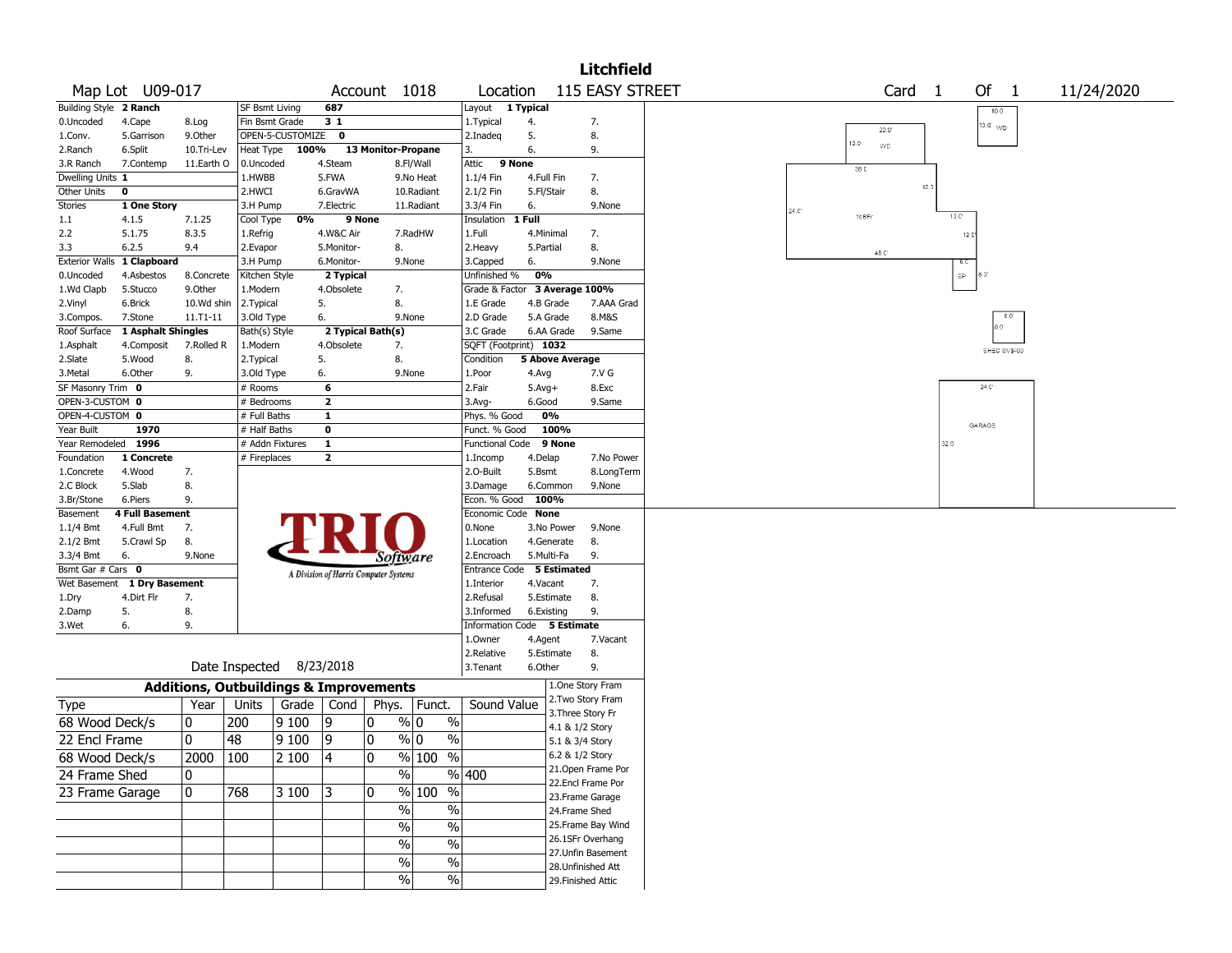|                        | Map Lot U09-018                                                  | Account 516 | Location                     |                              | 2 DOYLE STREET            |                                     |             |                          | Card 1               | Of $1$        |                                          | 11/24/2020                            |
|------------------------|------------------------------------------------------------------|-------------|------------------------------|------------------------------|---------------------------|-------------------------------------|-------------|--------------------------|----------------------|---------------|------------------------------------------|---------------------------------------|
|                        | O'CONNOR, FRANCIS                                                |             |                              | <b>Property Data</b>         |                           |                                     |             | <b>Assessment Record</b> |                      |               |                                          |                                       |
| 2 DOYLE ST             |                                                                  |             |                              | Neighborhood 58 Doyle Street |                           | Year                                | Land        |                          | <b>Buildings</b>     |               | Exempt                                   | <b>Total</b>                          |
|                        | LITCHFIELD ME 04350                                              |             |                              |                              |                           | 2007                                |             | 97,123                   |                      | 121,525       | 0                                        | 218,648                               |
|                        |                                                                  |             | Tree Growth Year             | $\mathbf 0$                  |                           | 2008                                |             | 97,123                   |                      | 121,162       | 0                                        | 218,285                               |
|                        |                                                                  |             | X Coordinate<br>Y Coordinate |                              | $\bf{0}$<br>$\mathbf 0$   | 2009                                |             | 130,000                  |                      | 125,353       | 0                                        | 255,353                               |
| <b>Previous Owner</b>  | B12036P244 B13138P305                                            |             | Zone/Land Use                | 13 Jimmy Stream              |                           |                                     |             |                          |                      |               |                                          |                                       |
| <b>BOUTIN DANIEL W</b> |                                                                  |             |                              |                              |                           | 2010                                |             | 130,000                  |                      | 116,202       | 0                                        | 246,202                               |
|                        | 1023 LITCHFIELD ROAD                                             |             | Secondary Zone               |                              |                           | 2011                                |             | 130,000                  |                      | 116,202       | 0                                        | 246,202                               |
|                        |                                                                  |             |                              |                              |                           | 2012                                |             | 130,000                  |                      | 148,606       | 0                                        | 278,606                               |
|                        | SABATTUS ME 04280<br>Sale Date: 7/09/2015                        |             | Topography 2 Rolling         |                              |                           | 2013                                |             | 130,000                  |                      | 148,243       | 0                                        | 278,243                               |
| Previous Owner         |                                                                  |             | 1.Level                      | 4.Below St                   | 7.Res Protec              | 2014                                |             | 130,000                  |                      | 93,337        | 0                                        | 223,337                               |
| LAPIN, RICHARD G.      |                                                                  |             | 2.Rolling<br>3.Above St      | 5.Low<br>6.Swampy            | 8.<br>9.                  | 2015                                |             | 130,000                  |                      | 91,729        | 0                                        | 221,729                               |
| 2 DOYLE STREET         |                                                                  |             | Utilities                    | 4 Drilled Well               | <b>6 Septic System</b>    | 2016                                |             | 130,000                  |                      | 90,532        | 0                                        | 220,532                               |
|                        | LITCHFIELD ME 04350                                              |             |                              |                              |                           | 2017                                |             | 130,000                  |                      | 89,012        | 0                                        | 219,012                               |
|                        | Sale Date: 6/19/2007                                             |             | 1.Public<br>2. Water         | 4.Dr Well<br>5.Dug Well      | 7.Cesspool<br>8.Lake/Pond | 2018                                |             | 130,000                  |                      | 87,893        | 0                                        | 217,893                               |
|                        |                                                                  |             | 3.Sewer                      | 6.Septic                     | 9.None                    | 2019                                |             | 87,900                   |                      | 88,900        | 0                                        | 176,800                               |
|                        |                                                                  |             | 3 Gravel<br>Street           |                              |                           | 2020                                |             | 87,900                   |                      | 87,700        | 0                                        | 175,600                               |
|                        |                                                                  |             | 1.Paved                      | 4.Proposed                   | 7.                        |                                     |             |                          | <b>Land Data</b>     |               |                                          |                                       |
|                        |                                                                  |             | 2.Semi Imp<br>3.Gravel       | 5.R/O/W<br>6.                | 8.<br>9.None              | <b>Front Foot</b>                   |             |                          | <b>Effective</b>     |               | <b>Influence</b>                         | <b>Influence</b>                      |
|                        |                                                                  |             |                              |                              |                           |                                     | <b>Type</b> | Frontage                 | <b>Depth</b>         | <b>Factor</b> | Code                                     |                                       |
|                        |                                                                  |             |                              |                              |                           |                                     |             |                          |                      |               |                                          | <b>Codes</b>                          |
|                        | Inspection Witnessed By:                                         |             |                              |                              | 0<br>$\mathbf 0$          | 11.1-100<br>12.101-200              |             |                          |                      |               | %<br>$\frac{9}{6}$                       | 1.Unimproved<br>2. Excess Frtg        |
|                        |                                                                  |             |                              | <b>Sale Data</b>             |                           | $13.201+$                           |             |                          |                      |               | %                                        | 3. Topography                         |
|                        |                                                                  |             | Sale Date                    |                              | 7/09/2015                 | 14.                                 |             |                          |                      |               | %                                        | 4.Size/Shape                          |
| X                      |                                                                  | Date        | Price                        |                              | 210,000                   | 15.                                 |             |                          |                      |               | $\frac{9}{6}$<br>%                       | 5.Access<br>6.Restriction             |
| No./Date               | Description                                                      | Date Insp.  | Sale Type                    | 2 Land & Buildings           |                           |                                     |             |                          |                      |               | %                                        | 7. Right of Way                       |
|                        |                                                                  |             | 1.Land                       | 4.MFG UNIT                   | 7.                        | <b>Square Foot</b>                  |             |                          | <b>Square Feet</b>   |               |                                          | 8.View/Environ<br>9. Fract Share      |
|                        |                                                                  |             | 2.L & B                      | 5.0ther                      | 8.                        | 16.Regular Lot                      |             |                          |                      |               | $\frac{9}{6}$<br>$\frac{9}{6}$           | <b>Acres</b>                          |
|                        |                                                                  |             | 3.Building                   | 6.                           | 9.                        | 17.Secondary Lot<br>18. Excess Land |             |                          |                      |               | $\frac{9}{6}$                            | 30.Frontage 1                         |
|                        |                                                                  |             | Financing                    | 9 Unknown                    |                           | 19.Condominium                      |             |                          |                      |               | $\frac{9}{6}$                            | 31. Frontage 2                        |
|                        |                                                                  |             | 1.Convent                    | 4.Seller                     | 7.                        | 20.Miscellaneous                    |             |                          |                      |               | $\frac{9}{6}$                            | 32. Tillable                          |
| Notes:                 |                                                                  |             | 2.FHA/VA                     | 5.Private                    | 8.                        |                                     |             |                          |                      |               | $\frac{9}{6}$                            | 33.Tillable                           |
|                        | '1907 acres to abutter lot20                                     |             | 3.Assumed                    | 6.Cash                       | 9.Unknown                 |                                     |             |                          |                      |               | $\overline{\frac{9}{6}}$                 | 34.Softwood F&O<br>35. Mixed Wood F&O |
|                        | 7/15/2011-LISTED FOR SALE-REMAX-783-7300-LIST \$299,000 Validity |             |                              | 1 Arms Length Sale           |                           | <b>Fract, Acre</b>                  |             | <b>Acreage/Sites</b>     |                      |               |                                          | 36.Hardwood F&O                       |
|                        |                                                                  |             | 1.Valid                      | 4.Split                      | 7.Renovate                | 21. Houselot (Frac                  | 21          |                          | 0.50                 | 100           | %<br>0                                   | 37.Softwood TG                        |
|                        |                                                                  |             | 2.Related                    | 5.Partial                    | 8.Other                   | 22.Baselot(Fract)                   | 30          |                          | 0.02                 | 100           | $\frac{9}{6}$<br>$\mathbf 0$             | 38. Mixed Wood TG                     |
|                        |                                                                  |             | 3.Distress                   | 6.Exempt                     | 9.                        | 23.<br><b>Acres</b>                 | 26          |                          | 0.85                 | 100           | $\frac{9}{6}$<br>$\mathbf 0$<br>$\Omega$ | 39.Hardwood TG                        |
|                        |                                                                  |             |                              |                              |                           | 24. Houselot                        | 44          |                          | 1.00                 | 100           | $\frac{9}{6}$                            | 40.Wasteland                          |
|                        |                                                                  |             | Verified                     | <b>5 Public Record</b>       |                           | 25.Baselot                          |             |                          |                      |               | %<br>$\frac{9}{6}$                       | 41.Gravel Pit                         |
|                        |                                                                  |             | 1.Buyer                      | 4.Agent                      | 7.Family                  | 26.Rear 1                           |             |                          |                      |               | %                                        | 42. Mobile Home Si                    |
|                        |                                                                  |             | 2.Seller                     | 5.Pub Rec                    | 8.Other                   | 27.Rear 2                           |             |                          |                      |               |                                          | 43.Camp Site                          |
| <b>Litchfield</b>      |                                                                  |             | 3.Lender                     | 6.MLS                        | 9.                        | 28. Rear 3<br>29. Rear 4            |             |                          | <b>Total Acreage</b> | 1.37          |                                          | 44.Lot Improvemen<br>45.Access Right  |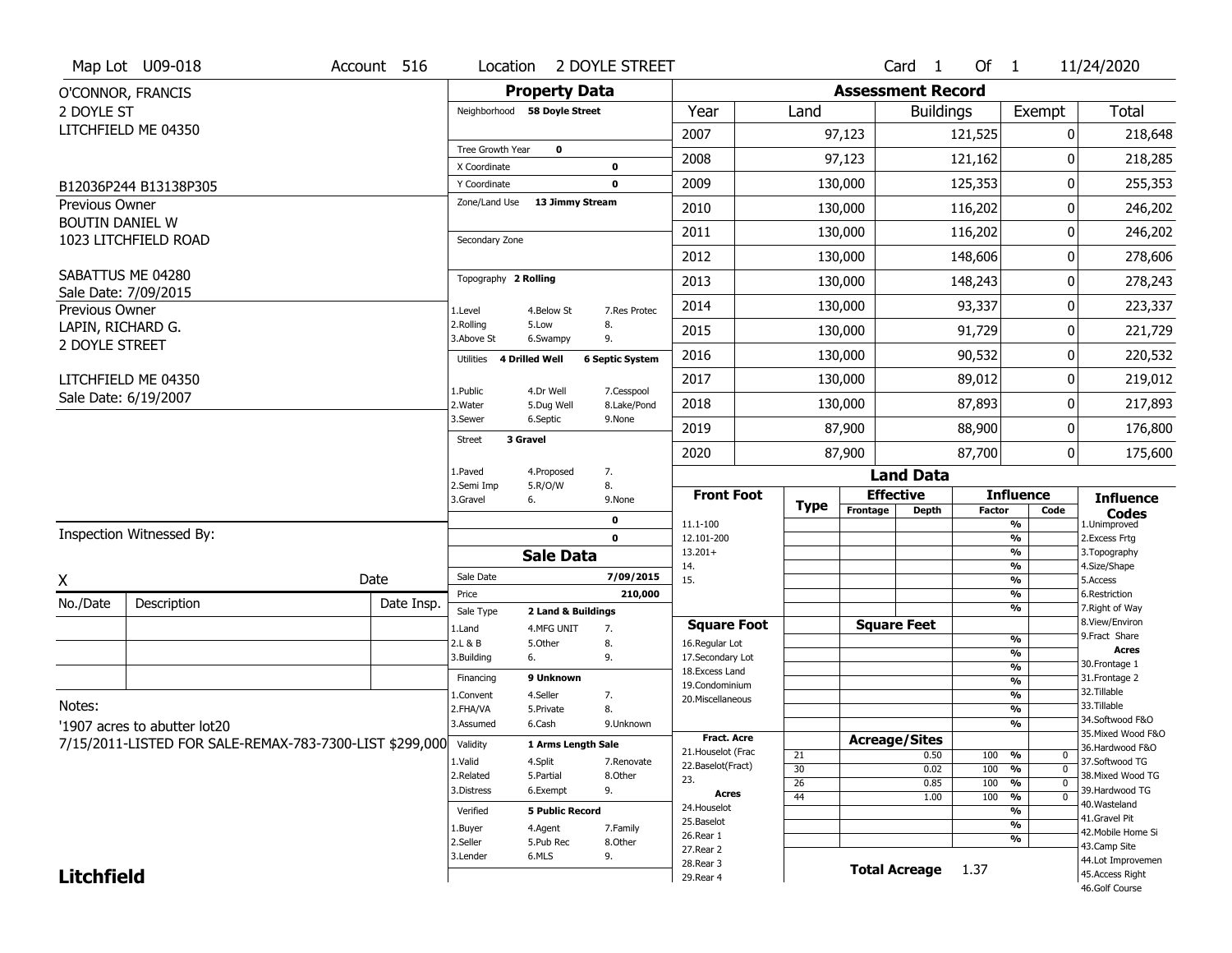|                        |                   |                                                   |                          |                          |                                       |              |                     |                                  |            |                                      | <b>Litchfield</b> |                                              |
|------------------------|-------------------|---------------------------------------------------|--------------------------|--------------------------|---------------------------------------|--------------|---------------------|----------------------------------|------------|--------------------------------------|-------------------|----------------------------------------------|
|                        | Map Lot U09-018   |                                                   |                          |                          |                                       | Account 516  |                     | Location                         |            |                                      | 2 DOYLE STREET    | Of $1$<br>Card<br>11/24/2020<br>$\mathbf{1}$ |
| <b>Building Style</b>  |                   |                                                   | SF Bsmt Living           |                          |                                       |              |                     | Layout                           |            |                                      |                   | 56.0                                         |
| 0.Uncoded              | 4.Cape            | 8.Log                                             | Fin Bsmt Grade           |                          |                                       |              |                     | 1. Typical                       | 4.         |                                      | 7.                |                                              |
| 1.Conv.                | 5.Garrison        | 9.0ther                                           |                          | OPEN-5-CUSTOMIZE         |                                       |              |                     | 2.Inadeg                         | 5.         |                                      | 8.                |                                              |
| 2.Ranch                | 6.Split           | 10.Tri-Lev                                        | <b>Heat Type</b>         | 100%                     |                                       |              |                     | 3.                               | 6.         |                                      | 9.                |                                              |
| 3.R Ranch              | 7.Contemp         | 11.Earth O                                        | 0.Uncoded                |                          | 4.Steam                               |              | 8.Fl/Wall           | Attic                            |            |                                      |                   | 2006 BURLINGTON DOUBLEWIDE/SLAB<br>28.0      |
| <b>Dwelling Units</b>  |                   |                                                   | 1.HWBB                   |                          | 5.FWA                                 |              | 9.No Heat           | 1.1/4 Fin                        | 4.Full Fin |                                      | 7.                |                                              |
| Other Units            |                   |                                                   | 2.HWCI                   |                          | 6.GravWA                              |              | 10.Radiant          | 2.1/2 Fin                        | 5.Fl/Stair |                                      | 8.                | 6.0                                          |
| Stories                |                   |                                                   | 3.H Pump                 |                          | 7.Electric                            |              | 11.Radiant          | 3.3/4 Fin                        | 6.         |                                      | 9.None            | a cr<br>56.0                                 |
| 1.1                    | 4.1.5             | 7.1.25                                            | Cool Type                | 0%                       |                                       |              |                     | Insulation                       |            |                                      |                   | N/V<br>$3.0^\circ$<br>20.0                   |
| 2.2                    | 5.1.75            | 8.3.5                                             | 1.Refrig                 |                          | 4.W&C Air                             |              | 7.RadHW             | 1.Full                           | 4.Minimal  |                                      | 7.                | 12.0' V/D                                    |
| 3.3                    | 6.2.5             | 9.4                                               | 2.Evapor                 |                          | 5.Monitor-                            | 8.           |                     | 2. Heavy                         | 5.Partial  |                                      | 8.                |                                              |
| <b>Exterior Walls</b>  |                   |                                                   | 3.H Pump                 |                          | 6.Monitor-                            |              | 9.None              | 3.Capped                         | 6.         |                                      | 9.None            | $9.0^{\circ}$                                |
| 0.Uncoded              | 4.Asbestos        | 8.Concrete                                        | Kitchen Style            |                          |                                       |              |                     | Unfinished %                     |            |                                      |                   |                                              |
| 1.Wd Clapb             | 5.Stucco          | 9.Other                                           | 1.Modern                 |                          | 4.Obsolete                            | 7.           |                     | Grade & Factor                   |            |                                      |                   | 8.0<br>SHED SV \$800                         |
| 2.Vinyl                | 6.Brick           | 10.Wd shin                                        | 2.Typical                |                          | 5.                                    | 8.           |                     | 1.E Grade                        | 4.B Grade  |                                      | 7.AAA Grad        | $10.7^{\circ}$                               |
| 3.Compos.              | 7.Stone           | $11.71 - 11$                                      | 3.Old Type               |                          | 6.                                    |              | 9.None              | 2.D Grade                        | 5.A Grade  |                                      | 8.M&S             |                                              |
| Roof Surface           |                   |                                                   | Bath(s) Style            |                          |                                       |              |                     | 3.C Grade                        | 6.AA Grade |                                      | 9.Same            | 20.0                                         |
| 1.Asphalt              | 4.Composit        | 7.Rolled R                                        | 1.Modern                 |                          | 4.Obsolete                            | 7.           |                     | SQFT (Footprint)                 |            |                                      |                   | 10.0<br>SHED                                 |
| 2.Slate<br>3. Metal    | 5.Wood<br>6.Other | 8.<br>9.                                          | 2. Typical<br>3.Old Type |                          | 5.<br>6.                              | 8.           | 9.None              | Condition<br>1.Poor              | 4.Avg      |                                      | 7.V G             |                                              |
| <b>SF Masonry Trim</b> |                   |                                                   | # Rooms                  |                          |                                       |              |                     | 2.Fair                           | $5.Avg+$   |                                      | 8.Exc             | $24\,$ C                                     |
| OPEN-3-CUSTOM          |                   |                                                   | # Bedrooms               |                          |                                       |              |                     | 3.Avg-                           | 6.Good     |                                      | 9.Same            |                                              |
| OPEN-4-CUSTOM          |                   |                                                   | # Full Baths             |                          |                                       |              |                     | Phys. % Good                     |            |                                      |                   | $24.0^{\circ}$                               |
| Year Built             |                   |                                                   | # Half Baths             |                          |                                       |              |                     | Funct. % Good                    |            |                                      |                   | 24.0<br>GARAGE                               |
| Year Remodeled         |                   |                                                   | # Addn Fixtures          |                          |                                       |              |                     | <b>Functional Code</b>           |            |                                      |                   |                                              |
| Foundation             |                   |                                                   | # Fireplaces             |                          |                                       |              |                     | 1.Incomp                         | 4.Delap    |                                      | 7.No Power        | 24 C                                         |
| 1.Concrete             | 4.Wood            | 7.                                                |                          |                          |                                       |              |                     | 2.0-Built                        | 5.Bsmt     |                                      | 8.LongTerm        | 22C                                          |
| 2.C Block              | 5.Slab            | 8.                                                |                          |                          |                                       |              |                     | 3.Damage                         | 6.Common   |                                      | 9.None            | 1sFr WORKSHOP <sup>10.1</sup>                |
| 3.Br/Stone             | 6.Piers           | 9.                                                |                          |                          |                                       |              |                     | Econ. % Good                     |            |                                      |                   | INT FIN HEAT & NSUL                          |
| Basement               |                   |                                                   |                          |                          |                                       |              |                     | Economic Code                    |            |                                      |                   |                                              |
| $1.1/4$ Bmt            | 4.Full Bmt        | 7.                                                |                          |                          |                                       |              |                     | 0.None                           | 3.No Power |                                      | 9.None            |                                              |
| 2.1/2 Bmt              | 5.Crawl Sp        | 8.                                                |                          |                          |                                       |              |                     | 1.Location                       | 4.Generate |                                      | 8.                |                                              |
| 3.3/4 Bmt              | 6.                | 9.None                                            |                          |                          |                                       |              | <i>Software</i>     | 2.Encroach                       | 5.Multi-Fa |                                      | 9.                |                                              |
| Bsmt Gar # Cars        |                   |                                                   |                          |                          | A Division of Harris Computer Systems |              |                     | Entrance Code 3 Information Only |            |                                      |                   |                                              |
| Wet Basement           |                   |                                                   |                          |                          |                                       |              |                     | 1.Interior                       | 4.Vacant   |                                      | 7.                |                                              |
| 1.Dry                  | 4.Dirt Flr        | 7.                                                |                          |                          |                                       |              |                     | 2.Refusal                        | 5.Estimate |                                      | 8.                |                                              |
| 2.Damp                 | 5.                | 8.                                                |                          |                          |                                       |              |                     | 3.Informed                       | 6.Existing |                                      | 9.                |                                              |
| 3.Wet                  | 6.                | 9.                                                |                          |                          |                                       |              |                     | Information Code 1 Owner         |            |                                      |                   |                                              |
|                        |                   |                                                   |                          |                          |                                       |              |                     | 1.0wner                          | 4.Agent    |                                      | 7.Vacant          |                                              |
|                        |                   |                                                   |                          |                          |                                       |              |                     | 2.Relative                       | 5.Estimate |                                      | 8.                |                                              |
|                        |                   |                                                   |                          | Date Inspected 8/23/2018 |                                       |              |                     | 3.Tenant                         | 6.Other    |                                      | 9.                |                                              |
|                        |                   | <b>Additions, Outbuildings &amp; Improvements</b> |                          |                          |                                       |              |                     |                                  |            | 1.One Story Fram                     |                   |                                              |
| Type                   |                   | Year                                              | Units                    | Grade                    | Cond                                  | Phys.        | Funct.              | Sound Value                      |            | 2. Two Story Fram                    |                   |                                              |
| 738 Burlington         |                   | 2006                                              | 28x56                    | 4 100                    | 16                                    | $\mathbf{0}$ | $%100$ %            |                                  |            | 3. Three Story Fr<br>4.1 & 1/2 Story |                   |                                              |
| 101 Conc Slab          |                   | 2007                                              | 1568                     | 3 100                    | 4                                     | $\mathbf{0}$ | $%100$ %            |                                  |            | 5.1 & 3/4 Story                      |                   |                                              |
|                        |                   | 2007   156                                        |                          | 4 100                    |                                       | 10           | $\frac{9}{6}$ 100 % |                                  |            | 6.2 & 1/2 Story                      |                   |                                              |
| 68 Wood Deck/s         |                   |                                                   |                          |                          | 4                                     |              |                     |                                  |            | 21. Open Frame Por                   |                   |                                              |
| 23 Frame Garage        |                   | 1995 576                                          |                          | 3100                     | 4                                     | 10           | % 100 %             |                                  |            | 22.Encl Frame Por                    |                   |                                              |
| 24 Frame Shed          |                   | 1995                                              | 200                      | 2 100                    | 4                                     | 10           | $\sqrt{96}$ 75      | %                                |            | 23. Frame Garage                     |                   |                                              |
| 1 One Story Frame      |                   | 1995                                              | 220                      | 1 100                    | 4                                     | 10           | $\sqrt{96}$ 75      | $\%$                             |            | 24.Frame Shed                        |                   |                                              |
| 24 Frame Shed          |                   | 0                                                 |                          |                          |                                       |              | $\%$                | % 800                            |            |                                      | 25.Frame Bay Wind |                                              |
|                        |                   |                                                   |                          |                          |                                       |              | $\%$                | $\%$                             |            | 26.1SFr Overhang                     |                   |                                              |
|                        |                   |                                                   |                          |                          |                                       |              | $\sqrt{6}$          | $\%$                             |            | 27.Unfin Basement                    |                   |                                              |
|                        |                   |                                                   |                          |                          |                                       |              |                     |                                  |            | 28. Unfinished Att                   |                   |                                              |
|                        |                   |                                                   |                          |                          |                                       |              | $\sqrt{6}$          | %                                |            | 29. Finished Attic                   |                   |                                              |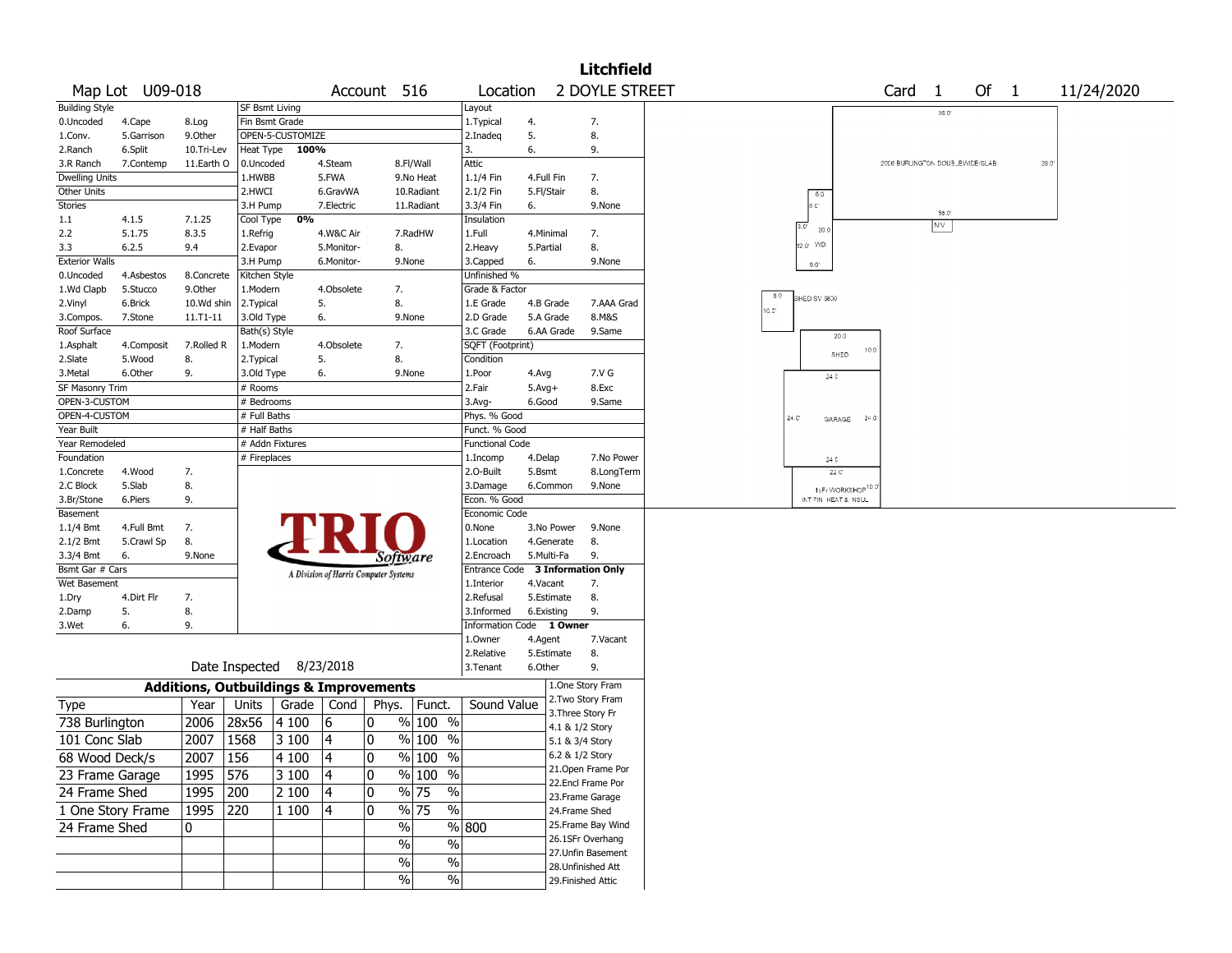|                        | Map Lot U09-020                                                 | Account 651 | Location                      |                              | <b>10 DOYLE STREET</b>    |                                     |             |                          | Card <sub>1</sub>    | Of $1$        |                          | 11/24/2020                           |
|------------------------|-----------------------------------------------------------------|-------------|-------------------------------|------------------------------|---------------------------|-------------------------------------|-------------|--------------------------|----------------------|---------------|--------------------------|--------------------------------------|
|                        | <b>GAGNON, PATRICK B</b>                                        |             |                               | <b>Property Data</b>         |                           |                                     |             | <b>Assessment Record</b> |                      |               |                          |                                      |
| <b>GAGNON, SUSAN L</b> |                                                                 |             |                               | Neighborhood 58 Doyle Street |                           | Year                                | Land        |                          | <b>Buildings</b>     |               | Exempt                   | <b>Total</b>                         |
| 10 DOYLE ST            |                                                                 |             |                               |                              |                           | 2007                                |             | 28,808                   |                      | 110,119       | 13,000                   | 125,927                              |
|                        | LITCHFIELD ME 04350                                             |             | Tree Growth Year              | $\mathbf 0$                  |                           | 2008                                |             | 28,808                   |                      | 109,131       | 12,350                   | 125,589                              |
|                        |                                                                 |             | X Coordinate                  |                              | 0                         |                                     |             |                          |                      |               |                          |                                      |
|                        | B6798P103 B13138P305                                            |             | Y Coordinate<br>Zone/Land Use | 13 Jimmy Stream              | 0                         | 2009                                |             | 29,110                   |                      | 120,581       | 9,500                    | 140,191                              |
|                        |                                                                 |             |                               |                              |                           | 2010                                |             | 29,110                   |                      | 105,664       | 10,000                   | 124,774                              |
|                        |                                                                 |             | Secondary Zone                |                              |                           | 2011                                |             | 29,110                   |                      | 112,073       | 10,000                   | 131,183                              |
|                        |                                                                 |             |                               |                              |                           | 2012                                |             | 29,110                   |                      | 112,073       | 10,000                   | 131,183                              |
|                        |                                                                 |             | Topography 2 Rolling          |                              |                           | 2013                                |             | 29,110                   |                      | 112,048       | 10,000                   | 131,158                              |
|                        |                                                                 |             | 1.Level                       | 4.Below St                   | 7.Res Protec              | 2014                                |             | 29,110                   |                      | 110,816       | 10,000                   | 129,926                              |
|                        |                                                                 |             | 2.Rolling<br>3.Above St       | 5.Low<br>6.Swampy            | 8.<br>9.                  | 2015                                |             | 29,110                   |                      | 110,797       | 10,000                   | 129,907                              |
|                        |                                                                 |             | Utilities                     | 4 Drilled Well               | <b>6 Septic System</b>    | 2016                                |             | 29,110                   |                      | 109,567       | 15,000                   | 123,677                              |
|                        |                                                                 |             |                               |                              |                           | 2017                                |             | 29,110                   |                      | 109,542       | 20,000                   | 118,652                              |
|                        |                                                                 |             | 1.Public<br>2. Water          | 4.Dr Well<br>5.Dug Well      | 7.Cesspool<br>8.Lake/Pond | 2018                                |             | 164,740                  |                      | 81,083        | 19,200                   | 226,623                              |
|                        |                                                                 |             | 3.Sewer                       | 6.Septic                     | 9.None                    | 2019                                |             | 90,400                   |                      | 69,700        | 20,000                   | 140,100                              |
|                        |                                                                 |             | <b>Street</b>                 | 1 Paved                      |                           | 2020                                |             | 90,400                   |                      | 68,800        | 25,000                   | 134,200                              |
|                        |                                                                 |             | 1.Paved                       | 4.Proposed                   | 7.                        |                                     |             |                          | <b>Land Data</b>     |               |                          |                                      |
|                        |                                                                 |             | 2.Semi Imp<br>3.Gravel        | 5.R/O/W<br>6.                | 8.<br>9.None              | <b>Front Foot</b>                   |             |                          | <b>Effective</b>     |               | <b>Influence</b>         | <b>Influence</b>                     |
|                        |                                                                 |             |                               |                              | 0                         | 11.1-100                            | <b>Type</b> | Frontage                 | <b>Depth</b>         | <b>Factor</b> | Code<br>%                | <b>Codes</b><br>1.Unimproved         |
|                        | Inspection Witnessed By:                                        |             |                               |                              | $\mathbf 0$               | 12.101-200                          |             |                          |                      |               | $\frac{9}{6}$            | 2.Excess Frtg                        |
|                        |                                                                 |             |                               | <b>Sale Data</b>             |                           | $13.201+$<br>14.                    |             |                          |                      |               | %<br>$\frac{9}{6}$       | 3. Topography<br>4.Size/Shape        |
| X                      |                                                                 | Date        | Sale Date                     |                              |                           | 15.                                 |             |                          |                      |               | %                        | 5.Access                             |
| No./Date               | Description                                                     | Date Insp.  | Price<br>Sale Type            |                              |                           |                                     |             |                          |                      |               | $\frac{9}{6}$<br>%       | 6.Restriction<br>7. Right of Way     |
|                        |                                                                 |             | 1.Land                        | 4.MFG UNIT                   | 7.                        | <b>Square Foot</b>                  |             |                          | <b>Square Feet</b>   |               |                          | 8.View/Environ                       |
|                        |                                                                 |             | 2.L & B                       | 5.Other                      | 8.                        | 16.Regular Lot                      |             |                          |                      |               | $\frac{9}{6}$<br>%       | 9. Fract Share<br><b>Acres</b>       |
|                        |                                                                 |             | 3.Building                    | 6.                           | 9.                        | 17.Secondary Lot<br>18. Excess Land |             |                          |                      |               | $\frac{9}{6}$            | 30. Frontage 1                       |
|                        |                                                                 |             | Financing                     |                              |                           | 19.Condominium                      |             |                          |                      |               | $\overline{\frac{9}{6}}$ | 31. Frontage 2                       |
| Notes:                 |                                                                 |             | 1.Convent                     | 4.Seller                     | 7.                        | 20.Miscellaneous                    |             |                          |                      |               | $\frac{9}{6}$            | 32. Tillable<br>33.Tillable          |
|                        |                                                                 |             | 2.FHA/VA<br>3.Assumed         | 5.Private<br>6.Cash          | 8.<br>9.Unknown           |                                     |             |                          |                      |               | $\frac{9}{6}$<br>%       | 34.Softwood F&O                      |
|                        | '19 .07 acres from lot 18                                       |             |                               |                              |                           | <b>Fract. Acre</b>                  |             |                          | <b>Acreage/Sites</b> |               |                          | 35. Mixed Wood F&O                   |
|                        | '18 per review Multiple errors found. 1: lot is assessed .65 %  |             | Validity                      |                              |                           | 21. Houselot (Frac                  | 21          |                          | 0.50                 | 100           | %<br>0                   | 36.Hardwood F&O                      |
|                        | functional on front feet. (mistake by previous assessing agent) |             | 1.Valid                       | 4.Split                      | 7.Renovate                | 22.Baselot(Fract)                   | 30          |                          | 0.33                 | 100           | $\mathbf 0$<br>%         | 37.Softwood TG                       |
|                        | Also .70 on hselot functional has been deemed a mistake by      |             | 2.Related<br>3.Distress       | 5.Partial<br>6.Exempt        | 8.Other<br>9.             | 23.                                 | 44          |                          | 1.00                 | 100           | $\mathbf 0$<br>%         | 38. Mixed Wood TG<br>39.Hardwood TG  |
|                        | agent as well. Lastly dwelling is being assessed as a "C" grade |             |                               |                              |                           | <b>Acres</b><br>24. Houselot        |             |                          |                      |               | %                        | 40. Wasteland                        |
|                        | home when it appears to be a D-Wide. Adjust all for next        |             | Verified                      |                              |                           | 25.Baselot                          |             |                          |                      |               | %<br>$\frac{9}{6}$       | 41.Gravel Pit                        |
| years assessment.      |                                                                 |             | 1.Buyer<br>2.Seller           | 4.Agent                      | 7.Family                  | 26.Rear 1                           |             |                          |                      |               | %                        | 42. Mobile Home Si                   |
|                        |                                                                 |             | 3.Lender                      | 5.Pub Rec<br>6.MLS           | 8.Other<br>9.             | 27. Rear 2                          |             |                          |                      |               |                          | 43.Camp Site                         |
|                        |                                                                 |             |                               |                              |                           | 28. Rear 3                          |             |                          | <b>Total Acreage</b> | 0.83          |                          | 44.Lot Improvemen<br>45.Access Right |
| <b>Litchfield</b>      |                                                                 |             |                               |                              |                           | 29. Rear 4                          |             |                          |                      |               |                          | 46.Golf Course                       |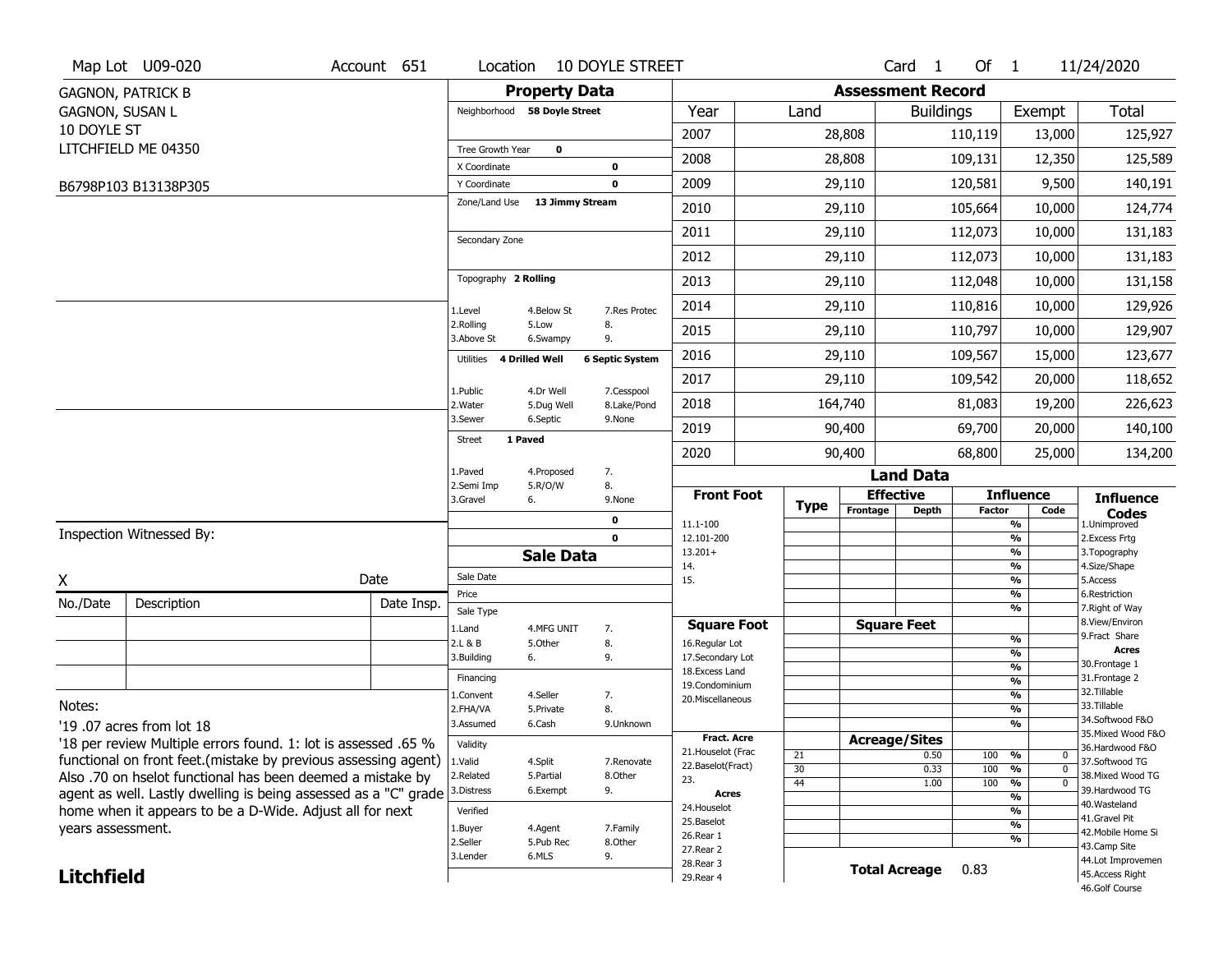|                         |                  |                                                   |                       |                          |            |                                       |                     |                           |                   |                 | <b>Litchfield</b>                      |                       |  |                            |      |                             |       |             |               |      |
|-------------------------|------------------|---------------------------------------------------|-----------------------|--------------------------|------------|---------------------------------------|---------------------|---------------------------|-------------------|-----------------|----------------------------------------|-----------------------|--|----------------------------|------|-----------------------------|-------|-------------|---------------|------|
|                         | Map Lot U09-020  |                                                   |                       |                          |            | Account 651                           |                     | Location                  |                   |                 | 10 DOYLE STREET                        |                       |  |                            |      | Card <sub>1</sub>           |       | Of 1        | 11/24/2020    |      |
| <b>Building Style</b>   |                  |                                                   | <b>SF Bsmt Living</b> |                          |            |                                       |                     | Layout                    |                   |                 |                                        |                       |  |                            |      |                             |       |             |               |      |
| 0.Uncoded               | 4.Cape           | 8.Log                                             | Fin Bsmt Grade        |                          |            |                                       |                     | 1. Typical                | 4.                |                 | 7.                                     | <b>SHED SV \$1200</b> |  |                            |      |                             |       |             |               |      |
| 1.Conv.                 | 5.Garrison       | 9.0ther                                           |                       | OPEN-5-CUSTOMIZE         |            |                                       |                     | 2.Inadeg                  | 5.                |                 | 8.                                     |                       |  |                            |      |                             |       |             |               |      |
| 2.Ranch                 | 6.Split          | 10.Tri-Lev                                        | Heat Type             | 100%                     |            |                                       |                     | 3.                        | 6.                |                 | 9.                                     | 10.0'                 |  |                            |      |                             |       |             |               |      |
| 3.R Ranch               | 7.Contemp        | 11.Earth O                                        | 0.Uncoded             |                          | 4.Steam    |                                       | 8.Fl/Wall           | Attic                     |                   |                 |                                        |                       |  |                            |      |                             |       |             |               |      |
| <b>Dwelling Units</b>   |                  |                                                   | 1.HWBB                |                          | 5.FWA      |                                       | 9.No Heat           | 1.1/4 Fin                 | 4.Full Fin        |                 | 7.                                     | 16.0'                 |  |                            |      |                             |       |             |               |      |
| Other Units             |                  |                                                   | 2.HWCI                |                          | 6.GravWA   |                                       | 10.Radiant          | 2.1/2 Fin                 | 5.Fl/Stair        |                 | 8.                                     |                       |  |                            |      |                             |       |             |               |      |
| Stories                 |                  |                                                   | 3.H Pump              |                          | 7.Electric |                                       | 11.Radiant          | 3.3/4 Fin                 | 6.                |                 | 9.None                                 |                       |  |                            |      |                             |       |             |               |      |
| 1.1                     | 4.1.5            | 7.1.25                                            | Cool Type             | 0%                       |            |                                       |                     | Insulation                |                   |                 |                                        |                       |  |                            |      |                             |       |             |               |      |
| 2.2                     | 5.1.75           | 8.3.5                                             | 1.Refrig              |                          | 4.W&C Air  |                                       | 7.RadHW             | 1.Full                    | 4.Minimal         |                 | 7.                                     |                       |  |                            |      | 16.0'                       |       |             |               |      |
| 3.3                     | 6.2.5            | 9.4                                               | 2.Evapor              |                          | 5.Monitor- | 8.                                    |                     | 2. Heavy                  | 5.Partial         |                 | 8.                                     |                       |  |                            |      |                             |       |             |               |      |
| <b>Exterior Walls</b>   |                  |                                                   | 3.H Pump              |                          | 6.Monitor- |                                       | 9.None              | 3.Capped                  | 6.                |                 | 9.None                                 |                       |  |                            |      | $10.0^{\circ}$<br><b>WD</b> |       |             |               |      |
| 0.Uncoded               | 4.Asbestos       | 8.Concrete                                        | Kitchen Style         |                          |            |                                       |                     | Unfinished %              |                   |                 |                                        |                       |  |                            |      |                             |       |             |               |      |
| 1.Wd Clapb              | 5.Stucco         | 9.Other                                           | 1.Modern              |                          | 4.Obsolete | 7.                                    |                     | Grade & Factor            |                   |                 |                                        |                       |  | 60.0                       |      |                             |       | 8.0         |               |      |
| 2.Vinyl                 | 6.Brick          | 10.Wd shin                                        | 2. Typical            |                          | 5.         | 8.                                    |                     | 1.E Grade                 | 4.B Grade         |                 | 7.AAA Grad                             |                       |  |                            |      |                             |       |             |               |      |
| 3.Compos.               | 7.Stone          | $11.71 - 11$                                      | 3.Old Type            |                          | 6.         |                                       | 9.None              | 2.D Grade                 | 5.A Grade         |                 | 8.M&S                                  |                       |  |                            |      |                             |       | 10.0<br>WD. |               |      |
| Roof Surface            |                  |                                                   | Bath(s) Style         |                          |            |                                       |                     | 3.C Grade                 | 6.AA Grade        |                 | 9.Same                                 |                       |  |                            |      |                             |       |             |               |      |
| 1.Asphalt               | 4.Composit       | 7.Rolled R                                        | 1.Modern              |                          | 4.Obsolete | 7.                                    |                     | SQFT (Footprint)          |                   |                 |                                        |                       |  |                            |      |                             |       |             |               |      |
| 2.Slate                 | 5.Wood           | 8.                                                | 2. Typical            |                          | 5.         | 8.                                    |                     | Condition                 |                   |                 |                                        | 28.0                  |  | 2002 ASTRO DOUBLWIDE/ SLAB |      |                             | 28.0' |             | <b>GARAGE</b> |      |
| 3. Metal                | 6.Other          | 9.                                                | 3.Old Type            |                          | 6.         |                                       | 9.None              | 1.Poor                    | 4.Avg             |                 | 7.V G                                  |                       |  |                            |      |                             |       |             |               |      |
| SF Masonry Trim         |                  |                                                   | # Rooms               |                          |            |                                       |                     | 2.Fair                    | $5.Avg+$          |                 | 8.Exc                                  |                       |  |                            |      |                             |       |             |               | 28.0 |
| OPEN-3-CUSTOM           |                  |                                                   | # Bedrooms            |                          |            |                                       |                     | 3.Avg-                    | 6.Good            |                 | 9.Same                                 |                       |  |                            |      |                             |       |             |               |      |
| OPEN-4-CUSTOM           |                  |                                                   | # Full Baths          |                          |            |                                       |                     | Phys. % Good              |                   |                 |                                        |                       |  |                            |      |                             |       |             |               |      |
| Year Built              |                  |                                                   | # Half Baths          |                          |            |                                       |                     | Funct. % Good             |                   |                 |                                        |                       |  | 60.0                       |      |                             |       |             |               |      |
| Year Remodeled          |                  |                                                   |                       | # Addn Fixtures          |            |                                       |                     | <b>Functional Code</b>    |                   |                 |                                        |                       |  | WD                         |      |                             |       |             | 24.0'         |      |
| Foundation              |                  |                                                   | # Fireplaces          |                          |            |                                       |                     | 1.Incomp<br>2.0-Built     | 4.Delap<br>5.Bsmt |                 | 7.No Power                             |                       |  |                            | 5.0' |                             |       |             |               |      |
| 1.Concrete<br>2.C Block | 4.Wood<br>5.Slab | 7.<br>8.                                          |                       |                          |            |                                       |                     | 3.Damage                  | 6.Common          |                 | 8.LongTerm<br>9.None                   |                       |  |                            |      |                             |       |             |               |      |
| 3.Br/Stone              | 6.Piers          | 9.                                                |                       |                          |            |                                       |                     | Econ. % Good              |                   |                 |                                        |                       |  | 11.0'                      |      |                             |       |             |               |      |
| Basement                |                  |                                                   |                       |                          |            |                                       |                     | Economic Code             |                   |                 |                                        |                       |  |                            |      |                             |       |             |               |      |
| 1.1/4 Bmt               | 4.Full Bmt       | 7.                                                |                       |                          |            |                                       |                     | 0.None                    | 3.No Power        |                 | 9.None                                 |                       |  |                            |      |                             |       |             |               |      |
| $2.1/2$ Bmt             | 5.Crawl Sp       | 8.                                                |                       |                          |            |                                       |                     | 1.Location                | 4.Generate        |                 | 8.                                     |                       |  |                            |      |                             |       |             |               |      |
| 3.3/4 Bmt               | 6.               | 9.None                                            |                       |                          |            | Software                              |                     | 2.Encroach                | 5.Multi-Fa        |                 | 9.                                     |                       |  |                            |      |                             |       |             |               |      |
| Bsmt Gar # Cars         |                  |                                                   |                       |                          |            |                                       |                     | Entrance Code 5 Estimated |                   |                 |                                        |                       |  |                            |      |                             |       |             |               |      |
| Wet Basement            |                  |                                                   |                       |                          |            | A Division of Harris Computer Systems |                     | 1.Interior                | 4.Vacant          |                 | 7.                                     |                       |  |                            |      |                             |       |             |               |      |
| 1.Dry                   | 4.Dirt Flr       | 7.                                                |                       |                          |            |                                       |                     | 2.Refusal                 | 5.Estimate        |                 | 8.                                     |                       |  |                            |      |                             |       |             |               |      |
| 2.Damp                  | 5.               | 8.                                                |                       |                          |            |                                       |                     | 3.Informed                | 6.Existing        |                 | 9.                                     |                       |  |                            |      |                             |       |             |               |      |
| 3.Wet                   | 6.               | 9.                                                |                       |                          |            |                                       |                     | Information Code          |                   | 5 Estimate      |                                        |                       |  |                            |      |                             |       |             |               |      |
|                         |                  |                                                   |                       |                          |            |                                       |                     | 1.Owner                   | 4.Agent           |                 | 7.Vacant                               |                       |  |                            |      |                             |       |             |               |      |
|                         |                  |                                                   |                       |                          |            |                                       |                     | 2.Relative                | 5.Estimate        |                 | 8.                                     |                       |  |                            |      |                             |       |             |               |      |
|                         |                  |                                                   |                       | Date Inspected 8/23/2018 |            |                                       |                     | 3.Tenant                  | 6.Other           |                 | 9.                                     |                       |  |                            |      |                             |       |             |               |      |
|                         |                  | <b>Additions, Outbuildings &amp; Improvements</b> |                       |                          |            |                                       |                     |                           |                   |                 | 1.One Story Fram                       |                       |  |                            |      |                             |       |             |               |      |
| Type                    |                  | Year                                              | Units                 | Grade                    | Cond       | Phys.                                 | Funct.              | Sound Value               |                   |                 | 2. Two Story Fram                      |                       |  |                            |      |                             |       |             |               |      |
| 712 Astro               | MFG.             | 2002                                              | 28x60                 | 3 100                    | 6          | 0                                     | $%100$ %            |                           |                   |                 | 3. Three Story Fr                      |                       |  |                            |      |                             |       |             |               |      |
| 101 Conc Slab           |                  | 2002                                              |                       |                          |            | 0                                     |                     |                           |                   | 4.1 & 1/2 Story |                                        |                       |  |                            |      |                             |       |             |               |      |
|                         |                  |                                                   | 1680                  | 3 100                    | 4          |                                       | % 100 %             |                           |                   | 5.1 & 3/4 Story |                                        |                       |  |                            |      |                             |       |             |               |      |
| 68 Wood Deck/s          |                  | $2005$   160                                      |                       | $\overline{3}$ 100       | 4          | $\pmb{0}$                             | % 100 %             |                           |                   | 6.2 & 1/2 Story |                                        |                       |  |                            |      |                             |       |             |               |      |
| 68 Wood Deck/s          |                  | $2005$ 80                                         |                       | 3100                     | 4          | 0                                     | % 100 %             |                           |                   |                 | 21. Open Frame Por                     |                       |  |                            |      |                             |       |             |               |      |
| 23 Frame Garage         |                  | 1998 672                                          |                       | 3100                     | 4          | 0                                     | % 100 %             |                           |                   |                 | 22.Encl Frame Por                      |                       |  |                            |      |                             |       |             |               |      |
| 68 Wood Deck/s          |                  | 2005 55                                           |                       | 3100                     | 4          | $\mathbf 0$                           | $\frac{9}{6}$ 100 % |                           |                   |                 | 23. Frame Garage                       |                       |  |                            |      |                             |       |             |               |      |
|                         |                  |                                                   |                       |                          |            |                                       |                     |                           |                   | 24.Frame Shed   |                                        |                       |  |                            |      |                             |       |             |               |      |
| 24 Frame Shed           |                  | 10                                                |                       |                          |            | $\frac{0}{0}$                         |                     | % 1,200                   |                   |                 | 25. Frame Bay Wind<br>26.1SFr Overhang |                       |  |                            |      |                             |       |             |               |      |
|                         |                  |                                                   |                       |                          |            | $\%$                                  | $\%$                |                           |                   |                 | 27.Unfin Basement                      |                       |  |                            |      |                             |       |             |               |      |
|                         |                  |                                                   |                       |                          |            | $\sqrt{6}$                            | $\%$                |                           |                   |                 | 28. Unfinished Att                     |                       |  |                            |      |                             |       |             |               |      |
|                         |                  |                                                   |                       |                          |            | $\%$                                  | $\%$                |                           |                   |                 | 29. Finished Attic                     |                       |  |                            |      |                             |       |             |               |      |
|                         |                  |                                                   |                       |                          |            |                                       |                     |                           |                   |                 |                                        |                       |  |                            |      |                             |       |             |               |      |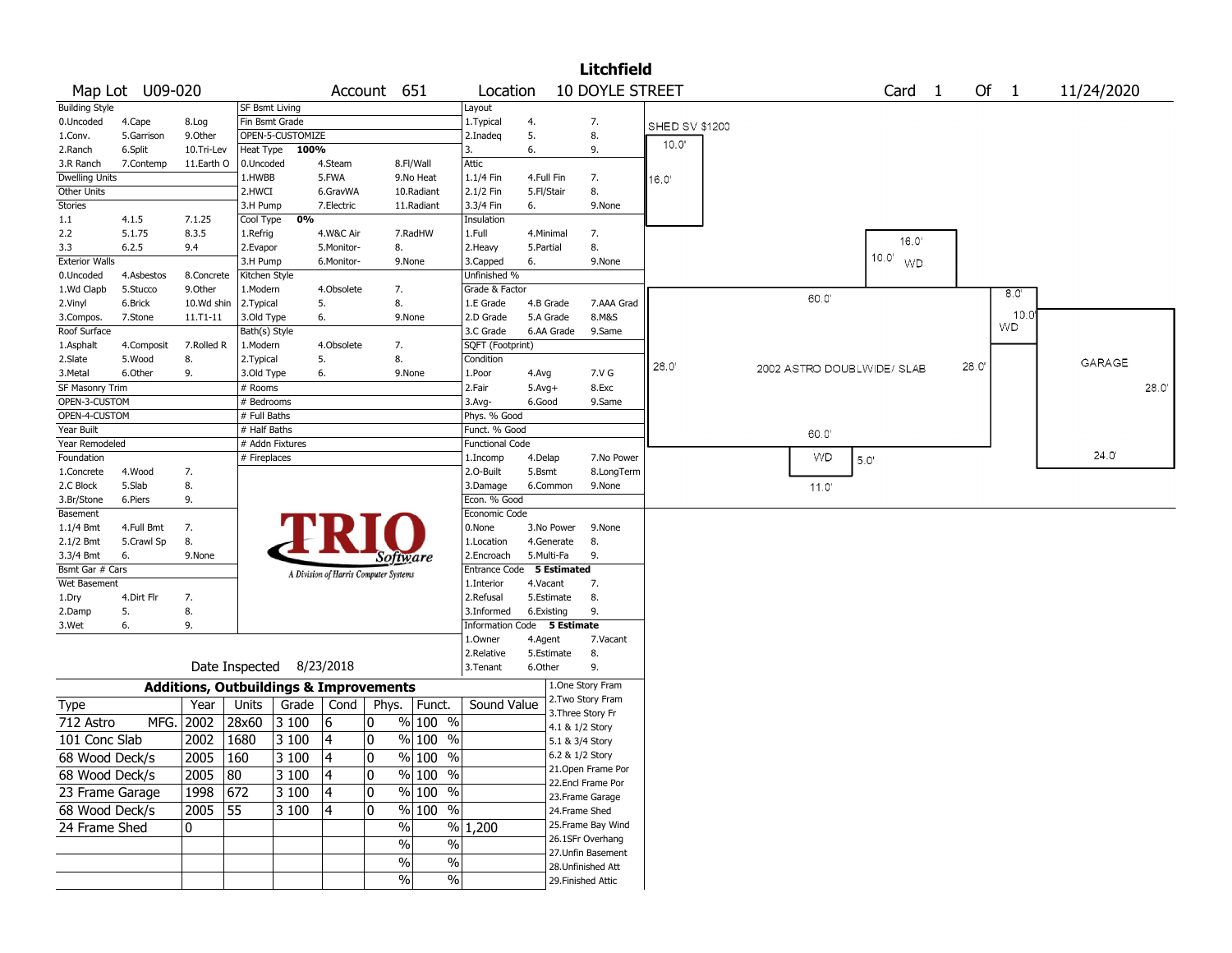| <b>Property Data</b><br><b>Assessment Record</b><br>SMITH, BRIAN<br>Year<br>Total<br>SMITH, MELISSA<br>Neighborhood 58 Doyle Street<br><b>Buildings</b><br>Exempt<br>Land<br>869 GARDINER ROAD<br>2007<br>31,970<br>$\boldsymbol{0}$<br>0<br>31,970<br>WALES ME 04280<br>Tree Growth Year<br>$\mathbf 0$<br>2008<br>31,970<br>0<br>O<br>X Coordinate<br>0<br>$\mathbf 0$<br>2009<br>31,970<br>0<br>31,970<br>$\mathbf 0$<br>Y Coordinate<br>B13368P61<br>Zone/Land Use 13 Jimmy Stream<br>Previous Owner<br>$\mathbf 0$<br>2010<br>31,970<br>31,970<br>0<br>DWYER, NORRIS<br>2011<br>$\mathbf 0$<br>31,970<br>0<br>31,970<br>490 WEST ROAD<br>Secondary Zone<br>$\mathbf 0$<br>2012<br>31,970<br>31,970<br>0<br>BOWDOIN ME 04287<br>Topography 2 Rolling<br>$\mathbf 0$<br>2013<br>31,970<br>31,970<br>0<br>Sale Date: 10/17/2019<br>$\mathbf 0$<br>2014<br>31,970<br>31,970<br>0<br>1.Level<br>4.Below St<br>7.Res Protec<br>2.Rolling<br>5.Low<br>8.<br>2015<br>31,970<br>0<br>31,970<br>0<br>3.Above St<br>9.<br>6.Swampy<br>$\mathbf 0$<br>31,970<br>2016<br>31,970<br>0<br>Utilities 9 None<br>9 None<br>$\mathbf 0$<br>2017<br>31,970<br>31,970<br>0<br>1.Public<br>4.Dr Well<br>7.Cesspool<br>$\mathbf 0$<br>2018<br>31,970<br>0<br>31,970<br>2. Water<br>8.Lake/Pond<br>5.Dug Well<br>3.Sewer<br>6.Septic<br>9.None<br>2019<br>$\mathbf 0$<br>61,700<br>0<br>61,700<br>3 Gravel<br><b>Street</b><br>$\mathbf 0$<br>2020<br>61,700<br>0<br>61,700<br>1.Paved<br>4.Proposed<br>7.<br><b>Land Data</b><br>2.Semi Imp<br>5.R/O/W<br>8.<br><b>Effective</b><br><b>Front Foot</b><br><b>Influence</b><br><b>Influence</b><br>3.Gravel<br>9.None<br>6.<br><b>Type</b><br>Frontage<br><b>Depth</b><br>Factor<br>Code<br><b>Codes</b><br>1.Unimproved<br>0<br>$\overline{\frac{9}{6}}$<br>11.1-100<br>Inspection Witnessed By:<br>$\mathbf 0$<br>$\frac{9}{6}$<br>2.Excess Frtg<br>12.101-200<br>$\overline{\frac{9}{6}}$<br>$13.201+$<br>3. Topography<br><b>Sale Data</b><br>$\frac{9}{6}$<br>4.Size/Shape<br>14.<br>10/17/2019<br>Sale Date<br>Date<br>X<br>15.<br>$\frac{9}{6}$<br>5.Access<br>$\frac{9}{6}$<br>6.Restriction<br>Price<br>70,000<br>No./Date<br>Description<br>Date Insp.<br>$\overline{\frac{9}{6}}$<br>7. Right of Way<br>Sale Type<br>1 Land Only<br>8.View/Environ<br><b>Square Feet</b><br><b>Square Foot</b><br>1.Land<br>4.MFG UNIT<br>7.<br>9.Fract Share<br>$\frac{9}{6}$<br>2.L & B<br>8.<br>5.Other<br>16.Regular Lot<br><b>Acres</b><br>$\frac{9}{6}$<br>3.Building<br>6.<br>9.<br>17.Secondary Lot<br>30. Frontage 1<br>$\frac{9}{6}$<br>18. Excess Land<br>9 Unknown<br>31. Frontage 2<br>Financing<br>$\frac{9}{6}$<br>19.Condominium<br>32.Tillable<br>4.Seller<br>$\frac{9}{6}$<br>1.Convent<br>7.<br>20.Miscellaneous<br>Notes:<br>33.Tillable<br>$\frac{9}{6}$<br>2.FHA/VA<br>5.Private<br>8.<br>34.Softwood F&O<br>$\frac{9}{6}$<br>3.Assumed<br>6.Cash<br>9.Unknown<br>35. Mixed Wood F&O<br><b>Fract. Acre</b><br><b>Acreage/Sites</b><br>Validity<br>1 Arms Length Sale<br>36.Hardwood F&O<br>21. Houselot (Frac<br>22<br>0.45<br>100<br>%<br>$\bf{0}$<br>37.Softwood TG<br>1.Valid<br>4.Split<br>7.Renovate<br>22.Baselot(Fract)<br>$\frac{9}{6}$<br>2.Related<br>5.Partial<br>8.Other<br>38. Mixed Wood TG<br>23.<br>%<br>9.<br>39.Hardwood TG<br>3.Distress<br>6.Exempt<br><b>Acres</b><br>$\frac{9}{6}$<br>40. Wasteland<br>24. Houselot<br>%<br>Verified<br><b>5 Public Record</b><br>41.Gravel Pit<br>25.Baselot<br>$\overline{\frac{9}{6}}$<br>1.Buyer<br>4.Agent<br>7.Family<br>42. Mobile Home Si<br>26.Rear 1<br>%<br>2.Seller<br>5.Pub Rec<br>8.Other<br>43.Camp Site<br>27. Rear 2<br>6.MLS<br>9.<br>3.Lender<br>44.Lot Improvemen<br>28. Rear 3<br><b>Total Acreage</b><br>0.45<br><b>Litchfield</b><br>45.Access Right<br>29. Rear 4<br>46.Golf Course | Map Lot U09-021 | Account 531 | Location | <b>DOYLE STREET</b> |  | Card <sub>1</sub> | Of $1$ | 11/24/2020 |
|----------------------------------------------------------------------------------------------------------------------------------------------------------------------------------------------------------------------------------------------------------------------------------------------------------------------------------------------------------------------------------------------------------------------------------------------------------------------------------------------------------------------------------------------------------------------------------------------------------------------------------------------------------------------------------------------------------------------------------------------------------------------------------------------------------------------------------------------------------------------------------------------------------------------------------------------------------------------------------------------------------------------------------------------------------------------------------------------------------------------------------------------------------------------------------------------------------------------------------------------------------------------------------------------------------------------------------------------------------------------------------------------------------------------------------------------------------------------------------------------------------------------------------------------------------------------------------------------------------------------------------------------------------------------------------------------------------------------------------------------------------------------------------------------------------------------------------------------------------------------------------------------------------------------------------------------------------------------------------------------------------------------------------------------------------------------------------------------------------------------------------------------------------------------------------------------------------------------------------------------------------------------------------------------------------------------------------------------------------------------------------------------------------------------------------------------------------------------------------------------------------------------------------------------------------------------------------------------------------------------------------------------------------------------------------------------------------------------------------------------------------------------------------------------------------------------------------------------------------------------------------------------------------------------------------------------------------------------------------------------------------------------------------------------------------------------------------------------------------------------------------------------------------------------------------------------------------------------------------------------------------------------------------------------------------------------------------------------------------------------------------------------------------------------------------------------------------------------------------------------------------------------------------------------------------------------------------------------------------------------------------------------------------------------------------------------------------------------------------------------------------------------------------------------------------------|-----------------|-------------|----------|---------------------|--|-------------------|--------|------------|
|                                                                                                                                                                                                                                                                                                                                                                                                                                                                                                                                                                                                                                                                                                                                                                                                                                                                                                                                                                                                                                                                                                                                                                                                                                                                                                                                                                                                                                                                                                                                                                                                                                                                                                                                                                                                                                                                                                                                                                                                                                                                                                                                                                                                                                                                                                                                                                                                                                                                                                                                                                                                                                                                                                                                                                                                                                                                                                                                                                                                                                                                                                                                                                                                                                                                                                                                                                                                                                                                                                                                                                                                                                                                                                                                                                                                                |                 |             |          |                     |  |                   |        |            |
|                                                                                                                                                                                                                                                                                                                                                                                                                                                                                                                                                                                                                                                                                                                                                                                                                                                                                                                                                                                                                                                                                                                                                                                                                                                                                                                                                                                                                                                                                                                                                                                                                                                                                                                                                                                                                                                                                                                                                                                                                                                                                                                                                                                                                                                                                                                                                                                                                                                                                                                                                                                                                                                                                                                                                                                                                                                                                                                                                                                                                                                                                                                                                                                                                                                                                                                                                                                                                                                                                                                                                                                                                                                                                                                                                                                                                |                 |             |          |                     |  |                   |        |            |
| 31,970                                                                                                                                                                                                                                                                                                                                                                                                                                                                                                                                                                                                                                                                                                                                                                                                                                                                                                                                                                                                                                                                                                                                                                                                                                                                                                                                                                                                                                                                                                                                                                                                                                                                                                                                                                                                                                                                                                                                                                                                                                                                                                                                                                                                                                                                                                                                                                                                                                                                                                                                                                                                                                                                                                                                                                                                                                                                                                                                                                                                                                                                                                                                                                                                                                                                                                                                                                                                                                                                                                                                                                                                                                                                                                                                                                                                         |                 |             |          |                     |  |                   |        |            |
|                                                                                                                                                                                                                                                                                                                                                                                                                                                                                                                                                                                                                                                                                                                                                                                                                                                                                                                                                                                                                                                                                                                                                                                                                                                                                                                                                                                                                                                                                                                                                                                                                                                                                                                                                                                                                                                                                                                                                                                                                                                                                                                                                                                                                                                                                                                                                                                                                                                                                                                                                                                                                                                                                                                                                                                                                                                                                                                                                                                                                                                                                                                                                                                                                                                                                                                                                                                                                                                                                                                                                                                                                                                                                                                                                                                                                |                 |             |          |                     |  |                   |        |            |
|                                                                                                                                                                                                                                                                                                                                                                                                                                                                                                                                                                                                                                                                                                                                                                                                                                                                                                                                                                                                                                                                                                                                                                                                                                                                                                                                                                                                                                                                                                                                                                                                                                                                                                                                                                                                                                                                                                                                                                                                                                                                                                                                                                                                                                                                                                                                                                                                                                                                                                                                                                                                                                                                                                                                                                                                                                                                                                                                                                                                                                                                                                                                                                                                                                                                                                                                                                                                                                                                                                                                                                                                                                                                                                                                                                                                                |                 |             |          |                     |  |                   |        |            |
|                                                                                                                                                                                                                                                                                                                                                                                                                                                                                                                                                                                                                                                                                                                                                                                                                                                                                                                                                                                                                                                                                                                                                                                                                                                                                                                                                                                                                                                                                                                                                                                                                                                                                                                                                                                                                                                                                                                                                                                                                                                                                                                                                                                                                                                                                                                                                                                                                                                                                                                                                                                                                                                                                                                                                                                                                                                                                                                                                                                                                                                                                                                                                                                                                                                                                                                                                                                                                                                                                                                                                                                                                                                                                                                                                                                                                |                 |             |          |                     |  |                   |        |            |
|                                                                                                                                                                                                                                                                                                                                                                                                                                                                                                                                                                                                                                                                                                                                                                                                                                                                                                                                                                                                                                                                                                                                                                                                                                                                                                                                                                                                                                                                                                                                                                                                                                                                                                                                                                                                                                                                                                                                                                                                                                                                                                                                                                                                                                                                                                                                                                                                                                                                                                                                                                                                                                                                                                                                                                                                                                                                                                                                                                                                                                                                                                                                                                                                                                                                                                                                                                                                                                                                                                                                                                                                                                                                                                                                                                                                                |                 |             |          |                     |  |                   |        |            |
|                                                                                                                                                                                                                                                                                                                                                                                                                                                                                                                                                                                                                                                                                                                                                                                                                                                                                                                                                                                                                                                                                                                                                                                                                                                                                                                                                                                                                                                                                                                                                                                                                                                                                                                                                                                                                                                                                                                                                                                                                                                                                                                                                                                                                                                                                                                                                                                                                                                                                                                                                                                                                                                                                                                                                                                                                                                                                                                                                                                                                                                                                                                                                                                                                                                                                                                                                                                                                                                                                                                                                                                                                                                                                                                                                                                                                |                 |             |          |                     |  |                   |        |            |
|                                                                                                                                                                                                                                                                                                                                                                                                                                                                                                                                                                                                                                                                                                                                                                                                                                                                                                                                                                                                                                                                                                                                                                                                                                                                                                                                                                                                                                                                                                                                                                                                                                                                                                                                                                                                                                                                                                                                                                                                                                                                                                                                                                                                                                                                                                                                                                                                                                                                                                                                                                                                                                                                                                                                                                                                                                                                                                                                                                                                                                                                                                                                                                                                                                                                                                                                                                                                                                                                                                                                                                                                                                                                                                                                                                                                                |                 |             |          |                     |  |                   |        |            |
|                                                                                                                                                                                                                                                                                                                                                                                                                                                                                                                                                                                                                                                                                                                                                                                                                                                                                                                                                                                                                                                                                                                                                                                                                                                                                                                                                                                                                                                                                                                                                                                                                                                                                                                                                                                                                                                                                                                                                                                                                                                                                                                                                                                                                                                                                                                                                                                                                                                                                                                                                                                                                                                                                                                                                                                                                                                                                                                                                                                                                                                                                                                                                                                                                                                                                                                                                                                                                                                                                                                                                                                                                                                                                                                                                                                                                |                 |             |          |                     |  |                   |        |            |
|                                                                                                                                                                                                                                                                                                                                                                                                                                                                                                                                                                                                                                                                                                                                                                                                                                                                                                                                                                                                                                                                                                                                                                                                                                                                                                                                                                                                                                                                                                                                                                                                                                                                                                                                                                                                                                                                                                                                                                                                                                                                                                                                                                                                                                                                                                                                                                                                                                                                                                                                                                                                                                                                                                                                                                                                                                                                                                                                                                                                                                                                                                                                                                                                                                                                                                                                                                                                                                                                                                                                                                                                                                                                                                                                                                                                                |                 |             |          |                     |  |                   |        |            |
|                                                                                                                                                                                                                                                                                                                                                                                                                                                                                                                                                                                                                                                                                                                                                                                                                                                                                                                                                                                                                                                                                                                                                                                                                                                                                                                                                                                                                                                                                                                                                                                                                                                                                                                                                                                                                                                                                                                                                                                                                                                                                                                                                                                                                                                                                                                                                                                                                                                                                                                                                                                                                                                                                                                                                                                                                                                                                                                                                                                                                                                                                                                                                                                                                                                                                                                                                                                                                                                                                                                                                                                                                                                                                                                                                                                                                |                 |             |          |                     |  |                   |        |            |
|                                                                                                                                                                                                                                                                                                                                                                                                                                                                                                                                                                                                                                                                                                                                                                                                                                                                                                                                                                                                                                                                                                                                                                                                                                                                                                                                                                                                                                                                                                                                                                                                                                                                                                                                                                                                                                                                                                                                                                                                                                                                                                                                                                                                                                                                                                                                                                                                                                                                                                                                                                                                                                                                                                                                                                                                                                                                                                                                                                                                                                                                                                                                                                                                                                                                                                                                                                                                                                                                                                                                                                                                                                                                                                                                                                                                                |                 |             |          |                     |  |                   |        |            |
|                                                                                                                                                                                                                                                                                                                                                                                                                                                                                                                                                                                                                                                                                                                                                                                                                                                                                                                                                                                                                                                                                                                                                                                                                                                                                                                                                                                                                                                                                                                                                                                                                                                                                                                                                                                                                                                                                                                                                                                                                                                                                                                                                                                                                                                                                                                                                                                                                                                                                                                                                                                                                                                                                                                                                                                                                                                                                                                                                                                                                                                                                                                                                                                                                                                                                                                                                                                                                                                                                                                                                                                                                                                                                                                                                                                                                |                 |             |          |                     |  |                   |        |            |
|                                                                                                                                                                                                                                                                                                                                                                                                                                                                                                                                                                                                                                                                                                                                                                                                                                                                                                                                                                                                                                                                                                                                                                                                                                                                                                                                                                                                                                                                                                                                                                                                                                                                                                                                                                                                                                                                                                                                                                                                                                                                                                                                                                                                                                                                                                                                                                                                                                                                                                                                                                                                                                                                                                                                                                                                                                                                                                                                                                                                                                                                                                                                                                                                                                                                                                                                                                                                                                                                                                                                                                                                                                                                                                                                                                                                                |                 |             |          |                     |  |                   |        |            |
|                                                                                                                                                                                                                                                                                                                                                                                                                                                                                                                                                                                                                                                                                                                                                                                                                                                                                                                                                                                                                                                                                                                                                                                                                                                                                                                                                                                                                                                                                                                                                                                                                                                                                                                                                                                                                                                                                                                                                                                                                                                                                                                                                                                                                                                                                                                                                                                                                                                                                                                                                                                                                                                                                                                                                                                                                                                                                                                                                                                                                                                                                                                                                                                                                                                                                                                                                                                                                                                                                                                                                                                                                                                                                                                                                                                                                |                 |             |          |                     |  |                   |        |            |
|                                                                                                                                                                                                                                                                                                                                                                                                                                                                                                                                                                                                                                                                                                                                                                                                                                                                                                                                                                                                                                                                                                                                                                                                                                                                                                                                                                                                                                                                                                                                                                                                                                                                                                                                                                                                                                                                                                                                                                                                                                                                                                                                                                                                                                                                                                                                                                                                                                                                                                                                                                                                                                                                                                                                                                                                                                                                                                                                                                                                                                                                                                                                                                                                                                                                                                                                                                                                                                                                                                                                                                                                                                                                                                                                                                                                                |                 |             |          |                     |  |                   |        |            |
|                                                                                                                                                                                                                                                                                                                                                                                                                                                                                                                                                                                                                                                                                                                                                                                                                                                                                                                                                                                                                                                                                                                                                                                                                                                                                                                                                                                                                                                                                                                                                                                                                                                                                                                                                                                                                                                                                                                                                                                                                                                                                                                                                                                                                                                                                                                                                                                                                                                                                                                                                                                                                                                                                                                                                                                                                                                                                                                                                                                                                                                                                                                                                                                                                                                                                                                                                                                                                                                                                                                                                                                                                                                                                                                                                                                                                |                 |             |          |                     |  |                   |        |            |
|                                                                                                                                                                                                                                                                                                                                                                                                                                                                                                                                                                                                                                                                                                                                                                                                                                                                                                                                                                                                                                                                                                                                                                                                                                                                                                                                                                                                                                                                                                                                                                                                                                                                                                                                                                                                                                                                                                                                                                                                                                                                                                                                                                                                                                                                                                                                                                                                                                                                                                                                                                                                                                                                                                                                                                                                                                                                                                                                                                                                                                                                                                                                                                                                                                                                                                                                                                                                                                                                                                                                                                                                                                                                                                                                                                                                                |                 |             |          |                     |  |                   |        |            |
|                                                                                                                                                                                                                                                                                                                                                                                                                                                                                                                                                                                                                                                                                                                                                                                                                                                                                                                                                                                                                                                                                                                                                                                                                                                                                                                                                                                                                                                                                                                                                                                                                                                                                                                                                                                                                                                                                                                                                                                                                                                                                                                                                                                                                                                                                                                                                                                                                                                                                                                                                                                                                                                                                                                                                                                                                                                                                                                                                                                                                                                                                                                                                                                                                                                                                                                                                                                                                                                                                                                                                                                                                                                                                                                                                                                                                |                 |             |          |                     |  |                   |        |            |
|                                                                                                                                                                                                                                                                                                                                                                                                                                                                                                                                                                                                                                                                                                                                                                                                                                                                                                                                                                                                                                                                                                                                                                                                                                                                                                                                                                                                                                                                                                                                                                                                                                                                                                                                                                                                                                                                                                                                                                                                                                                                                                                                                                                                                                                                                                                                                                                                                                                                                                                                                                                                                                                                                                                                                                                                                                                                                                                                                                                                                                                                                                                                                                                                                                                                                                                                                                                                                                                                                                                                                                                                                                                                                                                                                                                                                |                 |             |          |                     |  |                   |        |            |
|                                                                                                                                                                                                                                                                                                                                                                                                                                                                                                                                                                                                                                                                                                                                                                                                                                                                                                                                                                                                                                                                                                                                                                                                                                                                                                                                                                                                                                                                                                                                                                                                                                                                                                                                                                                                                                                                                                                                                                                                                                                                                                                                                                                                                                                                                                                                                                                                                                                                                                                                                                                                                                                                                                                                                                                                                                                                                                                                                                                                                                                                                                                                                                                                                                                                                                                                                                                                                                                                                                                                                                                                                                                                                                                                                                                                                |                 |             |          |                     |  |                   |        |            |
|                                                                                                                                                                                                                                                                                                                                                                                                                                                                                                                                                                                                                                                                                                                                                                                                                                                                                                                                                                                                                                                                                                                                                                                                                                                                                                                                                                                                                                                                                                                                                                                                                                                                                                                                                                                                                                                                                                                                                                                                                                                                                                                                                                                                                                                                                                                                                                                                                                                                                                                                                                                                                                                                                                                                                                                                                                                                                                                                                                                                                                                                                                                                                                                                                                                                                                                                                                                                                                                                                                                                                                                                                                                                                                                                                                                                                |                 |             |          |                     |  |                   |        |            |
|                                                                                                                                                                                                                                                                                                                                                                                                                                                                                                                                                                                                                                                                                                                                                                                                                                                                                                                                                                                                                                                                                                                                                                                                                                                                                                                                                                                                                                                                                                                                                                                                                                                                                                                                                                                                                                                                                                                                                                                                                                                                                                                                                                                                                                                                                                                                                                                                                                                                                                                                                                                                                                                                                                                                                                                                                                                                                                                                                                                                                                                                                                                                                                                                                                                                                                                                                                                                                                                                                                                                                                                                                                                                                                                                                                                                                |                 |             |          |                     |  |                   |        |            |
|                                                                                                                                                                                                                                                                                                                                                                                                                                                                                                                                                                                                                                                                                                                                                                                                                                                                                                                                                                                                                                                                                                                                                                                                                                                                                                                                                                                                                                                                                                                                                                                                                                                                                                                                                                                                                                                                                                                                                                                                                                                                                                                                                                                                                                                                                                                                                                                                                                                                                                                                                                                                                                                                                                                                                                                                                                                                                                                                                                                                                                                                                                                                                                                                                                                                                                                                                                                                                                                                                                                                                                                                                                                                                                                                                                                                                |                 |             |          |                     |  |                   |        |            |
|                                                                                                                                                                                                                                                                                                                                                                                                                                                                                                                                                                                                                                                                                                                                                                                                                                                                                                                                                                                                                                                                                                                                                                                                                                                                                                                                                                                                                                                                                                                                                                                                                                                                                                                                                                                                                                                                                                                                                                                                                                                                                                                                                                                                                                                                                                                                                                                                                                                                                                                                                                                                                                                                                                                                                                                                                                                                                                                                                                                                                                                                                                                                                                                                                                                                                                                                                                                                                                                                                                                                                                                                                                                                                                                                                                                                                |                 |             |          |                     |  |                   |        |            |
|                                                                                                                                                                                                                                                                                                                                                                                                                                                                                                                                                                                                                                                                                                                                                                                                                                                                                                                                                                                                                                                                                                                                                                                                                                                                                                                                                                                                                                                                                                                                                                                                                                                                                                                                                                                                                                                                                                                                                                                                                                                                                                                                                                                                                                                                                                                                                                                                                                                                                                                                                                                                                                                                                                                                                                                                                                                                                                                                                                                                                                                                                                                                                                                                                                                                                                                                                                                                                                                                                                                                                                                                                                                                                                                                                                                                                |                 |             |          |                     |  |                   |        |            |
|                                                                                                                                                                                                                                                                                                                                                                                                                                                                                                                                                                                                                                                                                                                                                                                                                                                                                                                                                                                                                                                                                                                                                                                                                                                                                                                                                                                                                                                                                                                                                                                                                                                                                                                                                                                                                                                                                                                                                                                                                                                                                                                                                                                                                                                                                                                                                                                                                                                                                                                                                                                                                                                                                                                                                                                                                                                                                                                                                                                                                                                                                                                                                                                                                                                                                                                                                                                                                                                                                                                                                                                                                                                                                                                                                                                                                |                 |             |          |                     |  |                   |        |            |
|                                                                                                                                                                                                                                                                                                                                                                                                                                                                                                                                                                                                                                                                                                                                                                                                                                                                                                                                                                                                                                                                                                                                                                                                                                                                                                                                                                                                                                                                                                                                                                                                                                                                                                                                                                                                                                                                                                                                                                                                                                                                                                                                                                                                                                                                                                                                                                                                                                                                                                                                                                                                                                                                                                                                                                                                                                                                                                                                                                                                                                                                                                                                                                                                                                                                                                                                                                                                                                                                                                                                                                                                                                                                                                                                                                                                                |                 |             |          |                     |  |                   |        |            |
|                                                                                                                                                                                                                                                                                                                                                                                                                                                                                                                                                                                                                                                                                                                                                                                                                                                                                                                                                                                                                                                                                                                                                                                                                                                                                                                                                                                                                                                                                                                                                                                                                                                                                                                                                                                                                                                                                                                                                                                                                                                                                                                                                                                                                                                                                                                                                                                                                                                                                                                                                                                                                                                                                                                                                                                                                                                                                                                                                                                                                                                                                                                                                                                                                                                                                                                                                                                                                                                                                                                                                                                                                                                                                                                                                                                                                |                 |             |          |                     |  |                   |        |            |
|                                                                                                                                                                                                                                                                                                                                                                                                                                                                                                                                                                                                                                                                                                                                                                                                                                                                                                                                                                                                                                                                                                                                                                                                                                                                                                                                                                                                                                                                                                                                                                                                                                                                                                                                                                                                                                                                                                                                                                                                                                                                                                                                                                                                                                                                                                                                                                                                                                                                                                                                                                                                                                                                                                                                                                                                                                                                                                                                                                                                                                                                                                                                                                                                                                                                                                                                                                                                                                                                                                                                                                                                                                                                                                                                                                                                                |                 |             |          |                     |  |                   |        |            |
|                                                                                                                                                                                                                                                                                                                                                                                                                                                                                                                                                                                                                                                                                                                                                                                                                                                                                                                                                                                                                                                                                                                                                                                                                                                                                                                                                                                                                                                                                                                                                                                                                                                                                                                                                                                                                                                                                                                                                                                                                                                                                                                                                                                                                                                                                                                                                                                                                                                                                                                                                                                                                                                                                                                                                                                                                                                                                                                                                                                                                                                                                                                                                                                                                                                                                                                                                                                                                                                                                                                                                                                                                                                                                                                                                                                                                |                 |             |          |                     |  |                   |        |            |
|                                                                                                                                                                                                                                                                                                                                                                                                                                                                                                                                                                                                                                                                                                                                                                                                                                                                                                                                                                                                                                                                                                                                                                                                                                                                                                                                                                                                                                                                                                                                                                                                                                                                                                                                                                                                                                                                                                                                                                                                                                                                                                                                                                                                                                                                                                                                                                                                                                                                                                                                                                                                                                                                                                                                                                                                                                                                                                                                                                                                                                                                                                                                                                                                                                                                                                                                                                                                                                                                                                                                                                                                                                                                                                                                                                                                                |                 |             |          |                     |  |                   |        |            |
|                                                                                                                                                                                                                                                                                                                                                                                                                                                                                                                                                                                                                                                                                                                                                                                                                                                                                                                                                                                                                                                                                                                                                                                                                                                                                                                                                                                                                                                                                                                                                                                                                                                                                                                                                                                                                                                                                                                                                                                                                                                                                                                                                                                                                                                                                                                                                                                                                                                                                                                                                                                                                                                                                                                                                                                                                                                                                                                                                                                                                                                                                                                                                                                                                                                                                                                                                                                                                                                                                                                                                                                                                                                                                                                                                                                                                |                 |             |          |                     |  |                   |        |            |
|                                                                                                                                                                                                                                                                                                                                                                                                                                                                                                                                                                                                                                                                                                                                                                                                                                                                                                                                                                                                                                                                                                                                                                                                                                                                                                                                                                                                                                                                                                                                                                                                                                                                                                                                                                                                                                                                                                                                                                                                                                                                                                                                                                                                                                                                                                                                                                                                                                                                                                                                                                                                                                                                                                                                                                                                                                                                                                                                                                                                                                                                                                                                                                                                                                                                                                                                                                                                                                                                                                                                                                                                                                                                                                                                                                                                                |                 |             |          |                     |  |                   |        |            |
|                                                                                                                                                                                                                                                                                                                                                                                                                                                                                                                                                                                                                                                                                                                                                                                                                                                                                                                                                                                                                                                                                                                                                                                                                                                                                                                                                                                                                                                                                                                                                                                                                                                                                                                                                                                                                                                                                                                                                                                                                                                                                                                                                                                                                                                                                                                                                                                                                                                                                                                                                                                                                                                                                                                                                                                                                                                                                                                                                                                                                                                                                                                                                                                                                                                                                                                                                                                                                                                                                                                                                                                                                                                                                                                                                                                                                |                 |             |          |                     |  |                   |        |            |
|                                                                                                                                                                                                                                                                                                                                                                                                                                                                                                                                                                                                                                                                                                                                                                                                                                                                                                                                                                                                                                                                                                                                                                                                                                                                                                                                                                                                                                                                                                                                                                                                                                                                                                                                                                                                                                                                                                                                                                                                                                                                                                                                                                                                                                                                                                                                                                                                                                                                                                                                                                                                                                                                                                                                                                                                                                                                                                                                                                                                                                                                                                                                                                                                                                                                                                                                                                                                                                                                                                                                                                                                                                                                                                                                                                                                                |                 |             |          |                     |  |                   |        |            |
|                                                                                                                                                                                                                                                                                                                                                                                                                                                                                                                                                                                                                                                                                                                                                                                                                                                                                                                                                                                                                                                                                                                                                                                                                                                                                                                                                                                                                                                                                                                                                                                                                                                                                                                                                                                                                                                                                                                                                                                                                                                                                                                                                                                                                                                                                                                                                                                                                                                                                                                                                                                                                                                                                                                                                                                                                                                                                                                                                                                                                                                                                                                                                                                                                                                                                                                                                                                                                                                                                                                                                                                                                                                                                                                                                                                                                |                 |             |          |                     |  |                   |        |            |
|                                                                                                                                                                                                                                                                                                                                                                                                                                                                                                                                                                                                                                                                                                                                                                                                                                                                                                                                                                                                                                                                                                                                                                                                                                                                                                                                                                                                                                                                                                                                                                                                                                                                                                                                                                                                                                                                                                                                                                                                                                                                                                                                                                                                                                                                                                                                                                                                                                                                                                                                                                                                                                                                                                                                                                                                                                                                                                                                                                                                                                                                                                                                                                                                                                                                                                                                                                                                                                                                                                                                                                                                                                                                                                                                                                                                                |                 |             |          |                     |  |                   |        |            |
|                                                                                                                                                                                                                                                                                                                                                                                                                                                                                                                                                                                                                                                                                                                                                                                                                                                                                                                                                                                                                                                                                                                                                                                                                                                                                                                                                                                                                                                                                                                                                                                                                                                                                                                                                                                                                                                                                                                                                                                                                                                                                                                                                                                                                                                                                                                                                                                                                                                                                                                                                                                                                                                                                                                                                                                                                                                                                                                                                                                                                                                                                                                                                                                                                                                                                                                                                                                                                                                                                                                                                                                                                                                                                                                                                                                                                |                 |             |          |                     |  |                   |        |            |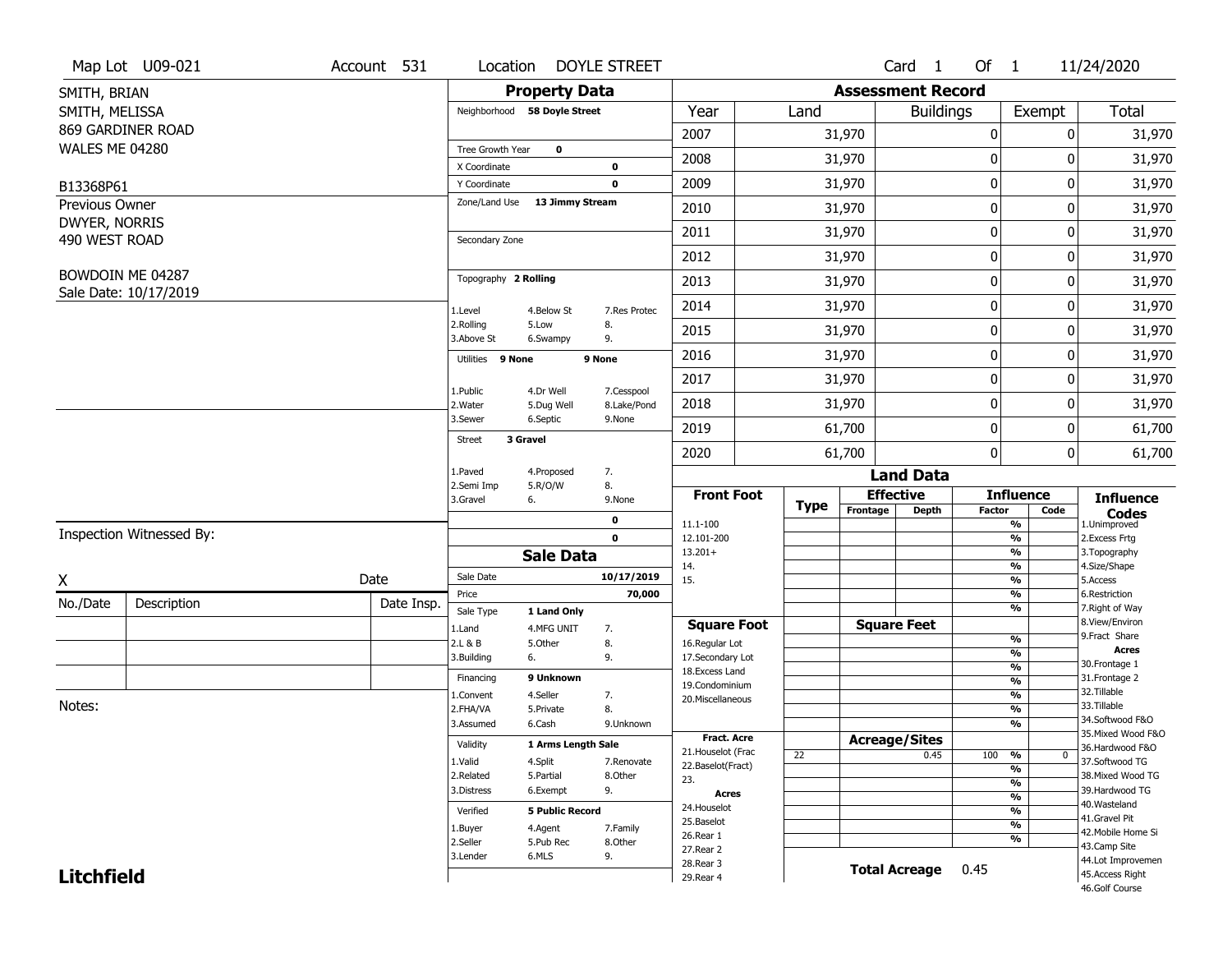|                       |                 |                                                   |                 |                  |            |                                       |                        |             |            | <b>Litchfield</b>                     |        |      |            |
|-----------------------|-----------------|---------------------------------------------------|-----------------|------------------|------------|---------------------------------------|------------------------|-------------|------------|---------------------------------------|--------|------|------------|
|                       | Map Lot U09-021 |                                                   |                 |                  |            | Account 531                           | Location               |             |            | <b>DOYLE STREET</b>                   | Card 1 | Of 1 | 11/24/2020 |
| <b>Building Style</b> |                 |                                                   | SF Bsmt Living  |                  |            |                                       | Layout                 |             |            |                                       |        |      |            |
| 0.Uncoded             | 4.Cape          | 8.Log                                             | Fin Bsmt Grade  |                  |            |                                       | 1.Typical              | 4.          |            | 7.                                    |        |      |            |
| 1.Conv.               | 5.Garrison      | 9.0ther                                           |                 | OPEN-5-CUSTOMIZE |            |                                       | 2.Inadeq               | 5.          |            | 8.                                    |        |      |            |
| 2.Ranch               | 6.Split         | 10.Tri-Lev                                        | Heat Type       | 100%             |            |                                       | 3.                     | 6.          |            | 9.                                    |        |      |            |
| 3.R Ranch             | 7.Contemp       | 11.Earth O                                        | 0.Uncoded       |                  | 4.Steam    | 8.Fl/Wall                             | Attic                  |             |            |                                       |        |      |            |
| <b>Dwelling Units</b> |                 |                                                   | 1.HWBB          |                  | 5.FWA      | 9.No Heat                             | 1.1/4 Fin              | 4.Full Fin  |            | 7.                                    |        |      |            |
| Other Units           |                 |                                                   | 2.HWCI          |                  | 6.GravWA   | 10.Radiant                            | 2.1/2 Fin              | 5.Fl/Stair  |            | 8.                                    |        |      |            |
| Stories               |                 |                                                   | 3.H Pump        |                  | 7.Electric | 11.Radiant                            | 3.3/4 Fin              | 6.          |            | 9.None                                |        |      |            |
| 1.1                   | 4.1.5           | 7.1.25                                            | Cool Type       | 0%               |            |                                       | Insulation             |             |            |                                       |        |      |            |
| 2.2                   | 5.1.75          | 8.3.5                                             | 1.Refrig        |                  | 4.W&C Air  | 7.RadHW                               | 1.Full                 | 4.Minimal   |            | 7.                                    |        |      |            |
| 3.3                   | 6.2.5           | 9.4                                               | 2.Evapor        |                  | 5.Monitor- | 8.                                    | 2. Heavy               | 5.Partial   |            | 8.                                    |        |      |            |
| <b>Exterior Walls</b> |                 |                                                   | 3.H Pump        |                  | 6.Monitor- | 9.None                                | 3.Capped               | 6.          |            | 9.None                                |        |      |            |
| 0.Uncoded             | 4.Asbestos      | 8.Concrete                                        | Kitchen Style   |                  |            |                                       | Unfinished %           |             |            |                                       |        |      |            |
| 1.Wd Clapb            | 5.Stucco        | 9.Other                                           | 1.Modern        |                  | 4.Obsolete | 7.                                    | Grade & Factor         |             |            |                                       |        |      |            |
| 2.Vinyl               | 6.Brick         | 10.Wd shin                                        | 2. Typical      |                  | 5.         | 8.                                    | 1.E Grade              | 4.B Grade   |            | 7.AAA Grad                            |        |      |            |
| 3.Compos.             | 7.Stone         | $11.71 - 11$                                      | 3.Old Type      |                  | 6.         | 9.None                                | 2.D Grade              | 5.A Grade   |            | 8.M&S                                 |        |      |            |
| Roof Surface          |                 |                                                   | Bath(s) Style   |                  |            |                                       | 3.C Grade              |             | 6.AA Grade | 9.Same                                |        |      |            |
| 1.Asphalt             | 4.Composit      | 7.Rolled R                                        | 1.Modern        |                  | 4.Obsolete | 7.                                    | SQFT (Footprint)       |             |            |                                       |        |      |            |
| 2.Slate               | 5.Wood          | 8.                                                | 2. Typical      |                  | 5.         | 8.                                    | Condition              |             |            |                                       |        |      |            |
| 3. Metal              | 6.Other         | 9.                                                | 3.Old Type      |                  | 6.         | 9.None                                | 1.Poor                 | 4.Avg       |            | 7.V G                                 |        |      |            |
| SF Masonry Trim       |                 |                                                   | # Rooms         |                  |            |                                       | 2.Fair                 | $5.Avg+$    |            | 8.Exc                                 |        |      |            |
| OPEN-3-CUSTOM         |                 |                                                   | # Bedrooms      |                  |            |                                       | 3.Avg-                 | 6.Good      |            | 9.Same                                |        |      |            |
| OPEN-4-CUSTOM         |                 |                                                   | # Full Baths    |                  |            |                                       | Phys. % Good           |             |            |                                       |        |      |            |
| Year Built            |                 |                                                   | # Half Baths    |                  |            |                                       | Funct. % Good          |             |            |                                       |        |      |            |
| Year Remodeled        |                 |                                                   | # Addn Fixtures |                  |            |                                       | <b>Functional Code</b> |             |            |                                       |        |      |            |
| Foundation            |                 |                                                   | # Fireplaces    |                  |            |                                       | 1.Incomp               | 4.Delap     |            | 7.No Power                            |        |      |            |
| 1.Concrete            | 4.Wood          | 7.                                                |                 |                  |            |                                       | 2.0-Built              | 5.Bsmt      |            | 8.LongTerm                            |        |      |            |
| 2.C Block             | 5.Slab          | 8.                                                |                 |                  |            |                                       | 3.Damage               | 6.Common    |            | 9.None                                |        |      |            |
| 3.Br/Stone            | 6.Piers         | 9.                                                |                 |                  |            |                                       | Econ. % Good           |             |            |                                       |        |      |            |
| Basement              |                 |                                                   |                 |                  |            |                                       | Economic Code          |             |            |                                       |        |      |            |
| 1.1/4 Bmt             | 4.Full Bmt      | 7.                                                |                 |                  |            |                                       | 0.None                 |             | 3.No Power | 9.None                                |        |      |            |
| 2.1/2 Bmt             | 5.Crawl Sp      | 8.                                                |                 |                  |            |                                       | 1.Location             |             | 4.Generate | 8.                                    |        |      |            |
| 3.3/4 Bmt             | 6.              | 9.None                                            |                 |                  |            | <i>Software</i>                       | 2.Encroach             | 5.Multi-Fa  |            | 9.                                    |        |      |            |
| Bsmt Gar # Cars       |                 |                                                   |                 |                  |            |                                       | <b>Entrance Code</b>   | $\mathbf 0$ |            |                                       |        |      |            |
| Wet Basement          |                 |                                                   |                 |                  |            | A Division of Harris Computer Systems | 1.Interior             | 4.Vacant    |            | 7.                                    |        |      |            |
| 1.Dry                 | 4.Dirt Flr      | 7.                                                |                 |                  |            |                                       | 2.Refusal              | 5.Estimate  |            | 8.                                    |        |      |            |
| 2.Damp                | 5.              | 8.                                                |                 |                  |            |                                       | 3.Informed             | 6.Existing  |            | 9.                                    |        |      |            |
| 3.Wet                 | 6.              | 9.                                                |                 |                  |            |                                       | Information Code 0     |             |            |                                       |        |      |            |
|                       |                 |                                                   |                 |                  |            |                                       | 1.Owner                | 4.Agent     |            | 7.Vacant                              |        |      |            |
|                       |                 |                                                   |                 |                  |            |                                       | 2.Relative             | 5.Estimate  |            | 8.                                    |        |      |            |
|                       |                 | Date Inspected                                    |                 |                  |            |                                       | 3.Tenant               | 6.Other     |            | 9.                                    |        |      |            |
|                       |                 |                                                   |                 |                  |            |                                       |                        |             |            |                                       |        |      |            |
|                       |                 | <b>Additions, Outbuildings &amp; Improvements</b> |                 |                  |            |                                       |                        |             |            | 1.One Story Fram<br>2. Two Story Fram |        |      |            |
| Type                  |                 | Year                                              | Units           | Grade            | Cond       | Funct.<br>Phys.                       | Sound Value            |             |            | 3. Three Story Fr                     |        |      |            |
|                       |                 |                                                   |                 |                  |            | $\%$<br>$\%$                          |                        |             |            | 4.1 & 1/2 Story                       |        |      |            |
|                       |                 |                                                   |                 |                  |            | $\frac{0}{0}$<br>$\%$                 |                        |             |            | 5.1 & 3/4 Story                       |        |      |            |
|                       |                 |                                                   |                 |                  |            |                                       |                        |             |            | 6.2 & 1/2 Story                       |        |      |            |
|                       |                 |                                                   |                 |                  |            | $\frac{9}{6}$<br>$\frac{9}{6}$        |                        |             |            | 21. Open Frame Por                    |        |      |            |
|                       |                 |                                                   |                 |                  |            | $\sqrt{6}$<br>$\%$                    |                        |             |            | 22.Encl Frame Por                     |        |      |            |
|                       |                 |                                                   |                 |                  |            | $\sqrt{6}$<br>$\%$                    |                        |             |            | 23. Frame Garage                      |        |      |            |
|                       |                 |                                                   |                 |                  |            | $\sqrt{6}$<br>$\%$                    |                        |             |            | 24.Frame Shed                         |        |      |            |
|                       |                 |                                                   |                 |                  |            |                                       |                        |             |            |                                       |        |      |            |
|                       |                 |                                                   |                 |                  |            | $\%$<br>$\frac{0}{0}$                 |                        |             |            | 25. Frame Bay Wind                    |        |      |            |
|                       |                 |                                                   |                 |                  |            | $\%$<br>$\%$                          |                        |             |            | 26.1SFr Overhang                      |        |      |            |
|                       |                 |                                                   |                 |                  |            | $\frac{1}{2}$<br>$\sqrt{6}$           |                        |             |            | 27.Unfin Basement                     |        |      |            |
|                       |                 |                                                   |                 |                  |            |                                       |                        |             |            | 28.Unfinished Att                     |        |      |            |
|                       |                 |                                                   |                 |                  |            | $\sqrt{6}$<br>$\frac{0}{0}$           |                        |             |            | 29. Finished Attic                    |        |      |            |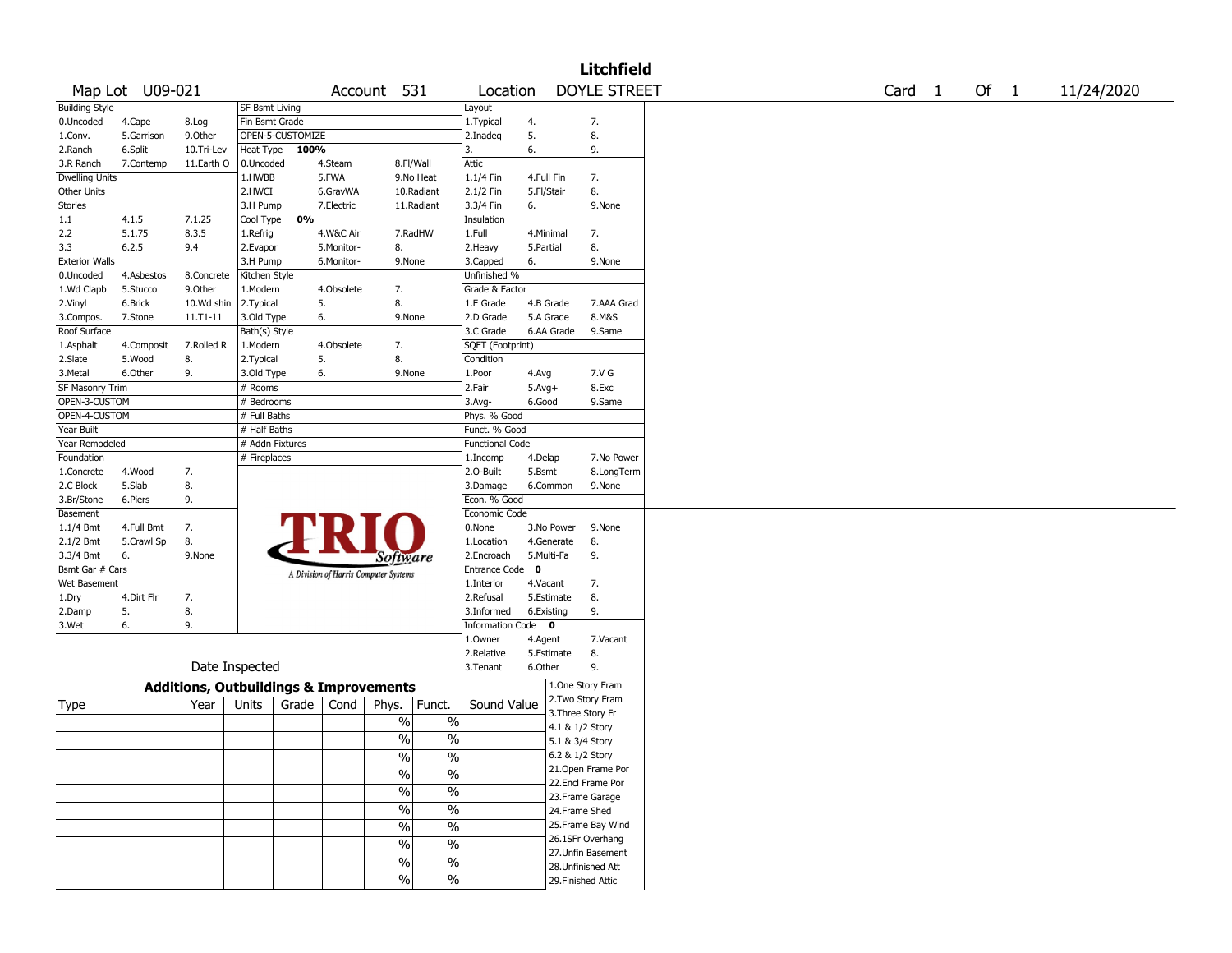|                          | Map Lot U09-022                 | Account 1333 | Location                           | <b>20 DOYLE STREET</b>                               |                                         |             |          | $Card \t1$               | Of $1$        |                                | 11/24/2020                        |
|--------------------------|---------------------------------|--------------|------------------------------------|------------------------------------------------------|-----------------------------------------|-------------|----------|--------------------------|---------------|--------------------------------|-----------------------------------|
| <b>STRONG, HILLARY S</b> |                                 |              |                                    | <b>Property Data</b>                                 |                                         |             |          | <b>Assessment Record</b> |               |                                |                                   |
| STRONG, DAVID A          |                                 |              | Neighborhood 58 Doyle Street       |                                                      | Year                                    | Land        |          | <b>Buildings</b>         |               | Exempt                         | <b>Total</b>                      |
| <b>20 DOYLE STREET</b>   |                                 |              |                                    |                                                      | 2007                                    |             | 79,040   |                          | 66,842        | 0                              | 145,882                           |
|                          | LITCHFIELD ME 04350             |              | Tree Growth Year                   | $\mathbf 0$                                          | 2008                                    |             | 79,040   |                          | 66,666        | $\Omega$                       | 145,706                           |
|                          |                                 |              | X Coordinate                       | $\mathbf 0$                                          |                                         |             |          |                          |               |                                |                                   |
|                          | B2937P349 B11190P335 B12401P264 |              | Y Coordinate                       | 0                                                    | 2009                                    |             | 111,540  |                          | 61,657        | $\pmb{0}$                      | 173,197                           |
| Previous Owner           |                                 |              | Zone/Land Use                      | 13 Jimmy Stream                                      | 2010                                    |             | 111,540  |                          | 56,613        | 0                              | 168,153                           |
| DUTRA, ERIC              | 22 SKILLINGS CORNER ROAD        |              | Secondary Zone                     |                                                      | 2011                                    |             | 111,540  |                          | 37,841        | 0                              | 149,381                           |
|                          |                                 |              |                                    |                                                      | 2012                                    |             | 111,540  |                          | 37,841        | 0                              | 149,381                           |
| TURNER ME 04282          |                                 |              | Topography 2 Rolling               |                                                      | 2013                                    |             | 111,540  |                          | 37,841        | 0                              | 149,381                           |
| Previous Owner           | Sale Date: 8/31/2016            |              | 1.Level                            | 4.Below St<br>7.Res Protec                           | 2014                                    |             | 111,540  |                          | 37,451        | 0                              | 148,991                           |
|                          | <b>OUELLETTE, MICHAEL</b>       |              | 2.Rolling<br>3.Above St            | 5.Low<br>8.<br>9.<br>6.Swampy                        | 2015                                    |             | 111,540  |                          | 37,380        | 0                              | 148,920                           |
|                          | 51 HENRY CREEK WAY              |              | <b>4 Drilled Well</b><br>Utilities | <b>6 Septic System</b>                               | 2016                                    |             | 111,540  |                          | 36,989        | 0                              | 148,529                           |
|                          | HARPSWELL ME 04079              |              |                                    |                                                      | 2017                                    |             | 111,540  |                          | 36,989        | 0                              | 148,529                           |
|                          | Sale Date: 10/05/2012           |              | 1.Public<br>2. Water               | 4.Dr Well<br>7.Cesspool<br>5.Dug Well<br>8.Lake/Pond | 2018                                    |             | 111,540  |                          | 36,599        | 19,200                         | 128,939                           |
|                          |                                 |              | 3.Sewer                            | 6.Septic<br>9.None                                   | 2019                                    |             | 80,300   |                          | 55,800        | 20,000                         | 116,100                           |
|                          |                                 |              | 3 Gravel<br>Street                 |                                                      | 2020                                    |             | 80,300   |                          | 55,800        | 25,000                         | 111,100                           |
|                          |                                 |              | 1.Paved                            | 4.Proposed<br>7.                                     |                                         |             |          | <b>Land Data</b>         |               |                                |                                   |
|                          |                                 |              | 2.Semi Imp                         | 8.<br>5.R/O/W                                        |                                         |             |          |                          |               |                                |                                   |
|                          |                                 |              |                                    |                                                      | <b>Front Foot</b>                       |             |          | <b>Effective</b>         |               | <b>Influence</b>               |                                   |
|                          |                                 |              | 3.Gravel<br>6.                     | 9.None                                               |                                         | <b>Type</b> | Frontage | <b>Depth</b>             | <b>Factor</b> | Code                           | <b>Influence</b><br><b>Codes</b>  |
|                          | Inspection Witnessed By:        |              |                                    | 0<br>$\mathbf 0$                                     | 11.1-100<br>12.101-200                  |             |          |                          |               | %<br>$\overline{\frac{9}{6}}$  | 1.Unimproved                      |
|                          |                                 |              |                                    | <b>Sale Data</b>                                     | $13.201+$                               |             |          |                          |               | %                              | 2. Excess Frtg<br>3. Topography   |
|                          |                                 |              | Sale Date                          | 8/31/2016                                            | 14.                                     |             |          |                          |               | %                              | 4.Size/Shape                      |
| Χ                        |                                 | Date         | Price                              | 168,000                                              | 15.                                     |             |          |                          |               | %<br>%                         | 5.Access<br>6.Restriction         |
| No./Date                 | Description                     | Date Insp.   | Sale Type                          | 2 Land & Buildings                                   |                                         |             |          |                          |               | %                              | 7. Right of Way                   |
|                          |                                 |              | 1.Land                             | 4.MFG UNIT<br>7.                                     | <b>Square Foot</b>                      |             |          | <b>Square Feet</b>       |               |                                | 8.View/Environ<br>9.Fract Share   |
|                          |                                 |              | 2.L & B                            | 5.Other<br>8.                                        | 16.Regular Lot                          |             |          |                          |               | $\frac{9}{6}$<br>$\frac{9}{6}$ | <b>Acres</b>                      |
|                          |                                 |              | 3.Building<br>6.                   | 9.                                                   | 17.Secondary Lot<br>18. Excess Land     |             |          |                          |               | $\frac{9}{6}$                  | 30.Frontage 1                     |
|                          |                                 |              | Financing                          | 9 Unknown                                            | 19.Condominium                          |             |          |                          |               | $\frac{9}{6}$                  | 31. Frontage 2                    |
|                          |                                 |              | 1.Convent                          | 4.Seller<br>7.                                       | 20.Miscellaneous                        |             |          |                          |               | $\frac{9}{6}$                  | 32. Tillable                      |
| Notes:                   |                                 |              | 2.FHA/VA                           | 8.<br>5.Private                                      |                                         |             |          |                          |               | $\frac{9}{6}$                  | 33.Tillable<br>34.Softwood F&O    |
|                          |                                 |              | 3.Assumed                          | 6.Cash<br>9.Unknown                                  |                                         |             |          |                          |               | $\frac{9}{6}$                  | 35. Mixed Wood F&O                |
|                          |                                 |              | Validity                           | 1 Arms Length Sale                                   | Fract. Acre                             |             |          | <b>Acreage/Sites</b>     |               |                                | 36.Hardwood F&O                   |
|                          |                                 |              | 1.Valid                            | 4.Split<br>7.Renovate                                | 21. Houselot (Frac<br>22.Baselot(Fract) | 21          |          | 0.43                     | 100           | %<br>0                         | 37.Softwood TG                    |
|                          |                                 |              | 2.Related                          | 5.Partial<br>8.Other                                 | 23.                                     | 44          |          | 1.00                     | 100           | $\overline{0}$<br>%            | 38. Mixed Wood TG                 |
|                          |                                 |              | 3.Distress                         | 9.<br>6.Exempt                                       | Acres                                   |             |          |                          |               | %<br>$\frac{9}{6}$             | 39.Hardwood TG                    |
|                          |                                 |              | Verified                           | <b>5 Public Record</b>                               | 24. Houselot                            |             |          |                          |               | %                              | 40. Wasteland                     |
|                          |                                 |              | 1.Buyer                            | 4.Agent<br>7.Family                                  | 25.Baselot                              |             |          |                          |               | $\frac{9}{6}$                  | 41.Gravel Pit                     |
|                          |                                 |              | 2.Seller                           | 5.Pub Rec<br>8.Other                                 | 26.Rear 1                               |             |          |                          |               | %                              | 42. Mobile Home Si                |
|                          |                                 |              | 3.Lender                           | 6.MLS<br>9.                                          | 27.Rear 2                               |             |          |                          |               |                                | 43.Camp Site<br>44.Lot Improvemen |
| <b>Litchfield</b>        |                                 |              |                                    |                                                      | 28. Rear 3<br>29. Rear 4                |             |          | <b>Total Acreage</b>     | 0.43          |                                | 45.Access Right<br>46.Golf Course |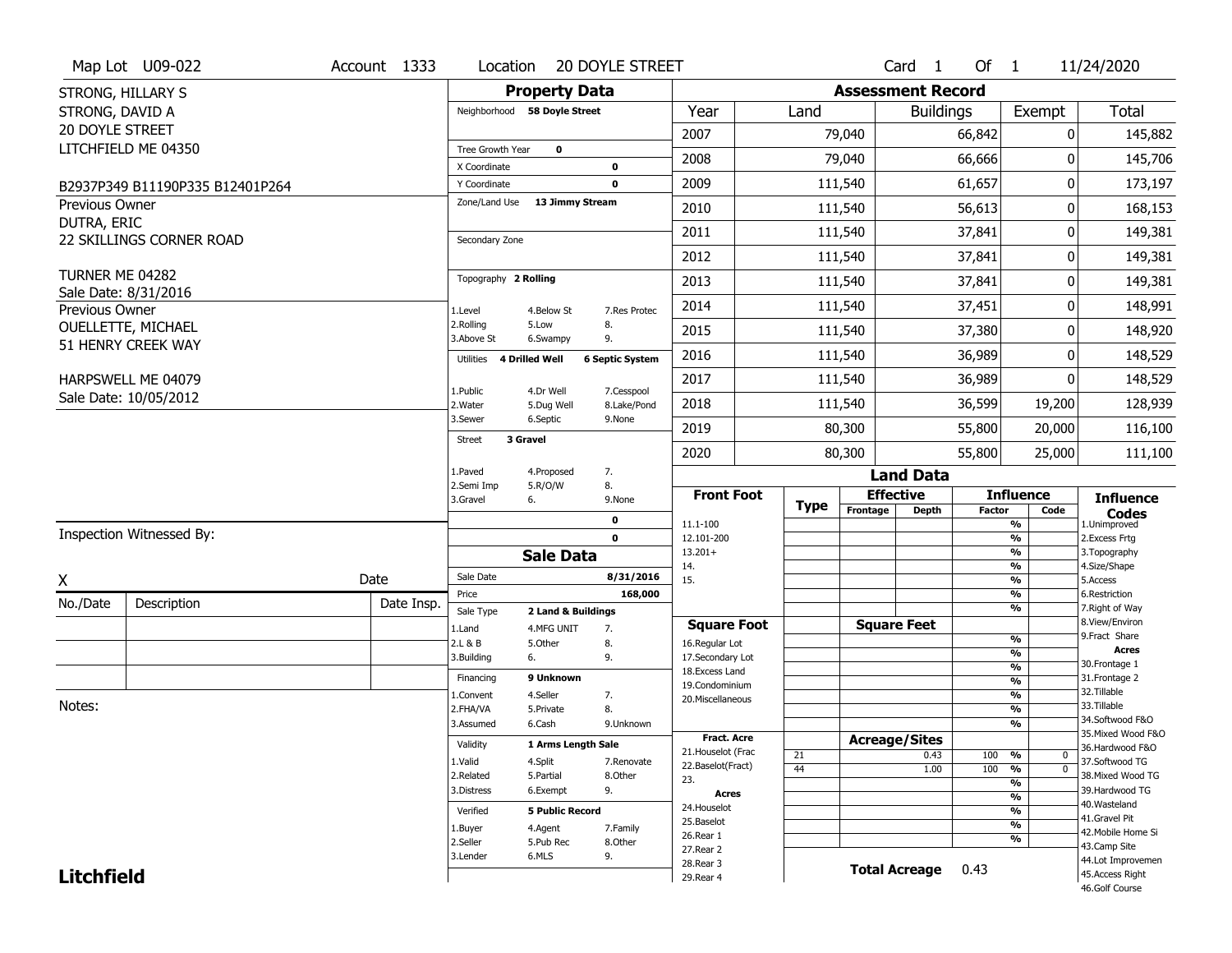|                       |                    |                                                   |                 |                  |                         |                                       |                          |                         |             | <b>Litchfield</b>                       |               |       |                   |        |      |            |
|-----------------------|--------------------|---------------------------------------------------|-----------------|------------------|-------------------------|---------------------------------------|--------------------------|-------------------------|-------------|-----------------------------------------|---------------|-------|-------------------|--------|------|------------|
|                       | Map Lot U09-022    |                                                   |                 |                  |                         | Account 1333                          |                          | Location                |             | 20 DOYLE STREET                         |               |       | Card <sub>1</sub> | Of $1$ |      | 11/24/2020 |
| <b>Building Style</b> | 2 Ranch            |                                                   | SF Bsmt Living  |                  | $\overline{\mathbf{0}}$ |                                       |                          | Layout                  | 1 Typical   |                                         |               |       |                   |        |      |            |
| 0.Uncoded             | 4.Cape             | 8.Log                                             | Fin Bsmt Grade  |                  | 0 <sub>0</sub>          |                                       |                          | 1. Typical              | 4.          | 7.                                      |               |       | 32.0'             |        |      |            |
| 1.Conv.               | 5.Garrison         | 9.0ther                                           |                 | OPEN-5-CUSTOMIZE | $\mathbf 0$             |                                       |                          | 2.Inadeg                | 5.          | 8.                                      |               |       |                   |        |      |            |
| 2.Ranch               | 6.Split            | 10.Tri-Lev                                        | Heat Type       | 100%             |                         | 13 Monitor-Propane                    |                          | 3.                      | 6.          | 9.                                      |               |       |                   |        |      |            |
| 3.R Ranch             | 7.Contemp          | 11.Earth O                                        | 0.Uncoded       |                  | 4.Steam                 |                                       | 8.Fl/Wall                | Attic<br>9 None         |             |                                         |               | 10.0' |                   |        |      |            |
| Dwelling Units 1      |                    |                                                   | 1.HWBB          |                  | 5.FWA                   |                                       | 9.No Heat                | 1.1/4 Fin               | 4.Full Fin  | 7.                                      |               |       |                   |        |      |            |
| Other Units           | $\pmb{0}$          |                                                   | 2.HWCI          |                  | 6.GravWA                |                                       | 10.Radiant               | 2.1/2 Fin               | 5.Fl/Stair  | 8.                                      |               |       | <b>WD</b>         |        | 15.0 |            |
| <b>Stories</b>        | 1 One Story        |                                                   | 3.H Pump        |                  | 7.Electric              |                                       | 11.Radiant               | 3.3/4 Fin               | 6.          | 9.None                                  |               |       |                   |        |      |            |
| 1.1                   | 4.1.5              | 7.1.25                                            | Cool Type       | 0%               | 9 None                  |                                       |                          | Insulation<br>0         |             |                                         |               |       |                   |        |      |            |
| 2.2                   | 5.1.75             | 8.3.5                                             | 1.Refrig        |                  | 4.W&C Air               |                                       | 7.RadHW                  | 1.Full                  | 4.Minimal   | 7.                                      | 6.0'          |       |                   |        |      |            |
| 3.3                   | 6.2.5              | 9.4                                               | 2.Evapor        |                  | 5.Monitor-              | 8.                                    |                          | 2. Heavy                | 5.Partial   | 8.                                      |               |       |                   |        |      |            |
| <b>Exterior Walls</b> | 11 T1-11 Siding    |                                                   | 3.H Pump        |                  | 6.Monitor-              | 9.None                                |                          | 3.Capped                | 6.          | 9.None                                  |               |       |                   |        |      | 1.0'1sOH   |
| 0.Uncoded             | 4.Asbestos         | 8.Concrete                                        | Kitchen Style   |                  | 2 Typical               |                                       |                          | Unfinished %            | 0%          |                                         | 12.0          |       |                   |        |      |            |
| 1.Wd Clapb            | 5.Stucco           | 9.0ther                                           | 1.Modern        |                  | 4.Obsolete              | 7.                                    |                          | Grade & Factor          | 2 Fair 100% |                                         |               |       | 32.0'             |        |      |            |
| 2.Vinyl               | 6.Brick            | 10.Wd shin                                        | 2.Typical       |                  | 5.                      | 8.                                    |                          | 1.E Grade               | 4.B Grade   | 7.AAA Grad                              | 7.0           |       |                   |        |      |            |
| 3.Compos.             | 7.Stone            | 11.T1-11                                          | 3.Old Type      |                  | 6.                      | 9.None                                |                          | 2.D Grade               | 5.A Grade   | 8.M&S                                   | $6.0^{\circ}$ |       |                   |        |      |            |
| Roof Surface          | 1 Asphalt Shingles |                                                   | Bath(s) Style   |                  |                         | 2 Typical Bath(s)                     |                          | 3.C Grade               | 6.AA Grade  | 9.Same                                  |               |       |                   |        |      |            |
| 1.Asphalt             | 4.Composit         | 7.Rolled R                                        | 1.Modern        |                  | 4.Obsolete              | 7.                                    |                          | SQFT (Footprint) 736    |             |                                         |               |       |                   |        |      |            |
| 2.Slate               | 5.Wood             | 8.                                                | 2. Typical      |                  | 5.                      | 8.                                    |                          | Condition               | 4 Average   |                                         |               |       |                   |        |      |            |
| 3.Metal               | 6.Other            | 9.                                                | 3.Old Type      |                  | 6.                      | 9.None                                |                          | 1.Poor                  | 4.Avg       | 7.V G                                   |               |       |                   |        |      |            |
| SF Masonry Trim 0     |                    |                                                   | # Rooms         |                  | $\overline{\mathbf{4}}$ |                                       |                          | 2.Fair                  | $5.Avg+$    | 8.Exc                                   |               | 23.0' | 1sBFr             |        | 23.0 |            |
| OPEN-3-CUSTOM 0       |                    |                                                   | # Bedrooms      |                  | $\overline{2}$          |                                       |                          | 3.Avg-                  | 6.Good      | 9.Same                                  |               |       |                   |        |      |            |
| OPEN-4-CUSTOM 0       |                    |                                                   | # Full Baths    |                  | $\overline{1}$          |                                       |                          | Phys. % Good            | 0%          |                                         |               |       |                   |        |      |            |
| Year Built            | 1984               |                                                   | # Half Baths    |                  | $\overline{\mathbf{0}}$ |                                       |                          | Funct. % Good           | 100%        |                                         |               |       |                   |        |      |            |
| Year Remodeled        | 0                  |                                                   | # Addn Fixtures |                  | $\overline{1}$          |                                       |                          | <b>Functional Code</b>  | 9 None      |                                         |               |       |                   |        |      |            |
| Foundation            | 1 Concrete         |                                                   | # Fireplaces    |                  | 0                       |                                       |                          | 1.Incomp                | 4.Delap     | 7.No Power                              |               |       |                   |        |      |            |
| 1.Concrete            | 4.Wood             | 7.                                                |                 |                  |                         |                                       |                          | 2.0-Built               | 5.Bsmt      | 8.LongTerm                              |               |       |                   |        |      |            |
| 2.C Block             | 5.Slab             | 8.                                                |                 |                  |                         |                                       |                          | 3.Damage                | 6.Common    | 9.None                                  |               |       | 32.0'             |        |      |            |
| 3.Br/Stone            | 6.Piers            | 9.                                                |                 |                  |                         |                                       |                          | Econ. % Good            | 100%        |                                         |               |       |                   |        |      |            |
| Basement              | 4 Full Basement    |                                                   |                 |                  |                         |                                       |                          | Economic Code None      |             |                                         |               |       |                   |        |      |            |
| 1.1/4 Bmt             | 4.Full Bmt         | 7.                                                |                 |                  |                         |                                       |                          | 0.None                  | 3.No Power  | 9.None                                  |               |       |                   |        |      |            |
| 2.1/2 Bmt             | 5.Crawl Sp         | 8.                                                |                 |                  |                         |                                       |                          | 1.Location              | 4.Generate  | 8.                                      |               |       |                   |        |      |            |
| 3.3/4 Bmt             | 6.                 | 9.None                                            |                 |                  |                         | Software                              |                          | 2.Encroach              | 5.Multi-Fa  | 9.                                      |               |       |                   |        |      |            |
| Bsmt Gar # Cars 0     |                    |                                                   |                 |                  |                         | A Division of Harris Computer Systems |                          | <b>Entrance Code</b>    |             | <b>1 Interior Inspect</b>               |               |       |                   |        |      |            |
| Wet Basement          | 1 Dry Basement     |                                                   |                 |                  |                         |                                       |                          | 1.Interior              | 4.Vacant    | 7.                                      |               |       |                   |        |      |            |
| 1.Dry                 | 4.Dirt Flr         | 7.                                                |                 |                  |                         |                                       |                          | 2.Refusal               | 5.Estimate  | 8.                                      |               |       |                   |        |      |            |
| 2.Damp                | 5.                 | 8.                                                |                 |                  |                         |                                       |                          | 3.Informed              | 6.Existing  | 9.                                      |               |       |                   |        |      |            |
| 3.Wet                 | 6.                 | 9.                                                |                 |                  |                         |                                       |                          | <b>Information Code</b> |             | 2 Relative                              |               |       |                   |        |      |            |
|                       |                    |                                                   |                 |                  |                         |                                       |                          | 1.0wner                 | 4.Agent     | 7.Vacant                                |               |       |                   |        |      |            |
|                       |                    |                                                   |                 |                  |                         |                                       |                          | 2.Relative              | 5.Estimate  | 8.                                      |               |       |                   |        |      |            |
|                       |                    |                                                   | Date Inspected  |                  | 7/26/2011               |                                       |                          | 3.Tenant                | 6.Other     | 9.                                      |               |       |                   |        |      |            |
|                       |                    | <b>Additions, Outbuildings &amp; Improvements</b> |                 |                  |                         |                                       |                          |                         |             | 1.One Story Fram                        |               |       |                   |        |      |            |
| <b>Type</b>           |                    | Year                                              | Units           | Grade            | Cond                    | Phys.                                 | Funct.                   | Sound Value             |             | 2. Two Story Fram                       |               |       |                   |        |      |            |
| 26 1SFr Overhang      |                    | 0                                                 | 32              | 00               | 10                      | 0                                     | $\%$ 0<br>$\%$           |                         |             | 3. Three Story Fr                       |               |       |                   |        |      |            |
| 68 Wood Deck/s        |                    | 0                                                 | 552             | O O              | 0                       | 0                                     | $\%$<br>% 0              |                         |             | 4.1 & 1/2 Story<br>5.1 & 3/4 Story      |               |       |                   |        |      |            |
|                       |                    |                                                   |                 |                  |                         |                                       |                          |                         |             | 6.2 & 1/2 Story                         |               |       |                   |        |      |            |
| 24 Frame Shed         |                    | 0                                                 |                 |                  |                         | $\sqrt{6}$                            |                          | % 800                   |             |                                         |               |       |                   |        |      |            |
|                       |                    |                                                   |                 |                  |                         | %                                     | $\frac{0}{0}$            |                         |             | 21. Open Frame Por<br>22.Encl Frame Por |               |       |                   |        |      |            |
|                       |                    |                                                   |                 |                  |                         | $\sqrt{6}$                            | $\overline{\frac{0}{6}}$ |                         |             | 23. Frame Garage                        |               |       |                   |        |      |            |
|                       |                    |                                                   |                 |                  |                         | $\sqrt{0}$                            | $\overline{\frac{0}{6}}$ |                         |             | 24.Frame Shed                           |               |       |                   |        |      |            |
|                       |                    |                                                   |                 |                  |                         |                                       |                          |                         |             | 25.Frame Bay Wind                       |               |       |                   |        |      |            |
|                       |                    |                                                   |                 |                  |                         | $\sqrt{6}$                            | $\overline{\frac{0}{6}}$ |                         |             | 26.1SFr Overhang                        |               |       |                   |        |      |            |
|                       |                    |                                                   |                 |                  |                         | $\sqrt{0}$                            | $\frac{0}{0}$            |                         |             | 27. Unfin Basement                      |               |       |                   |        |      |            |
|                       |                    |                                                   |                 |                  |                         | $\%$                                  | $\%$                     |                         |             | 28. Unfinished Att                      |               |       |                   |        |      |            |
|                       |                    |                                                   |                 |                  |                         | $\sqrt{0}$                            | $\%$                     |                         |             | 29. Finished Attic                      |               |       |                   |        |      |            |
|                       |                    |                                                   |                 |                  |                         |                                       |                          |                         |             |                                         |               |       |                   |        |      |            |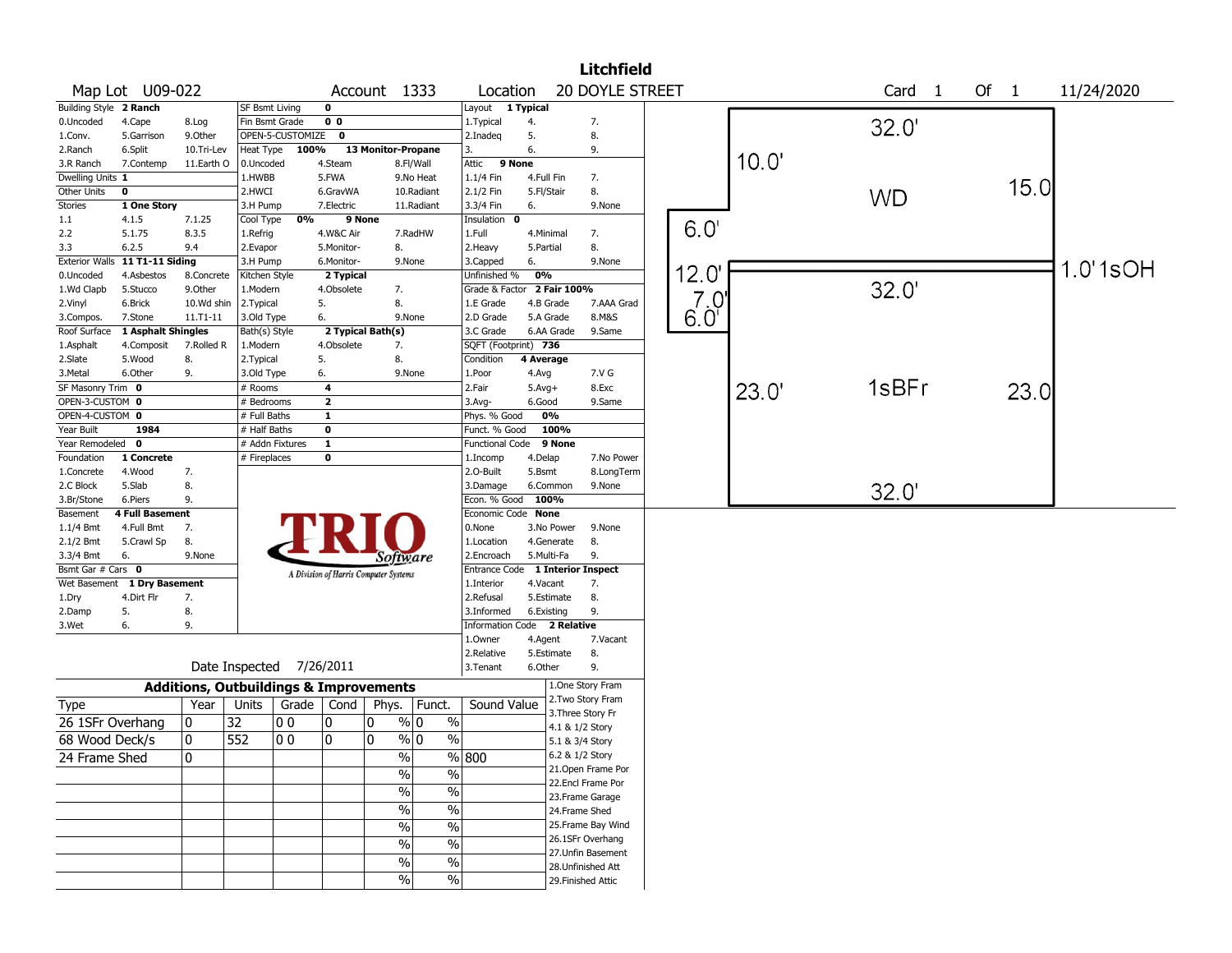|                   | Map Lot U09-023                          | Account 1330 | Location                     |                              | <b>22 DOYLE STREET</b> |                                         |             |                          | Card <sub>1</sub>    | Of $1$        |                                            | 11/24/2020                            |
|-------------------|------------------------------------------|--------------|------------------------------|------------------------------|------------------------|-----------------------------------------|-------------|--------------------------|----------------------|---------------|--------------------------------------------|---------------------------------------|
| OUELLETTE, MARIA  |                                          |              |                              | <b>Property Data</b>         |                        |                                         |             | <b>Assessment Record</b> |                      |               |                                            |                                       |
| 22 DOYLE STREET   |                                          |              |                              | Neighborhood 58 Doyle Street |                        | Year                                    | Land        |                          | <b>Buildings</b>     |               | Exempt                                     | <b>Total</b>                          |
|                   | LITCHFIELD ME 04350                      |              |                              |                              |                        | 2007                                    |             | 93,600                   |                      | 36,041        | 19,000                                     | 110,641                               |
|                   |                                          |              | Tree Growth Year             | $\mathbf 0$                  |                        | 2008                                    |             | 93,600                   |                      | 36,016        | 18,050                                     | 111,566                               |
| B4817P209         |                                          |              | X Coordinate<br>Y Coordinate |                              | 0<br>0                 | 2009                                    |             | 126,100                  |                      | 23,171        | 15,200                                     | 134,071                               |
|                   |                                          |              | Zone/Land Use                | 13 Jimmy Stream              |                        | 2010                                    |             | 126,100                  |                      | 25,397        | 16,000                                     | 135,497                               |
|                   |                                          |              |                              |                              |                        | 2011                                    |             | 126,100                  |                      | 40,974        | 16,000                                     | 151,074                               |
|                   |                                          |              | Secondary Zone               |                              |                        | 2012                                    |             | 126,100                  |                      | 40,974        | 16,000                                     | 151,074                               |
|                   |                                          |              | Topography 2 Rolling         |                              |                        | 2013                                    |             | 126,100                  |                      | 40,944        | 16,000                                     |                                       |
|                   |                                          |              |                              |                              |                        |                                         |             |                          |                      |               |                                            | 151,044                               |
|                   |                                          |              | 1.Level<br>2.Rolling         | 4.Below St<br>5.Low          | 7.Res Protec<br>8.     | 2014                                    |             | 126,100                  |                      | 40,660        | 16,000                                     | 150,760                               |
|                   |                                          |              | 3.Above St                   | 6.Swampy                     | 9.                     | 2015                                    |             | 126,100                  |                      | 40,575        | 16,000                                     | 150,675                               |
|                   |                                          |              | Utilities                    | 4 Drilled Well               | <b>6 Septic System</b> | 2016                                    |             | 126,100                  |                      | 40,290        | 21,000                                     | 145,390                               |
|                   |                                          |              | 1.Public                     | 4.Dr Well                    | 7.Cesspool             | 2017                                    |             | 126,100                  |                      | 40,260        | 26,000                                     | 140,360                               |
|                   |                                          |              | 2. Water<br>3.Sewer          | 5.Dug Well<br>6.Septic       | 8.Lake/Pond<br>9.None  | 2018                                    |             | 126,100                  |                      | 40,001        | 24,960                                     | 141,141                               |
|                   |                                          |              | <b>Street</b>                | 1 Paved                      |                        | 2019                                    |             | 92,300                   |                      | 22,600        | 26,000                                     | 88,900                                |
|                   |                                          |              |                              |                              |                        | 2020                                    |             | 92,300                   |                      | 22,600        | 25,000                                     | 89,900                                |
|                   |                                          |              | 1.Paved<br>2.Semi Imp        | 4.Proposed<br>5.R/O/W        | 7.<br>8.               |                                         |             |                          | <b>Land Data</b>     |               |                                            |                                       |
|                   |                                          |              | 3.Gravel                     | 6.                           | 9.None                 | <b>Front Foot</b>                       |             |                          | <b>Effective</b>     |               | <b>Influence</b>                           | <b>Influence</b>                      |
|                   |                                          |              |                              |                              |                        |                                         |             |                          |                      |               |                                            |                                       |
|                   |                                          |              |                              |                              | 0                      | 11.1-100                                | <b>Type</b> | Frontage                 | Depth                | <b>Factor</b> | Code<br>%                                  | <b>Codes</b><br>1.Unimproved          |
|                   | Inspection Witnessed By:                 |              |                              |                              | $\mathbf 0$            | 12.101-200                              |             |                          |                      |               | $\frac{9}{6}$                              | 2.Excess Frtg                         |
|                   |                                          |              |                              | <b>Sale Data</b>             |                        | $13.201+$<br>14.                        |             |                          |                      |               | %<br>$\frac{9}{6}$                         | 3. Topography<br>4.Size/Shape         |
| X                 |                                          | Date         | Sale Date                    |                              |                        | 15.                                     |             |                          |                      |               | %                                          | 5.Access                              |
| No./Date          | Description                              | Date Insp.   | Price<br>Sale Type           |                              |                        |                                         |             |                          |                      |               | %<br>%                                     | 6.Restriction<br>7. Right of Way      |
|                   |                                          |              | 1.Land                       | 4.MFG UNIT                   | 7.                     | <b>Square Foot</b>                      |             |                          | <b>Square Feet</b>   |               |                                            | 8.View/Environ                        |
|                   |                                          |              | 2.L & B                      | 5.Other                      | 8.                     | 16.Regular Lot                          |             |                          |                      |               | $\frac{9}{6}$                              | 9.Fract Share<br><b>Acres</b>         |
|                   |                                          |              | 3.Building                   | 6.                           | 9.                     | 17.Secondary Lot                        |             |                          |                      |               | %<br>$\frac{9}{6}$                         | 30. Frontage 1                        |
|                   |                                          |              | Financing                    |                              |                        | 18. Excess Land<br>19.Condominium       |             |                          |                      |               | $\overline{\frac{9}{6}}$                   | 31. Frontage 2                        |
|                   |                                          |              | 1.Convent                    | 4.Seller                     | 7.                     | 20.Miscellaneous                        |             |                          |                      |               | $\frac{9}{6}$                              | 32.Tillable                           |
| Notes:            |                                          |              | 2.FHA/VA                     | 5.Private                    | 8.                     |                                         |             |                          |                      |               | $\overline{\frac{9}{6}}$                   | 33.Tillable                           |
|                   | '20 NO VET APP ON FILE FOR YEARS, DELETE |              | 3.Assumed                    | 6.Cash                       | 9.Unknown              |                                         |             |                          |                      |               | %                                          | 34.Softwood F&O<br>35. Mixed Wood F&O |
|                   |                                          |              | Validity                     |                              |                        | <b>Fract. Acre</b>                      |             | <b>Acreage/Sites</b>     |                      |               |                                            | 36.Hardwood F&O                       |
|                   |                                          |              | 1.Valid                      | 4.Split                      | 7.Renovate             | 21. Houselot (Frac<br>22.Baselot(Fract) | 21          |                          | 0.50                 | 100           | %<br>0                                     | 37.Softwood TG                        |
|                   |                                          |              | 2.Related                    | 5.Partial                    | 8.Other                | 23.                                     | 30<br>44    |                          | 0.45<br>1.00         | 100<br>100    | $\overline{0}$<br>%<br>$\overline{0}$<br>% | 38. Mixed Wood TG                     |
|                   |                                          |              | 3.Distress                   | 6.Exempt                     | 9.                     | <b>Acres</b>                            |             |                          |                      |               | $\overline{\frac{9}{6}}$                   | 39.Hardwood TG                        |
|                   |                                          |              | Verified                     |                              |                        | 24. Houselot                            |             |                          |                      |               | %                                          | 40. Wasteland                         |
|                   |                                          |              | 1.Buyer                      | 4.Agent                      | 7.Family               | 25.Baselot                              |             |                          |                      |               | $\frac{9}{6}$                              | 41.Gravel Pit<br>42. Mobile Home Si   |
|                   |                                          |              | 2.Seller                     | 5.Pub Rec                    | 8.Other                | 26.Rear 1                               |             |                          |                      |               | %                                          | 43.Camp Site                          |
| <b>Litchfield</b> |                                          |              | 3.Lender                     | 6.MLS                        | 9.                     | 27.Rear 2<br>28.Rear 3                  |             |                          | <b>Total Acreage</b> | 0.95          |                                            | 44.Lot Improvemen<br>45.Access Right  |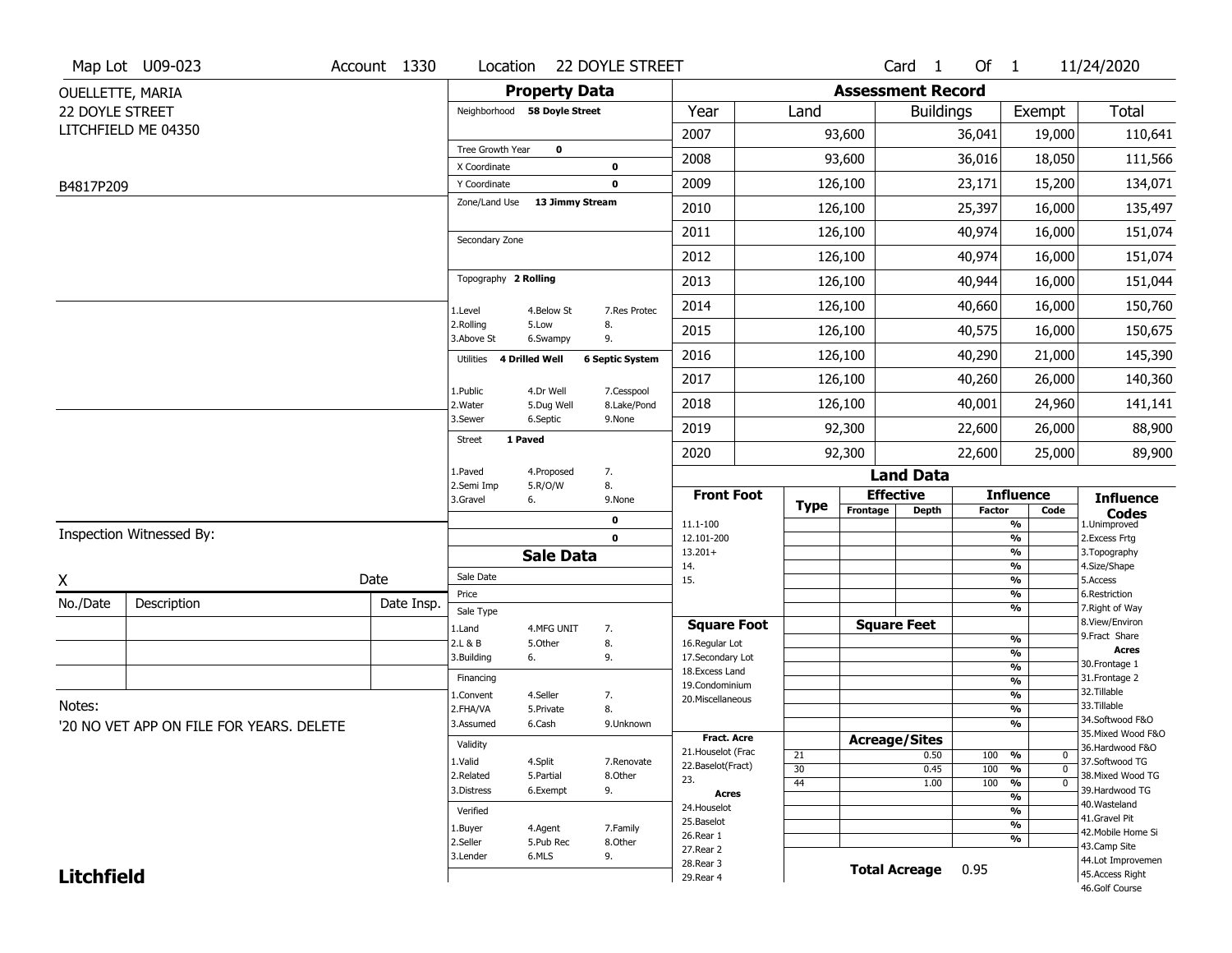|                         |                   |                                                   |                      |                          |                          |                                       |                              |                                  |                 |                 | <b>Litchfield</b>                       |      |       |                     |       |      |                |               |                |                |
|-------------------------|-------------------|---------------------------------------------------|----------------------|--------------------------|--------------------------|---------------------------------------|------------------------------|----------------------------------|-----------------|-----------------|-----------------------------------------|------|-------|---------------------|-------|------|----------------|---------------|----------------|----------------|
|                         | Map Lot U09-023   |                                                   |                      |                          |                          | Account 1330                          |                              | Location                         |                 |                 | 22 DOYLE STREET                         |      |       |                     |       | Card | $\overline{1}$ | Of            | $\overline{1}$ | 11/24/2020     |
| <b>Building Style</b>   |                   |                                                   | SF Bsmt Living       |                          |                          |                                       |                              | Layout                           |                 |                 |                                         |      |       |                     |       |      |                |               |                | SHED SV \$200  |
| 0.Uncoded               | 4.Cape            | 8.Log                                             | Fin Bsmt Grade       |                          |                          |                                       |                              | 1. Typical                       | 4.              |                 | 7.                                      |      |       | 5.0'                | 38.0' |      | $5.0^{\circ}$  |               |                |                |
| 1.Conv.                 | 5.Garrison        | 9.0ther                                           |                      | OPEN-5-CUSTOMIZE         |                          |                                       |                              | 2.Inadeg                         | 5.              |                 | 8.                                      |      | 17.0' | <b>WD</b>           |       |      |                | 16.0'         |                | 8.0'           |
| 2.Ranch                 | 6.Split           | 10.Tri-Lev                                        | <b>Heat Type</b>     | 100%                     |                          |                                       |                              | 3.                               | 6.              |                 | 9.                                      |      |       |                     |       |      |                |               | 5.0            | 8.0'           |
| 3.R Ranch               | 7.Contemp         | 11.Earth O                                        | 0.Uncoded            |                          | 4.Steam                  |                                       | 8.Fl/Wall                    | Attic                            |                 |                 |                                         |      |       |                     | 66.0  |      |                |               |                |                |
| <b>Dwelling Units</b>   |                   |                                                   | 1.HWBB               |                          | 5.FWA                    |                                       | 9.No Heat                    | 1.1/4 Fin                        | 4.Full Fin      |                 | 7.                                      | 19.0 |       |                     |       |      |                |               |                |                |
| Other Units             |                   |                                                   | 2.HWCI               |                          | 6.GravWA                 |                                       | 10.Radiant                   | 2.1/2 Fin                        | 5.Fl/Stair      |                 | 8.                                      |      | 14.0' |                     |       |      |                |               |                |                |
| Stories                 |                   |                                                   | 3.H Pump             |                          | 7.Electric               |                                       | 11.Radiant                   | 3.3/4 Fin                        | 6.              |                 | 9.None                                  |      |       | 1986 ZIMMER MH/BSMT |       |      |                |               |                |                |
| 1.1                     | 4.1.5             | 7.1.25                                            | Cool Type            | 0%                       |                          |                                       |                              | Insulation                       |                 |                 |                                         | 5.0  |       |                     |       |      |                |               |                |                |
| 2.2<br>3.3              | 5.1.75<br>6.2.5   | 8.3.5<br>9.4                                      | 1.Refrig<br>2.Evapor |                          | 4.W&C Air                |                                       | 7.RadHW                      | 1.Full<br>2. Heavy               | 4.Minimal       |                 | 7.<br>8.                                |      |       |                     |       |      |                |               |                |                |
| <b>Exterior Walls</b>   |                   |                                                   | 3.H Pump             |                          | 5.Monitor-<br>6.Monitor- | 8.                                    | 9.None                       | 3.Capped                         | 5.Partial<br>6. |                 | 9.None                                  |      |       | EP<br>$6.0^\circ$   |       |      | 1sFr           | $6.0^{\circ}$ |                |                |
| 0.Uncoded               | 4.Asbestos        | 8.Concrete                                        | Kitchen Style        |                          |                          |                                       |                              | Unfinished %                     |                 |                 |                                         |      |       | $12.0^{\circ}$      |       |      | 12.0'          |               |                |                |
| 1.Wd Clapb              | 5.Stucco          | 9.Other                                           | 1.Modern             |                          | 4.Obsolete               | 7.                                    |                              | Grade & Factor                   |                 |                 |                                         |      |       |                     |       |      |                |               |                |                |
| 2.Vinyl                 | 6.Brick           | 10.Wd shin                                        | 2.Typical            |                          | 5.                       | 8.                                    |                              | 1.E Grade                        |                 | 4.B Grade       | 7.AAA Grad                              |      |       |                     |       |      |                |               |                |                |
| 3.Compos.               | 7.Stone           | 11.T1-11                                          | 3.Old Type           |                          | 6.                       |                                       | 9.None                       | 2.D Grade                        |                 | 5.A Grade       | 8.M&S                                   |      |       |                     |       |      |                |               |                | 10.0'          |
| Roof Surface            |                   |                                                   | Bath(s) Style        |                          |                          |                                       |                              | 3.C Grade                        |                 | 6.AA Grade      | 9.Same                                  |      |       |                     |       |      |                |               |                |                |
| 1.Asphalt               | 4.Composit        | 7.Rolled R                                        | 1.Modern             |                          | 4.Obsolete               | 7.                                    |                              | SQFT (Footprint)                 |                 |                 |                                         |      |       |                     |       |      |                |               |                | 12.0'          |
| 2.Slate                 | 5.Wood            | 8.                                                | 2. Typical           |                          | 5.                       | 8.                                    |                              | Condition                        |                 |                 |                                         |      |       |                     |       |      |                |               |                |                |
| 3.Metal                 | 6.Other           | 9.                                                | 3.Old Type           |                          | 6.                       |                                       | 9.None                       | 1.Poor                           | 4.Avg           |                 | 7.V G                                   |      |       |                     |       |      |                |               |                |                |
| SF Masonry Trim         |                   |                                                   | # Rooms              |                          |                          |                                       |                              | 2.Fair                           | $5.Avg+$        |                 | 8.Exc                                   |      |       |                     |       |      |                |               |                | SHED SV \$600  |
| OPEN-3-CUSTOM           |                   |                                                   | # Bedrooms           |                          |                          |                                       |                              | $3.$ Avg-                        | 6.Good          |                 | 9.Same                                  |      |       |                     |       |      |                |               |                |                |
| OPEN-4-CUSTOM           |                   |                                                   | # Full Baths         |                          |                          |                                       |                              | Phys. % Good                     |                 |                 |                                         |      |       |                     |       |      |                |               |                |                |
| Year Built              |                   |                                                   | # Half Baths         |                          |                          |                                       |                              | Funct. % Good                    |                 |                 |                                         |      |       |                     |       |      |                |               |                |                |
| Year Remodeled          |                   |                                                   |                      | # Addn Fixtures          |                          |                                       |                              | <b>Functional Code</b>           |                 |                 |                                         |      |       |                     |       |      |                |               |                | $20.0^{\circ}$ |
| Foundation              |                   |                                                   | # Fireplaces         |                          |                          |                                       |                              | 1.Incomp                         | 4.Delap         |                 | 7.No Power                              |      |       |                     |       |      |                |               |                |                |
| 1.Concrete              | 4.Wood            | 7.                                                |                      |                          |                          |                                       |                              | 2.O-Built                        | 5.Bsmt          |                 | 8.LongTerm                              |      |       |                     |       |      |                |               | 12.0'          | SHED           |
| 2.C Block               | 5.Slab            | 8.                                                |                      |                          |                          |                                       |                              | 3.Damage                         |                 | 6.Common        | 9.None                                  |      |       |                     |       |      |                |               |                |                |
| 3.Br/Stone              | 6.Piers           | 9.                                                |                      |                          |                          |                                       |                              | Econ. % Good<br>Economic Code    |                 |                 |                                         |      |       |                     |       |      |                |               |                |                |
| Basement<br>$1.1/4$ Bmt | 4.Full Bmt        | 7.                                                |                      |                          |                          |                                       |                              | 0.None                           |                 | 3.No Power      | 9.None                                  |      |       |                     |       |      |                |               |                |                |
| $2.1/2$ Bmt             | 5.Crawl Sp        | 8.                                                |                      |                          |                          |                                       |                              | 1.Location                       |                 | 4.Generate      | 8.                                      |      |       |                     |       |      |                |               |                |                |
| 3.3/4 Bmt               | 6.                | 9.None                                            |                      |                          |                          | Software                              |                              | 2.Encroach                       | 5.Multi-Fa      |                 | 9.                                      |      |       |                     |       |      |                |               |                |                |
| Bsmt Gar # Cars         |                   |                                                   |                      |                          |                          |                                       |                              | Entrance Code 3 Information Only |                 |                 |                                         |      |       |                     |       |      |                |               |                |                |
| Wet Basement            |                   |                                                   |                      |                          |                          | A Division of Harris Computer Systems |                              | 1.Interior                       | 4.Vacant        |                 | 7.                                      |      |       |                     |       |      |                |               |                |                |
| 1.Dry                   | 4.Dirt Flr        | 7.                                                |                      |                          |                          |                                       |                              | 2.Refusal                        |                 | 5.Estimate      | 8.                                      |      |       |                     |       |      |                |               |                |                |
| 2.Damp                  | 5.                | 8.                                                |                      |                          |                          |                                       |                              | 3.Informed                       | 6.Existing      |                 | 9.                                      |      |       |                     |       |      |                |               |                |                |
| 3.Wet                   | 6.                | 9.                                                |                      |                          |                          |                                       |                              | Information Code 1 Owner         |                 |                 |                                         |      |       |                     |       |      |                |               |                |                |
|                         |                   |                                                   |                      |                          |                          |                                       |                              | 1.0wner                          | 4.Agent         |                 | 7.Vacant                                |      |       |                     |       |      |                |               |                |                |
|                         |                   |                                                   |                      |                          |                          |                                       |                              | 2.Relative                       |                 | 5.Estimate      | 8.                                      |      |       |                     |       |      |                |               |                |                |
|                         |                   |                                                   |                      | Date Inspected 8/23/2018 |                          |                                       |                              | 3.Tenant                         | 6.Other         |                 | 9.                                      |      |       |                     |       |      |                |               |                |                |
|                         |                   | <b>Additions, Outbuildings &amp; Improvements</b> |                      |                          |                          |                                       |                              |                                  |                 |                 | 1.One Story Fram                        |      |       |                     |       |      |                |               |                |                |
| <b>Type</b>             |                   | Year                                              | Units                | Grade                    | Cond                     | Phys.                                 | Funct.                       | Sound Value                      |                 |                 | 2. Two Story Fram                       |      |       |                     |       |      |                |               |                |                |
| 993 Zimmer              |                   | 1986                                              | 14x66                | 3 100                    | 13                       | 0                                     | $%100$ %                     |                                  |                 |                 | 3. Three Story Fr                       |      |       |                     |       |      |                |               |                |                |
|                         |                   |                                                   |                      |                          |                          |                                       |                              |                                  |                 | 4.1 & 1/2 Story |                                         |      |       |                     |       |      |                |               |                |                |
|                         | 27 Unfin Basement | 1986                                              | 924                  | 3 100                    | 9                        | 0                                     | % 0<br>%                     |                                  |                 | 5.1 & 3/4 Story |                                         |      |       |                     |       |      |                |               |                |                |
| 68 Wood Deck/s          |                   | 1986 615                                          |                      | $ 3100\rangle$           | 9                        | $\pmb{0}$                             | $\sqrt{20}$<br>$\frac{9}{0}$ |                                  |                 | 6.2 & 1/2 Story |                                         |      |       |                     |       |      |                |               |                |                |
| 22 Encl Frame           |                   | 1986                                              | 72                   | 2 100                    | 9                        | 0                                     | $\frac{9}{0}$<br>$\%$        |                                  |                 |                 | 21. Open Frame Por<br>22.Encl Frame Por |      |       |                     |       |      |                |               |                |                |
| 1 One Story Frame       |                   | 1986                                              | 72                   | 1 100                    | 19                       | 0                                     | $\frac{9}{0}$ 0<br>$\%$      |                                  |                 |                 |                                         |      |       |                     |       |      |                |               |                |                |
| 24 Frame Shed           |                   | 1996                                              |                      |                          |                          | $\%$                                  |                              | % 200                            |                 | 24.Frame Shed   | 23. Frame Garage                        |      |       |                     |       |      |                |               |                |                |
|                         |                   |                                                   |                      |                          |                          |                                       |                              | $\sqrt{600}$                     |                 |                 | 25. Frame Bay Wind                      |      |       |                     |       |      |                |               |                |                |
| 24 Frame Shed           |                   | 1999                                              |                      |                          |                          | $\frac{0}{0}$                         |                              |                                  |                 |                 | 26.1SFr Overhang                        |      |       |                     |       |      |                |               |                |                |
| 24 Frame Shed           |                   | 1996                                              |                      |                          |                          | $\%$                                  |                              | $%$ 2,000                        |                 |                 | 27.Unfin Basement                       |      |       |                     |       |      |                |               |                |                |
|                         |                   |                                                   |                      |                          |                          | $\%$                                  | $\%$                         |                                  |                 |                 | 28. Unfinished Att                      |      |       |                     |       |      |                |               |                |                |
|                         |                   |                                                   |                      |                          |                          | $\%$                                  | %                            |                                  |                 |                 | 29. Finished Attic                      |      |       |                     |       |      |                |               |                |                |
|                         |                   |                                                   |                      |                          |                          |                                       |                              |                                  |                 |                 |                                         |      |       |                     |       |      |                |               |                |                |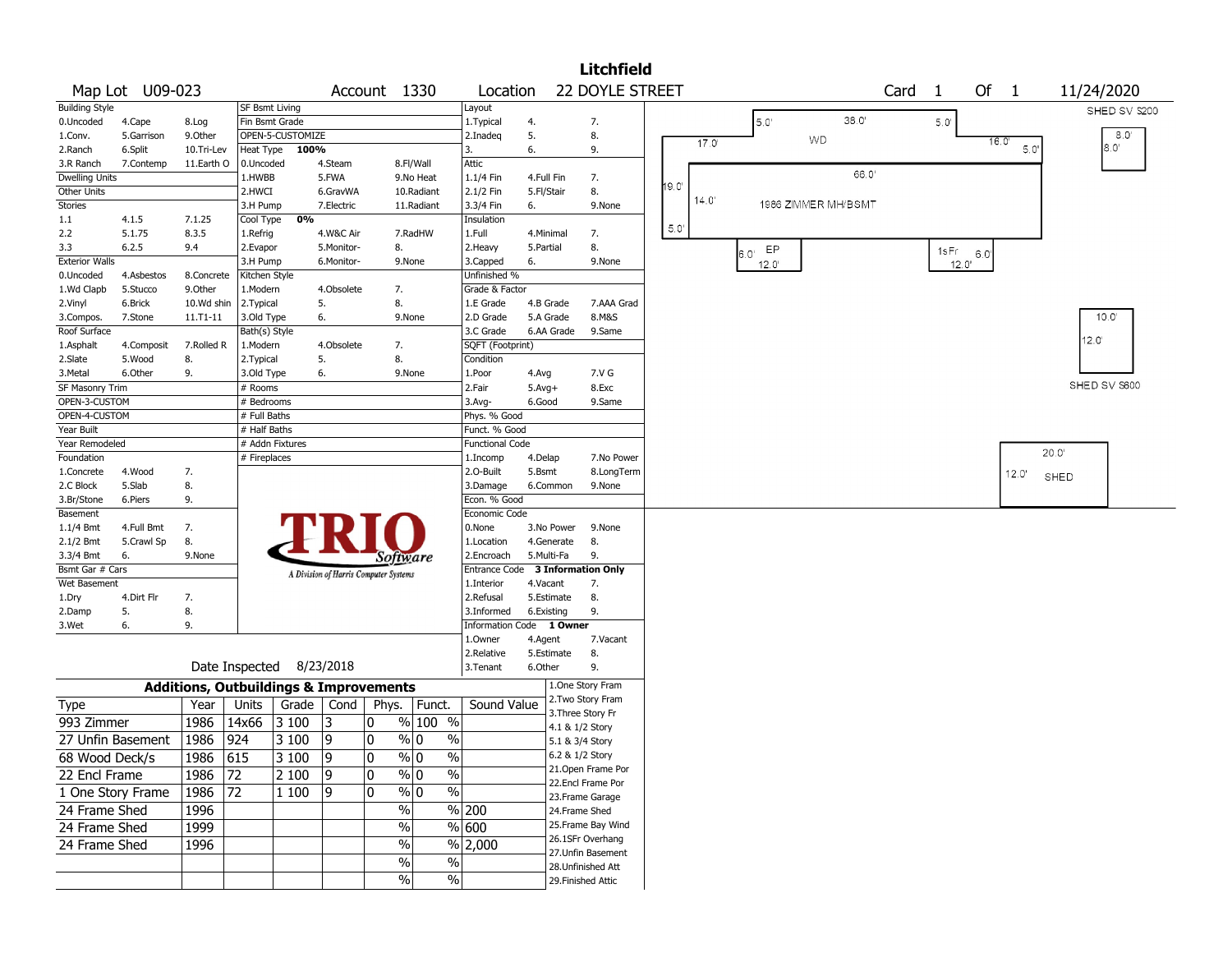|                   | Map Lot U09-024                                     | Account 316 | Location                             |                        | <b>13 DOYLE STREET</b> |                                  |             |          | Card <sub>1</sub>        | Of $1$        |                                                      | 11/24/2020                       |
|-------------------|-----------------------------------------------------|-------------|--------------------------------------|------------------------|------------------------|----------------------------------|-------------|----------|--------------------------|---------------|------------------------------------------------------|----------------------------------|
| MORIN, ALLISON    |                                                     |             |                                      | <b>Property Data</b>   |                        |                                  |             |          | <b>Assessment Record</b> |               |                                                      |                                  |
| THEISS, ERIC      |                                                     |             | Neighborhood 58 Doyle Street         |                        |                        | Year                             | Land        |          | <b>Buildings</b>         |               | Exempt                                               | <b>Total</b>                     |
| 13 DOYLE STREET   |                                                     |             |                                      |                        |                        | 2007                             |             | 34,400   |                          | 44,338        | 13,000                                               | 65,738                           |
|                   | LITCHFIELD ME 04350                                 |             | Tree Growth Year                     | $\mathbf 0$            |                        | 2008                             |             | 34,400   |                          | 43,954        | 12,350                                               | 66,004                           |
|                   | B5715P300 B9931P283 B11154P85 B12068P327 B12880P178 |             | X Coordinate<br>Y Coordinate         |                        | 0<br>$\mathbf 0$       | 2009                             |             | 34,400   |                          | 112,342       | 9,500                                                | 137,242                          |
| Previous Owner    |                                                     |             | Zone/Land Use                        | <b>11 Residential</b>  |                        | 2010                             |             | 34,400   |                          | 106,418       | 10,000                                               | 130,818                          |
|                   | U.S. BANK TRUST NATIONAL ASSOCIATION                |             |                                      |                        |                        | 2011                             |             | 34,400   |                          | 112,124       | 10,000                                               | 136,524                          |
| SUITE 400         | 9990 RICHMOND AVENUE                                |             | Secondary Zone                       |                        |                        | 2012                             |             | 34,400   |                          | 112,124       | 10,000                                               | 136,524                          |
|                   | HOUSTON TX 77042                                    |             | Topography 2 Rolling                 |                        |                        | 2013                             |             | 34,400   |                          | 110,901       | 10,000                                               | 135,301                          |
|                   | Sale Date: 4/16/2018                                |             |                                      |                        |                        |                                  |             |          |                          |               |                                                      |                                  |
| Previous Owner    |                                                     |             | 1.Level<br>2.Rolling                 | 4.Below St<br>5.Low    | 7.Res Protec<br>8.     | 2014                             |             | 34,400   |                          | 110,772       | 10,000                                               | 135,172                          |
| ARSENAULT, HEATH  | 62 BLAISDELL ROAD                                   |             | 3.Above St                           | 6.Swampy               | 9.                     | 2015                             |             | 34,400   |                          | 109,680       | 10,000                                               | 134,080                          |
|                   |                                                     |             | <b>4 Drilled Well</b><br>Utilities   |                        | <b>6 Septic System</b> | 2016                             |             | 34,400   |                          | 109,552       | 15,000                                               | 128,952                          |
|                   | NORTH MONMOUTH ME 04265                             |             | 1.Public                             | 4.Dr Well              | 7.Cesspool             | 2017                             |             | 34,400   |                          | 108,329       | 20,000                                               | 122,729                          |
|                   | Sale Date: 3/01/2018                                |             | 2. Water                             | 5.Dug Well             | 8.Lake/Pond            | 2018                             |             | 34,400   |                          | 108,329       | U                                                    | 142,729                          |
|                   |                                                     |             | 3.Sewer<br>3 Gravel<br><b>Street</b> | 6.Septic               | 9.None                 | 2019                             |             | 42,400   |                          | 154,000       | 0                                                    | 196,400                          |
|                   |                                                     |             |                                      |                        |                        | 2020                             |             | 42,400   |                          | 154,000       | 0                                                    | 196,400                          |
|                   |                                                     |             | 1.Paved<br>2.Semi Imp                | 4.Proposed<br>5.R/O/W  | 7.<br>8.               |                                  |             |          | <b>Land Data</b>         |               |                                                      |                                  |
|                   |                                                     |             | 3.Gravel                             | 6.                     | 9.None                 | <b>Front Foot</b>                | <b>Type</b> |          | <b>Effective</b>         |               | <b>Influence</b>                                     | <b>Influence</b>                 |
|                   |                                                     |             |                                      |                        | 0                      | 11.1-100                         |             | Frontage | <b>Depth</b>             | <b>Factor</b> | Code<br>%                                            | <b>Codes</b><br>1.Unimproved     |
|                   | Inspection Witnessed By:                            |             |                                      |                        | $\mathbf{0}$           | 12.101-200                       |             |          |                          |               | %                                                    | 2.Excess Frtg                    |
|                   |                                                     |             |                                      | <b>Sale Data</b>       |                        | $13.201+$<br>14.                 |             |          |                          |               | %<br>%                                               | 3. Topography<br>4.Size/Shape    |
| Χ                 |                                                     | Date        | Sale Date                            |                        | 4/16/2018              | 15.                              |             |          |                          |               | %                                                    | 5.Access                         |
| No./Date          | Description                                         | Date Insp.  | Price<br>Sale Type                   | 2 Land & Buildings     | 163,888                |                                  |             |          |                          |               | %<br>%                                               | 6.Restriction<br>7. Right of Way |
|                   |                                                     |             | 1.Land                               | 4.MFG UNIT             | 7.                     | <b>Square Foot</b>               |             |          | <b>Square Feet</b>       |               |                                                      | 8.View/Environ                   |
|                   |                                                     |             | 2.L & B                              | 5.Other                | 8.                     | 16.Regular Lot                   |             |          |                          |               | %                                                    | 9. Fract Share<br><b>Acres</b>   |
|                   |                                                     |             | 3.Building                           | 6.                     | 9.                     | 17.Secondary Lot                 |             |          |                          |               | $\overline{\frac{9}{6}}$<br>$\overline{\frac{9}{6}}$ | 30. Frontage 1                   |
|                   |                                                     |             | Financing                            | 9 Unknown              |                        | 18.Excess Land<br>19.Condominium |             |          |                          |               | $\overline{\frac{9}{6}}$                             | 31. Frontage 2                   |
| Notes:            |                                                     |             | L.Convent                            | 4.Seller               | 7.                     | 20. Miscellaneous                |             |          |                          |               | $\overline{\frac{9}{6}}$                             | 32. Tillable                     |
|                   |                                                     |             | 2.FHA/VA                             | 5.Private              | 8.                     |                                  |             |          |                          |               | $\overline{\frac{9}{6}}$                             | 33.Tillable<br>34.Softwood F&O   |
|                   | 5/1/2012: CORRESPONDENCE FROM AINSWORTH             |             | 3.Assumed                            | 6.Cash                 | 9.Unknown              | <b>Fract. Acre</b>               |             |          |                          |               | $\overline{\frac{9}{6}}$                             | 35. Mixed Wood F&O               |
|                   | THELIN-GAMACHE-FORECLOSURE PROCESS-JP MORGAN        |             | Validity                             | 8 Other Non Valid      |                        | 21. Houselot (Frac               |             |          | <b>Acreage/Sites</b>     |               |                                                      | 36.Hardwood F&O                  |
| <b>CHASE BANK</b> |                                                     |             | 1.Valid                              | 4.Split                | 7.Renovate             | 22.Baselot(Fract)                | 21<br>44    |          | 0.80<br>1.00             | 100<br>100    | %<br>0<br>$\overline{0}$<br>%                        | 37.Softwood TG                   |
|                   |                                                     |             | 2.Related                            | 5.Partial              | 8.Other                | 23.                              |             |          |                          |               | %                                                    | 38. Mixed Wood TG                |
|                   |                                                     |             | 3.Distress                           | 6.Exempt               | 9.                     | Acres                            |             |          |                          |               | %                                                    | 39.Hardwood TG                   |
|                   |                                                     |             | Verified                             | <b>5 Public Record</b> |                        | 24. Houselot                     |             |          |                          |               | %                                                    | 40.Wasteland<br>41.Gravel Pit    |
|                   |                                                     |             | 1.Buyer                              | 4.Agent                | 7.Family               | 25.Baselot                       |             |          |                          |               | %                                                    | 42. Mobile Home Si               |
|                   |                                                     |             | 2.Seller                             | 5.Pub Rec              | 8.Other                | 26.Rear 1<br>27. Rear 2          |             |          |                          |               | %                                                    | 43.Camp Site                     |
|                   |                                                     |             | 3.Lender                             | 6.MLS                  | 9.                     | 28. Rear 3                       |             |          |                          |               |                                                      | 44.Lot Improvemen                |
| <b>Litchfield</b> |                                                     |             |                                      |                        |                        | 29. Rear 4                       |             |          | <b>Total Acreage</b>     | 0.80          |                                                      | 45.Access Right                  |
|                   |                                                     |             |                                      |                        |                        |                                  |             |          |                          |               |                                                      | 46.Golf Course                   |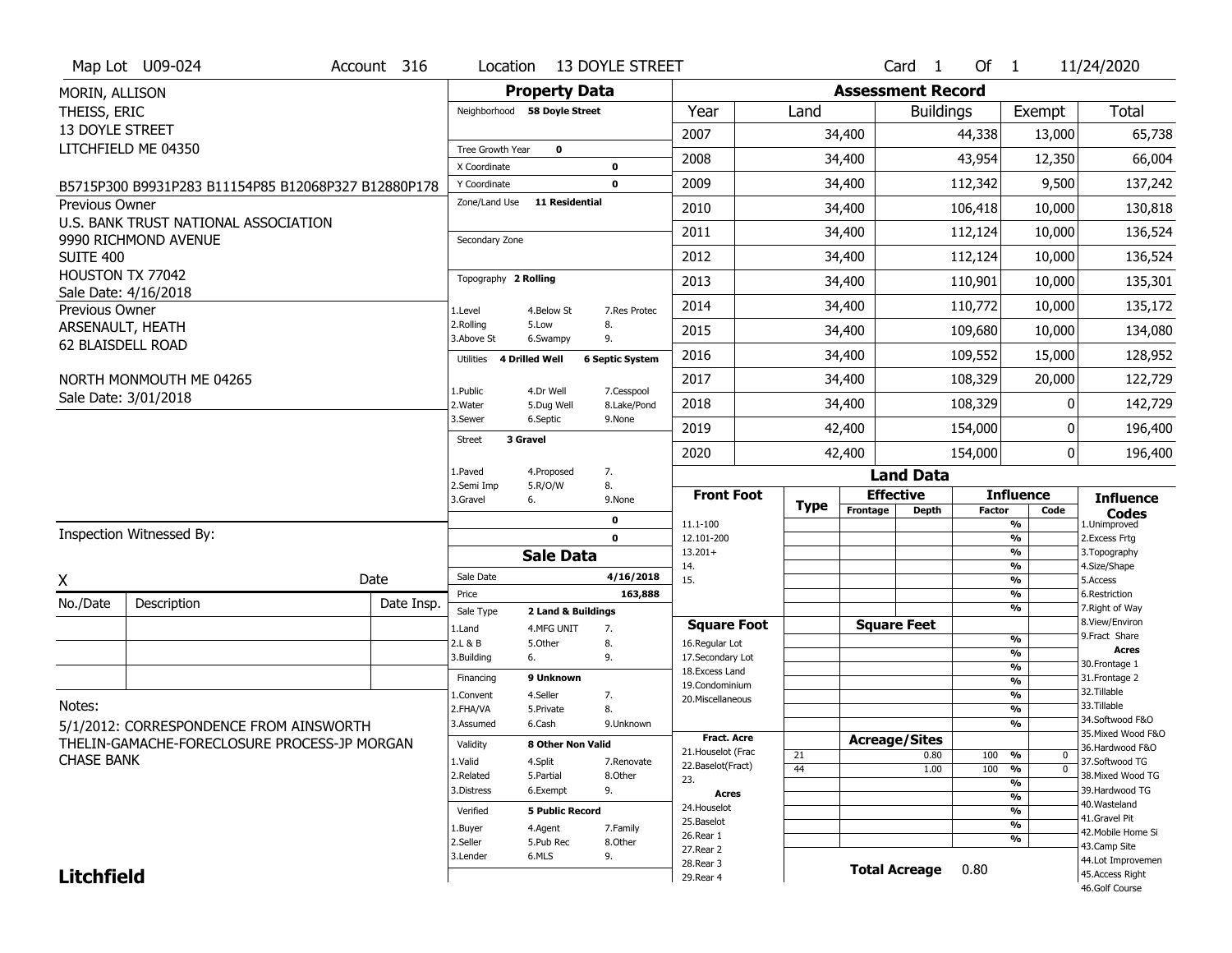|                        |                          |                                                   |                      |                  |                         |                                       |                          |                              |                        |                          | <b>Litchfield</b>  |              |           |        |       |      |                |
|------------------------|--------------------------|---------------------------------------------------|----------------------|------------------|-------------------------|---------------------------------------|--------------------------|------------------------------|------------------------|--------------------------|--------------------|--------------|-----------|--------|-------|------|----------------|
|                        | Map Lot U09-024          |                                                   |                      |                  |                         | Account 316                           |                          | Location                     |                        |                          | 13 DOYLE STREET    |              |           | Card 1 |       | Of 1 | 11/24/2020     |
| Building Style 2 Ranch |                          |                                                   | SF Bsmt Living       |                  | $\mathbf 0$             |                                       |                          | Layout 1 Typical             |                        |                          |                    | SHED SV S300 |           |        |       |      |                |
| 0.Uncoded              | 4.Cape                   | 8.Log                                             | Fin Bsmt Grade       |                  | 0 <sub>0</sub>          |                                       |                          | 1. Typical                   | 4.                     |                          | 7.                 |              |           |        |       |      |                |
| 1.Conv.                | 5.Garrison               | 9.Other                                           |                      | OPEN-5-CUSTOMIZE | 0                       |                                       |                          | 2.Inadeg                     | 5.                     |                          | 8.                 | 10.0'        |           |        |       |      |                |
| 2.Ranch                | 6.Split                  | 10.Tri-Lev                                        | Heat Type            | 100%             |                         | 1 Hot Water BB                        |                          | 3.                           | 6.                     |                          | 9.                 | 10.0         |           |        |       |      |                |
| 3.R Ranch              | 7.Contemp                | 11.Earth O                                        | 0.Uncoded            |                  | 4.Steam                 |                                       | 8.Fl/Wall                | Attic                        | 9 None                 |                          |                    |              |           |        |       |      |                |
| Dwelling Units 1       |                          |                                                   | 1.HWBB               |                  | 5.FWA                   |                                       | 9.No Heat                | 1.1/4 Fin                    | 4.Full Fin             |                          | 7.                 |              |           |        |       |      |                |
| Other Units            | 0                        |                                                   | 2.HWCI               |                  | 6.GravWA                |                                       | 10.Radiant               | 2.1/2 Fin                    | 5.Fl/Stair             |                          | 8.                 |              |           |        |       |      |                |
| <b>Stories</b>         | 1 One Story              |                                                   | 3.H Pump             |                  | 7.Electric              |                                       | 11.Radiant               | 3.3/4 Fin                    | 6.                     |                          | 9.None             |              |           |        |       |      |                |
| 1.1                    | 4.1.5                    | 7.1.25                                            | Cool Type            | 0%               | 9 None                  |                                       |                          | Insulation                   | 1 Full                 |                          |                    |              |           |        |       |      |                |
| 2.2<br>3.3             | 5.1.75<br>6.2.5          | 8.3.5<br>9.4                                      | 1.Refrig<br>2.Evapor |                  | 4.W&C Air<br>5.Monitor- | 8.                                    | 7.RadHW                  | 1.Full<br>2. Heavy           | 4.Minimal<br>5.Partial |                          | 7.<br>8.           |              |           |        |       |      | GARAGE<br>24.0 |
| <b>Exterior Walls</b>  | 2 Vinyl                  |                                                   | 3.H Pump             |                  | 6.Monitor-              | 9.None                                |                          | 3.Capped                     | 6.                     |                          | 9.None             |              |           |        |       |      |                |
| 0.Uncoded              | 4.Asbestos               | 8.Concrete                                        | Kitchen Style        |                  | 2 Typical               |                                       |                          | Unfinished %                 | 0%                     |                          |                    |              |           |        |       |      |                |
| 1.Wd Clapb             | 5.Stucco                 | 9.0ther                                           | 1.Modern             |                  | 4.Obsolete              | 7.                                    |                          | Grade & Factor               |                        | 3 Average 100%           |                    |              |           |        |       |      |                |
| 2.Vinyl                | 6.Brick                  | 10.Wd shin                                        | 2. Typical           |                  | 5.                      | 8.                                    |                          | 1.E Grade                    | 4.B Grade              |                          | 7.AAA Grad         |              |           |        |       |      | 24.0'          |
| 3.Compos.              | 7.Stone                  | 11.T1-11                                          | 3.Old Type           |                  | 6.                      | 9.None                                |                          | 2.D Grade                    | 5.A Grade              |                          | 8.M&S              |              |           |        |       |      |                |
| Roof Surface           | 1 Asphalt Shingles       |                                                   | Bath(s) Style        |                  |                         | 2 Typical Bath(s)                     |                          | 3.C Grade                    |                        | 6.AA Grade               | 9.Same             |              |           |        |       |      |                |
| 1.Asphalt              | 4.Composit               | 7.Rolled R                                        | 1.Modern             |                  | 4.Obsolete              | 7.                                    |                          | SQFT (Footprint) 1404        |                        |                          |                    |              |           |        |       |      |                |
| 2.Slate                | 5.Wood                   | 8.                                                | 2.Typical            |                  | 5.                      | 8.                                    |                          | Condition                    | 4 Average              |                          |                    |              |           |        |       |      |                |
| 3.Metal                | 6.Other                  | 9.                                                | 3.Old Type           |                  | 6.                      | 9.None                                |                          | 1.Poor                       | 4.Avg                  |                          | 7.V G              |              |           | 54.0   |       |      |                |
| SF Masonry Trim 0      |                          |                                                   | # Rooms              |                  | 5                       |                                       |                          | 2.Fair                       | $5.Avg+$               |                          | 8.Exc              |              |           |        |       |      |                |
| OPEN-3-CUSTOM 0        |                          |                                                   | # Bedrooms           |                  | 3                       |                                       |                          | $3.$ Avg-                    | 6.Good                 |                          | 9.Same             |              |           |        |       |      |                |
| OPEN-4-CUSTOM 0        |                          |                                                   | # Full Baths         |                  | $\overline{2}$          |                                       |                          | Phys. % Good                 |                        | 0%                       |                    |              |           |        |       |      |                |
| Year Built             | 2009                     |                                                   | $#$ Half Baths       |                  | $\mathbf 0$             |                                       |                          | Funct. % Good                |                        | 100%                     |                    | 26.0'        |           |        | 26.0' |      |                |
| Year Remodeled         | 0                        |                                                   | # Addn Fixtures      |                  | $\mathbf{1}$            |                                       |                          | <b>Functional Code</b>       |                        | 9 None                   |                    |              | 1sBFr     |        |       |      |                |
| Foundation             | 1 Concrete               |                                                   | # Fireplaces         |                  | $\mathbf 0$             |                                       |                          | 1.Incomp                     | 4.Delap                |                          | 7.No Power         |              | "MODULAR" |        |       |      |                |
| 1.Concrete             | 4.Wood                   | 7.                                                |                      |                  |                         |                                       |                          | 2.0-Built                    | 5.Bsmt                 |                          | 8.LongTerm         |              |           |        |       |      | N/V            |
| 2.C Block              | 5.Slab                   | 8.                                                |                      |                  |                         |                                       |                          | 3.Damage                     | 6.Common               |                          | 9.None             |              |           | 54.0   |       |      | <b>BE</b>      |
| 3.Br/Stone             | 6.Piers                  | 9.                                                |                      |                  |                         |                                       |                          | Econ. % Good                 | 100%                   |                          |                    |              |           |        |       |      |                |
| Basement               | 4 Full Basement          | 7.                                                |                      |                  |                         |                                       |                          | Economic Code None<br>0.None |                        |                          | 9.None             |              |           |        |       |      |                |
| 1.1/4 Bmt<br>2.1/2 Bmt | 4.Full Bmt<br>5.Crawl Sp | 8.                                                |                      |                  |                         |                                       |                          | 1.Location                   |                        | 3.No Power<br>4.Generate | 8.                 |              |           |        |       |      |                |
| 3.3/4 Bmt              | 6.                       | 9.None                                            |                      |                  |                         |                                       |                          | 2.Encroach                   | 5.Multi-Fa             |                          | 9.                 |              |           |        |       |      |                |
| Bsmt Gar # Cars 0      |                          |                                                   |                      |                  |                         | Software                              |                          | Entrance Code                |                        |                          | 1 Interior Inspect |              |           |        |       |      |                |
| Wet Basement           | 1 Dry Basement           |                                                   |                      |                  |                         | A Division of Harris Computer Systems |                          | 1.Interior                   | 4.Vacant               |                          | 7.                 |              |           |        |       |      |                |
| 1.Dry                  | 4.Dirt Flr               | 7.                                                |                      |                  |                         |                                       |                          | 2.Refusal                    | 5.Estimate             |                          | 8.                 |              |           |        |       |      |                |
| 2.Damp                 | 5.                       | 8.                                                |                      |                  |                         |                                       |                          | 3.Informed                   | 6.Existing             |                          | 9.                 |              |           |        |       |      |                |
| 3.Wet                  | 6.                       | 9.                                                |                      |                  |                         |                                       |                          | Information Code 1 Owner     |                        |                          |                    |              |           |        |       |      |                |
|                        |                          |                                                   |                      |                  |                         |                                       |                          | 1.0wner                      | 4.Agent                |                          | 7.Vacant           |              |           |        |       |      |                |
|                        |                          |                                                   |                      |                  |                         |                                       |                          | 2.Relative                   | 5.Estimate             |                          | 8.                 |              |           |        |       |      |                |
|                        |                          |                                                   | Date Inspected       |                  | 8/23/2018               |                                       |                          | 3.Tenant                     | 6.Other                |                          | 9.                 |              |           |        |       |      |                |
|                        |                          | <b>Additions, Outbuildings &amp; Improvements</b> |                      |                  |                         |                                       |                          |                              |                        |                          | 1.One Story Fram   |              |           |        |       |      |                |
| Type                   |                          | Year                                              | Units                | Grade            | Cond                    | Phys.                                 | Funct.                   | Sound Value                  |                        |                          | 2. Two Story Fram  |              |           |        |       |      |                |
| 23 Frame Garage        |                          | 1995                                              | 576                  | 3 100            | 14                      | 10                                    | % 100 %                  |                              |                        | 4.1 & 1/2 Story          | 3. Three Story Fr  |              |           |        |       |      |                |
| 24 Frame Shed          |                          | 0                                                 |                      |                  |                         | $\frac{0}{0}$                         |                          | % 300                        |                        | 5.1 & 3/4 Story          |                    |              |           |        |       |      |                |
|                        |                          |                                                   |                      |                  |                         |                                       |                          |                              |                        | 6.2 & 1/2 Story          |                    |              |           |        |       |      |                |
|                        |                          |                                                   |                      |                  |                         | $\%$                                  | $\%$                     |                              |                        |                          | 21. Open Frame Por |              |           |        |       |      |                |
|                        |                          |                                                   |                      |                  |                         | $\%$                                  | $\%$                     |                              |                        |                          | 22.Encl Frame Por  |              |           |        |       |      |                |
|                        |                          |                                                   |                      |                  |                         | $\frac{9}{6}$                         | $\overline{\frac{0}{6}}$ |                              |                        |                          | 23. Frame Garage   |              |           |        |       |      |                |
|                        |                          |                                                   |                      |                  |                         | $\sqrt{2}$                            | $\%$                     |                              |                        | 24.Frame Shed            |                    |              |           |        |       |      |                |
|                        |                          |                                                   |                      |                  |                         | $\sqrt{2}$                            | $\frac{9}{6}$            |                              |                        |                          | 25. Frame Bay Wind |              |           |        |       |      |                |
|                        |                          |                                                   |                      |                  |                         |                                       |                          |                              |                        |                          | 26.1SFr Overhang   |              |           |        |       |      |                |
|                        |                          |                                                   |                      |                  |                         | $\sqrt{2}$                            | $\%$                     |                              |                        |                          | 27. Unfin Basement |              |           |        |       |      |                |
|                        |                          |                                                   |                      |                  |                         | %                                     | $\%$                     |                              |                        |                          | 28. Unfinished Att |              |           |        |       |      |                |
|                        |                          |                                                   |                      |                  |                         | $\%$                                  | %                        |                              |                        |                          | 29. Finished Attic |              |           |        |       |      |                |
|                        |                          |                                                   |                      |                  |                         |                                       |                          |                              |                        |                          |                    |              |           |        |       |      |                |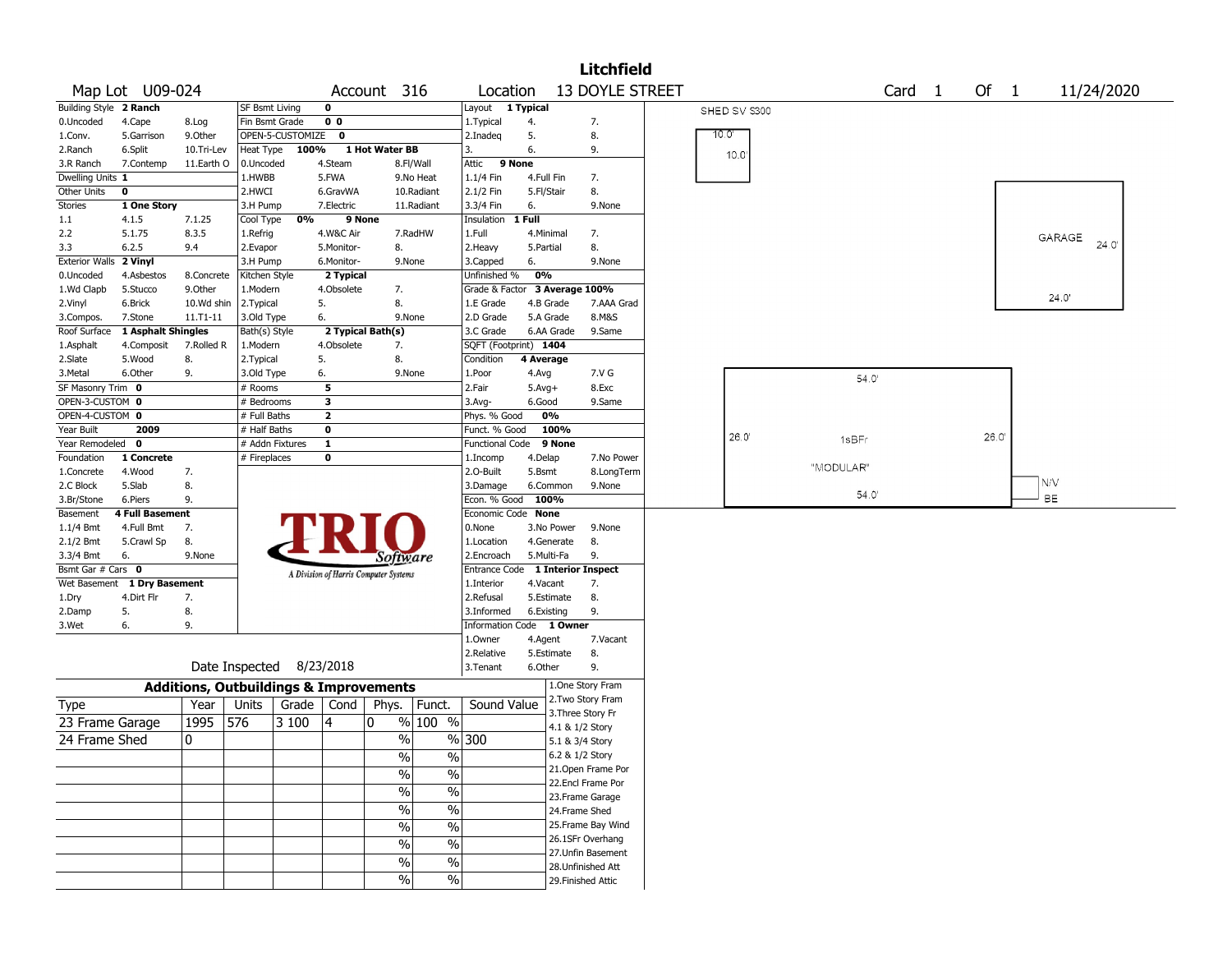|                                          | Map Lot U09-025                                    | Account 504 | Location                      |                              | 7 DOYLE STREET            |                                         |             |                          | Card <sub>1</sub>    | Of $1$        |                                | 11/24/2020                            |
|------------------------------------------|----------------------------------------------------|-------------|-------------------------------|------------------------------|---------------------------|-----------------------------------------|-------------|--------------------------|----------------------|---------------|--------------------------------|---------------------------------------|
| PIERCE, HALEY E                          |                                                    |             |                               | <b>Property Data</b>         |                           |                                         |             | <b>Assessment Record</b> |                      |               |                                |                                       |
| <b>BENEDICT, FRANK P</b>                 |                                                    |             |                               | Neighborhood 58 Doyle Street |                           | Year                                    | Land        |                          | <b>Buildings</b>     |               | Exempt                         | <b>Total</b>                          |
| 7 DOYLE ST                               |                                                    |             |                               |                              |                           | 2007                                    |             | 44,600                   |                      | 53,750        | $\mathbf{0}$                   | 98,350                                |
|                                          | LITCHFIELD ME 04350                                |             | Tree Growth Year              | 0                            |                           | 2008                                    |             | 44,600                   |                      | 53,750        | $\Omega$                       | 98,350                                |
|                                          |                                                    |             | X Coordinate                  |                              | 0                         |                                         |             |                          |                      |               |                                |                                       |
|                                          | B4938P308 B7948P196 B10264P29 B10871P26 B11176P208 |             | Y Coordinate<br>Zone/Land Use | <b>11 Residential</b>        | 0                         | 2009                                    |             | 44,600                   |                      | 79,817        | $\mathbf{0}$                   | 124,417                               |
| <b>Previous Owner</b><br>ROBERTS LARRY D |                                                    |             |                               |                              |                           | 2010                                    |             | 38,600                   |                      | 80,766        | 10,000                         | 109,366                               |
| 7 DOYLE STREET                           |                                                    |             | Secondary Zone                |                              |                           | 2011                                    |             | 38,600                   |                      | 85,043        | 10,000                         | 113,643                               |
|                                          |                                                    |             |                               |                              |                           | 2012                                    |             | 38,600                   |                      | 85,043        | 10,000                         | 113,643                               |
|                                          | LITCHFIELD ME 04350                                |             | Topography 2 Rolling          |                              |                           | 2013                                    |             | 38,600                   |                      | 84,750        | 10,000                         | 113,350                               |
| Previous Owner                           | Sale Date: 8/26/2015                               |             | 1.Level                       | 4.Below St                   | 7.Res Protec              | 2014                                    |             | 38,600                   |                      | 84,097        | 10,000                         | 112,697                               |
|                                          | ROBERTS LARRY D & LAURIE L.LEVESQUE                |             | 2.Rolling<br>3.Above St       | 5.Low<br>6.Swampy            | 8.<br>9.                  | 2015                                    |             | 38,600                   |                      | 83,804        | 10,000                         | 112,404                               |
| 7 DOYLE STREET                           |                                                    |             | Utilities                     | <b>4 Drilled Well</b>        | <b>6 Septic System</b>    | 2016                                    |             | 38,600                   |                      | 83,150        | 0                              | 121,750                               |
|                                          | LITCHFIELD ME 04350                                |             |                               |                              |                           | 2017                                    |             | 38,600                   |                      | 82,858        | 20,000                         | 101,458                               |
|                                          | Sale Date: 9/20/2012                               |             | 1.Public<br>2. Water          | 4.Dr Well<br>5.Dug Well      | 7.Cesspool<br>8.Lake/Pond | 2018                                    |             | 38,600                   |                      | 82,205        | 19,200                         | 101,605                               |
| Previous Owner                           |                                                    |             | 3.Sewer                       | 6.Septic                     | 9.None                    | 2019                                    |             | 45,000                   |                      | 104,500       | 20,000                         | 129,500                               |
| 7 DOYLE STREET                           | <b>SZENTE CHRISTOPHER JR</b>                       |             | <b>Street</b>                 | 3 Gravel                     |                           | 2020                                    |             | 45,000                   |                      | 104,500       | 25,000                         | 124,500                               |
|                                          |                                                    |             | 1.Paved                       | 4.Proposed                   | 7.                        |                                         |             |                          | <b>Land Data</b>     |               |                                |                                       |
|                                          | LITCHFIELD ME 04350                                |             | 2.Semi Imp<br>3.Gravel        | 5.R/O/W<br>6.                | 8.<br>9.None              | <b>Front Foot</b>                       |             |                          | <b>Effective</b>     |               | <b>Influence</b>               | <b>Influence</b>                      |
|                                          | Sale Date: 11/04/2009                              |             |                               |                              | 0                         | 11.1-100                                | <b>Type</b> | Frontage                 | <b>Depth</b>         | <b>Factor</b> | Code<br>$\frac{9}{6}$          | <b>Codes</b><br>1.Unimproved          |
|                                          | Inspection Witnessed By:                           |             |                               |                              | $\mathbf 0$               | 12.101-200                              |             |                          |                      |               | $\overline{\frac{9}{6}}$       | 2.Excess Frtg                         |
|                                          |                                                    |             |                               | <b>Sale Data</b>             |                           | $13.201+$                               |             |                          |                      |               | $\frac{9}{6}$                  | 3. Topography                         |
| X                                        |                                                    | Date        | Sale Date                     |                              | 8/26/2015                 | 14.<br>15.                              |             |                          |                      |               | $\frac{9}{6}$<br>$\frac{9}{6}$ | 4.Size/Shape<br>5.Access              |
|                                          | Description                                        |             | Price                         |                              | 158,500                   |                                         |             |                          |                      |               | $\frac{9}{6}$                  | 6.Restriction                         |
| No./Date                                 |                                                    | Date Insp.  | Sale Type                     | 2 Land & Buildings           |                           |                                         |             |                          |                      |               | %                              | 7. Right of Way<br>8.View/Environ     |
|                                          |                                                    |             | 1.Land<br>2.L & B             | 4.MFG UNIT<br>5.Other        | 7.<br>8.                  | <b>Square Foot</b><br>16.Regular Lot    |             |                          | <b>Square Feet</b>   |               | $\frac{9}{6}$                  | 9. Fract Share                        |
|                                          |                                                    |             | 3.Building                    | 6.                           | 9.                        | 17.Secondary Lot                        |             |                          |                      |               | $\frac{9}{6}$                  | <b>Acres</b>                          |
|                                          |                                                    |             | Financing                     | 9 Unknown                    |                           | 18. Excess Land                         |             |                          |                      |               | $\frac{9}{6}$<br>$\frac{9}{6}$ | 30. Frontage 1<br>31. Frontage 2      |
|                                          |                                                    |             | 1.Convent                     | 4.Seller                     | 7.                        | 19.Condominium                          |             |                          |                      |               | $\frac{9}{6}$                  | 32. Tillable                          |
| Notes:                                   |                                                    |             | 2.FHA/VA                      | 5.Private                    | 8.                        | 20. Miscellaneous                       |             |                          |                      |               | $\frac{9}{6}$                  | 33.Tillable                           |
|                                          |                                                    |             | 3.Assumed                     | 6.Cash                       | 9.Unknown                 |                                         |             |                          |                      |               | $\frac{9}{6}$                  | 34.Softwood F&O                       |
|                                          |                                                    |             | Validity                      | 1 Arms Length Sale           |                           | <b>Fract. Acre</b>                      |             |                          | <b>Acreage/Sites</b> |               |                                | 35. Mixed Wood F&O<br>36.Hardwood F&O |
|                                          |                                                    |             | 1.Valid                       | 4.Split                      | 7.Renovate                | 21. Houselot (Frac<br>22.Baselot(Fract) | 21          |                          | 1.00                 | 100           | %<br>0                         | 37.Softwood TG                        |
|                                          |                                                    |             | 2.Related                     | 5.Partial                    | 8.Other                   | 23.                                     | 44          |                          | 1.00                 | 100           | $\overline{0}$<br>%            | 38. Mixed Wood TG                     |
|                                          |                                                    |             | 3.Distress                    | 6.Exempt                     | 9.                        | Acres                                   |             |                          |                      |               | %<br>$\frac{9}{6}$             | 39.Hardwood TG                        |
|                                          |                                                    |             | Verified                      | <b>5 Public Record</b>       |                           | 24. Houselot                            |             |                          |                      |               | $\frac{9}{6}$                  | 40. Wasteland                         |
|                                          |                                                    |             |                               |                              |                           | 25.Baselot                              |             |                          |                      |               |                                | 41.Gravel Pit                         |
|                                          |                                                    |             |                               |                              |                           |                                         |             |                          |                      |               | $\frac{9}{6}$                  |                                       |
|                                          |                                                    |             | 1.Buyer<br>2.Seller           | 4.Agent<br>5.Pub Rec         | 7.Family<br>8.Other       | 26.Rear 1                               |             |                          |                      |               | %                              | 42. Mobile Home Si                    |
|                                          |                                                    |             | 3.Lender                      | 6.MLS                        | 9.                        | 27. Rear 2                              |             |                          |                      |               |                                | 43.Camp Site                          |
| <b>Litchfield</b>                        |                                                    |             |                               |                              |                           | 28. Rear 3<br>29. Rear 4                |             |                          | <b>Total Acreage</b> | 1.00          |                                | 44.Lot Improvemen<br>45.Access Right  |